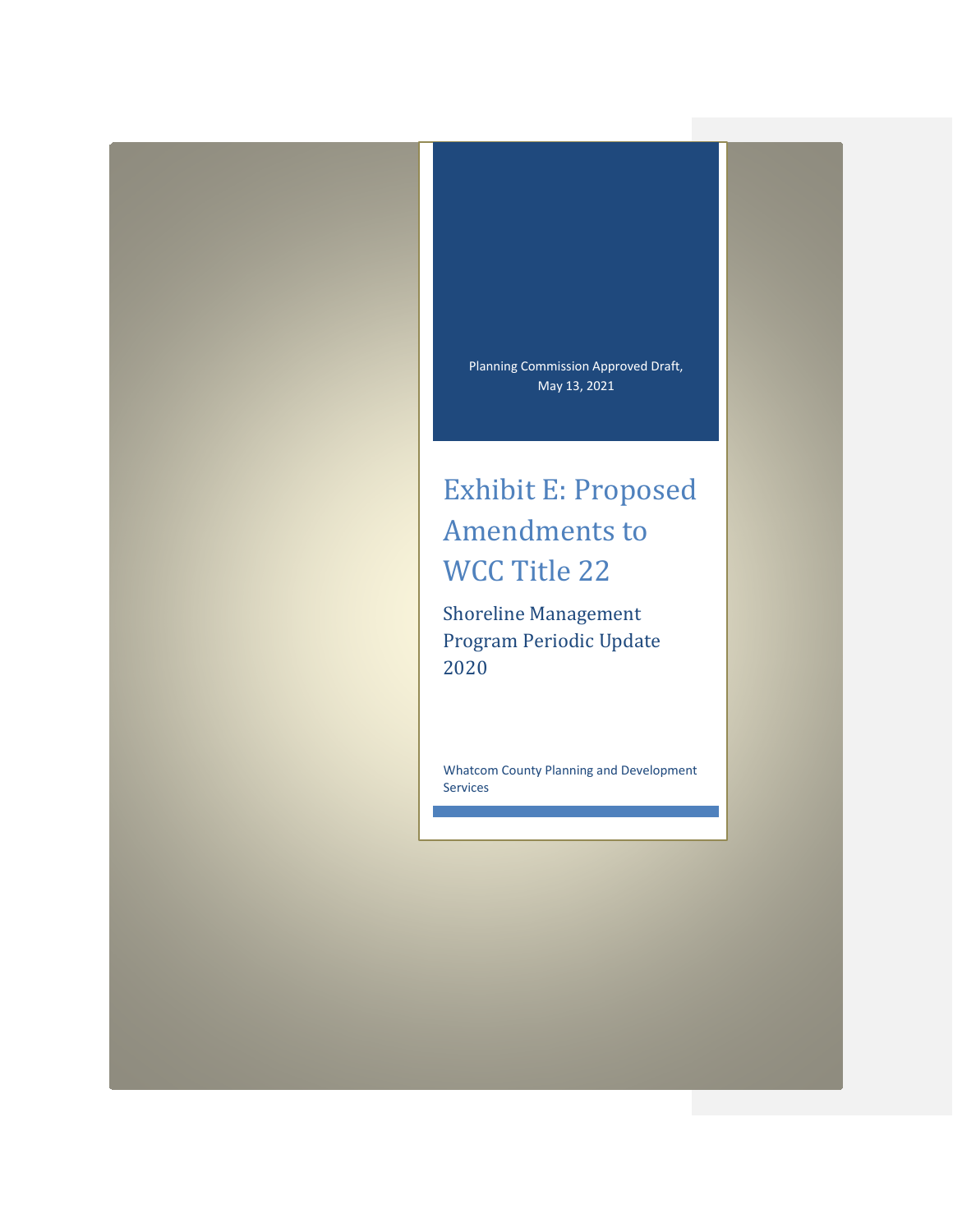SMP Update – Title 22 Amendments May 13, 2021

| 1  | <b>Chapter 22.05 Project Permit-Procedures</b>                                                           | $\mathbf{C}$<br>ap |
|----|----------------------------------------------------------------------------------------------------------|--------------------|
|    |                                                                                                          | $\mathbf{C}$<br>ar |
| 2  | 22.05.010 Purpose and Applicability.                                                                     | Fo                 |
| 3  | (1) The purpose of this chapter is to combine and consolidate the application, review, and approval      | a                  |
| 4  | processes for project permits and appeals as defined in WCC 20.97.321 (Definitions). It is further       |                    |
| 5  | intended for this chapter to comply with the provisions of Chapter 36.70B RCW. These procedures          |                    |
| 6  | provide for a consolidated land use permit process and integrate the environmental review process        |                    |
| 7  | with the procedures for review of land use decisions.                                                    |                    |
| 8  | This chapter applies to the processing of project permit applications for development and appeals<br>(2) |                    |
| 9  | related to the provisions of WCC Title 15, Buildings and Construction; WCC Title 16, Environment;        |                    |
| 10 | WCC Title 17, Flood Damage Prevention; WCC Title 20, Zoning; WCC Title 21, Land Division                 |                    |
| 11 | Regulations; and WCC Title 23, Shoreline Management Program. The provisions of this chapter shall        |                    |
| 12 | apply to all project permit applications as defined in RCW 36.70B.020, and other administrative          |                    |
| 13 | decisions, as listed in the table in WCC 22.05.020 Table 1.                                              |                    |
| 14 | (3) The meaning of words used in this chapter shall be as defined in WCC Chapters 20.97 (Definitions) or |                    |
| 15 | 23.60 (Definitions), as appropriate to the permit being applied for.                                     |                    |
| 16 | 22.05.020 Project Permit Processing Table.                                                               |                    |
| 17 | (1) Table 1. Project Permit Processing Table Marked boxes in the table below indicates the required      |                    |
| 18 | general steps for processing all project permit applications or administrative actions. Check marks      |                    |
| 19 | indicate a step is required; reference letters refer to the notes in subsection (2) of this section. The |                    |
| 20 | requirements for each step listed in the top row of the table are provided in WCC 22.05.040              |                    |
| 21 | through 22.05.160, as indicated. Specific requirements for each project permit can be found through      |                    |
| 22 | the references given in the table.                                                                       |                    |
|    |                                                                                                          |                    |

**Comment [P/C1]:** P/C moved to provisionally approve for Public Hearing. Carries 9-0

**COMMENT [CES2]:** To do: There are amendments to T-22 being processed through the Fossil Fuel Amendments process that will need to be added once adopted.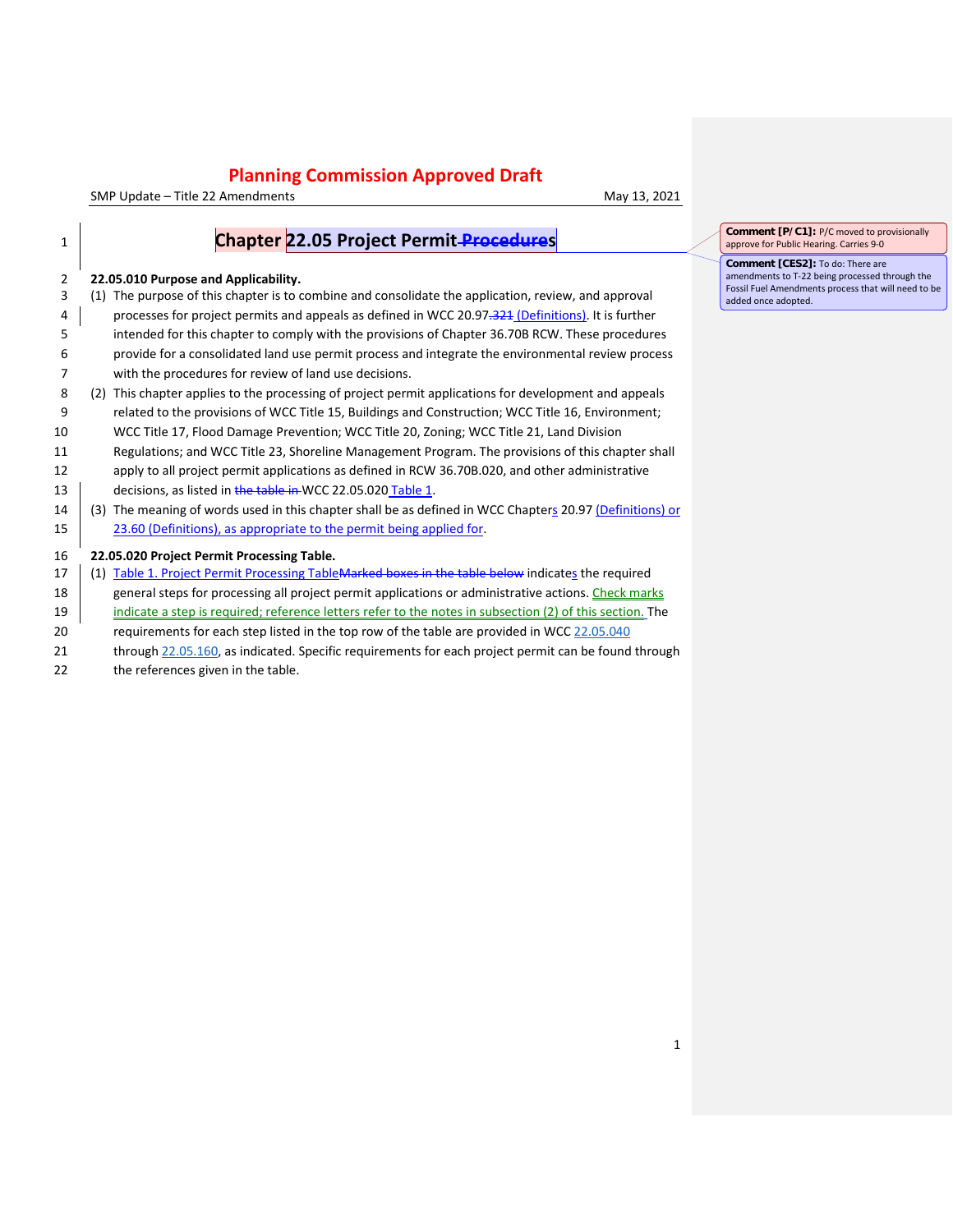SMP Update - Title 22 Amendments

#### 1 **Table 1. Project Permit Processing Table**

<span id="page-2-0"></span>

| Permit Application<br>Processing Table                                         | WCC Reference Pre-Application<br>for Specific<br><b>Requirements</b> | Required<br>(see 22.05.040) | Determination of<br>Completeness<br>Required<br>(see 22.05.050) | Notice of<br>Application<br>Required<br>(see 22.05.070) | <b>Site Posting</b><br>Required<br>(see 22.05.080) | Notice of Open<br><b>Record Hearing</b><br>Required<br>(see 22.05.090) | Open Record<br>Hearing Held<br>By:<br>(see 22.05.09<br>$\left( 0\right)$ | County<br>(see 2.11.210,<br>22.05.120) | Appeal Body<br>Decision Maker (see 2.11.210, 2<br>2.05.160, 23.60.<br>$\frac{150(H)}{H}$ |
|--------------------------------------------------------------------------------|----------------------------------------------------------------------|-----------------------------|-----------------------------------------------------------------|---------------------------------------------------------|----------------------------------------------------|------------------------------------------------------------------------|--------------------------------------------------------------------------|----------------------------------------|------------------------------------------------------------------------------------------|
| Type I Applications (Administrative Decision with No Public Notice or Hearing) |                                                                      |                             |                                                                 |                                                         |                                                    |                                                                        |                                                                          |                                        |                                                                                          |
| <b>Boundary Line</b><br>Adjustment                                             | 21.03                                                                |                             | ✓                                                               |                                                         |                                                    |                                                                        |                                                                          | <b>Director</b>                        | Hearing<br>Examiner                                                                      |
| <b>Building Permit</b>                                                         | 15.04                                                                | $\sqrt{f(d)}$               | ✓                                                               |                                                         |                                                    |                                                                        |                                                                          | Director                               | Hearing<br>Examiner (ig)                                                                 |
| Natural Resource<br>Assessment                                                 | Title 16                                                             |                             | ✓                                                               |                                                         |                                                    |                                                                        |                                                                          | Director                               | Hearing<br>Examiner                                                                      |
| <b>Commercial Site</b><br>Plan Review                                          |                                                                      |                             | ✓                                                               |                                                         |                                                    |                                                                        |                                                                          | <b>Director</b>                        | Hearing<br>Examiner                                                                      |
| <b>Exempt Land</b><br><b>Division</b>                                          | 21.03                                                                |                             | ✓                                                               |                                                         |                                                    |                                                                        |                                                                          | <b>Director</b>                        | Hearing<br>Examiner                                                                      |
| Floodplain<br>Development Permit                                               | Title 17                                                             |                             |                                                                 |                                                         |                                                    |                                                                        |                                                                          | <b>Director</b>                        | Hearing<br>Examiner                                                                      |
| Land Disturbance<br>Permit                                                     | 15.04 and 20.8<br>0                                                  |                             | $\checkmark$                                                    |                                                         |                                                    |                                                                        |                                                                          | <b>Director</b>                        | Hearing<br>Examiner                                                                      |
| Lot of Record/Lot<br>Consolidation                                             | 20.83 and 20.9<br>7.220                                              |                             | ✓                                                               |                                                         |                                                    |                                                                        |                                                                          | Director                               | Hearing<br>Examiner                                                                      |
| Nonconforming Use                                                              | 20.83                                                                |                             | ✓                                                               |                                                         |                                                    |                                                                        |                                                                          | <b>Director</b>                        | Hearing<br>Examiner                                                                      |
| Removal of <b>Forest</b><br><b>Practices</b><br>Development<br>Moratorium      | 20.80.738(3)                                                         |                             |                                                                 |                                                         |                                                    |                                                                        |                                                                          | <b>Director</b>                        | Hearing<br>Examiner                                                                      |
| Shoreline Exemption                                                            | 23.6022.05 &<br>07                                                   | $\sqrt{a}$                  | ✓                                                               |                                                         |                                                    |                                                                        |                                                                          | <b>Director</b>                        | Hearing<br>Examiner                                                                      |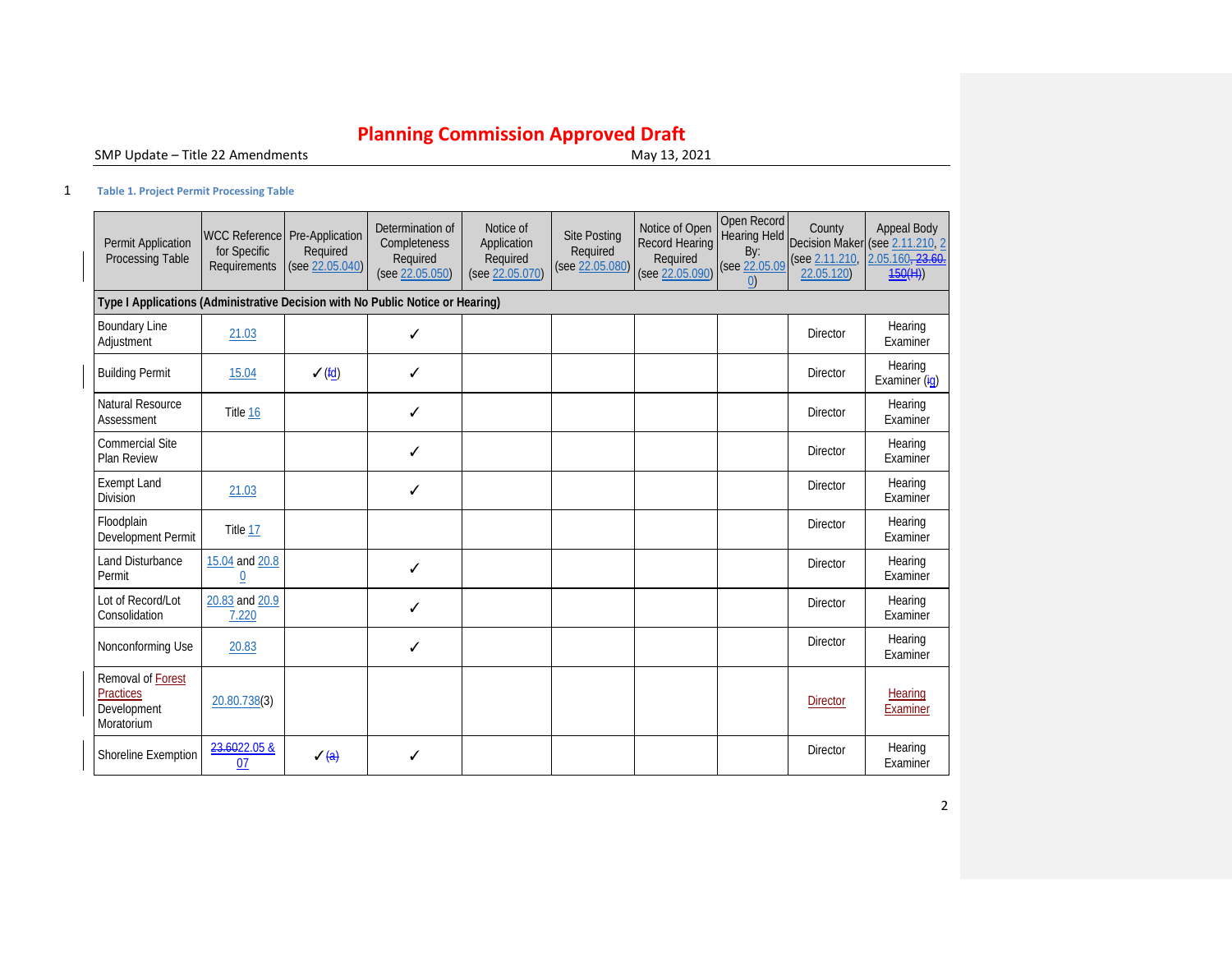SMP Update - Title 22 Amendments

| Permit Application<br>Processing Table                                                         | WCC Reference Pre-Application<br>for Specific<br>Requirements | Required<br>(see 22.05.040) | Determination of<br>Completeness<br>Required<br>(see 22.05.050) | Notice of<br>Application<br>Required<br>(see 22.05.070) | <b>Site Posting</b><br>Required<br>(see 22.05.080) | Notice of Open<br><b>Record Hearing</b><br>Required<br>(see 22.05.090) | Open Record<br>By:<br>$\left( 0\right)$ | County<br>(see 22.05.09 (see 2.11.210)<br>22.05.120) | <b>Appeal Body</b><br>Hearing Held Decision Maker (see 2.11.210, 2<br>2.05.160, 23.60.<br>$\frac{150(H)}{H}$ |                        |
|------------------------------------------------------------------------------------------------|---------------------------------------------------------------|-----------------------------|-----------------------------------------------------------------|---------------------------------------------------------|----------------------------------------------------|------------------------------------------------------------------------|-----------------------------------------|------------------------------------------------------|--------------------------------------------------------------------------------------------------------------|------------------------|
| Zoning Interpretation                                                                          | 22.20                                                         |                             |                                                                 |                                                         |                                                    |                                                                        |                                         | Director                                             | Hearing<br>Examiner                                                                                          |                        |
| Type II Applications (Administrative Decision with Public Notice; No Public Hearing)           |                                                               |                             |                                                                 |                                                         |                                                    |                                                                        |                                         |                                                      |                                                                                                              |                        |
| Administrative Use                                                                             | 20.84.235                                                     | ✓                           | ✓                                                               | ✓                                                       | ✓                                                  |                                                                        |                                         | Director                                             | Hearing<br>Examiner                                                                                          |                        |
| Lot Consolidation<br>Relief                                                                    | 20.83.070                                                     |                             | ✓                                                               | ✓                                                       | ✓                                                  |                                                                        |                                         | Director                                             | Hearing<br>Examiner                                                                                          |                        |
| Reasonable Use (b)                                                                             | 16.16                                                         | $\overline{\phantom{a}}$    | $\overline{\phantom{a}}$                                        | $\overline{\mathcal{L}}$                                | $\overline{\phantom{a}}$                           |                                                                        |                                         | <b>Director</b>                                      | Hearing<br>Examiner                                                                                          | Comment [              |
| Shoreline<br>Substantial (ea)                                                                  | 23.6022.05 &<br>07                                            | $\sqrt{a}$                  | ✓                                                               | ✓                                                       | ✓                                                  |                                                                        |                                         | Director (db)                                        | <b>Shorelines</b><br>Hearings Board<br>(h)                                                                   | to have reasor<br>H/E. |
| Shoreline<br>Conditional Use for<br>single-family<br>development, uses,<br>and activities (ea) | 23.6022.05 &<br>.07                                           | $\sqrt{a}$                  | ✓                                                               | ✓                                                       | ✓                                                  |                                                                        |                                         | Director (eb)                                        | Hearing<br>Examiner                                                                                          |                        |
| Zoning or Critical<br><b>Areas Minor</b><br>Variance, Minor                                    | 22.05.024                                                     | ✓                           | ✓                                                               | ✓                                                       | ✓                                                  |                                                                        |                                         | <b>Director</b>                                      | Hearing<br>Examiner                                                                                          |                        |
| <b>Short Subdivision</b>                                                                       | 21.04                                                         | ✓                           | ✓                                                               | ✓                                                       | ✓                                                  |                                                                        |                                         | <b>Director</b>                                      | Hearing<br>Examiner                                                                                          |                        |
| Type III Applications (Hearing Examiner Decision with Public Notice and Public Hearing)        |                                                               |                             |                                                                 |                                                         |                                                    |                                                                        |                                         |                                                      |                                                                                                              |                        |
| <b>Conditional Use</b>                                                                         | 20.84.200                                                     | ✓                           | ✓                                                               | ✓                                                       | ✓                                                  | ✓                                                                      | Hearing<br>Examiner                     | Hearing<br>Examiner                                  | <b>Superior Court</b>                                                                                        |                        |

**Comment [CES3]:** Commensurate with proposal to have reasonable use permits decided on by the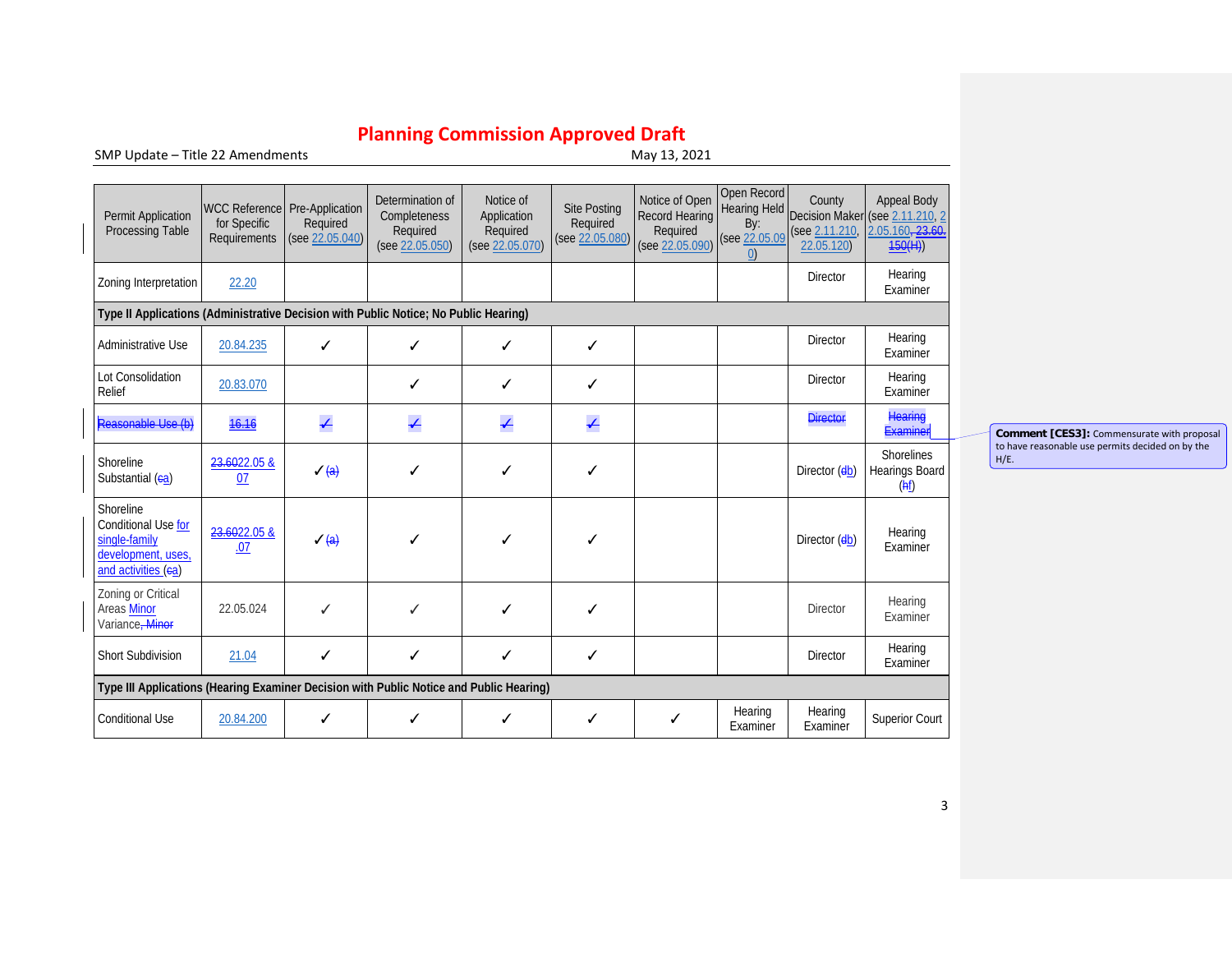SMP Update - Title 22 Amendments

| Permit Application<br>Processing Table                                               | WCC Reference Pre-Application<br>for Specific<br>Requirements | Required<br>(see 22.05.040) | Determination of<br>Completeness<br>Required<br>(see 22.05.050) | Notice of<br>Application<br>Required<br>(see 22.05.070) | <b>Site Posting</b><br>Required<br>(see 22.05.080) | Notice of Open<br><b>Record Hearing</b><br>Required<br>(see 22.05.090) | Open Record<br>By:<br>(see 22.05.09)<br>$\left( 0\right)$ | County<br>(see 2.11.210)<br>22.05.120) | <b>Appeal Body</b><br>Hearing Held Decision Maker (see 2.11.210, 2<br>2.05.160, 23.60.<br>$\frac{150(H)}{150(H)}$ |
|--------------------------------------------------------------------------------------|---------------------------------------------------------------|-----------------------------|-----------------------------------------------------------------|---------------------------------------------------------|----------------------------------------------------|------------------------------------------------------------------------|-----------------------------------------------------------|----------------------------------------|-------------------------------------------------------------------------------------------------------------------|
| Floodplain<br>Development<br>Variance                                                | Title 17                                                      |                             |                                                                 | ✓                                                       | ✓                                                  | ✓                                                                      | Hearing<br>Examiner                                       | Hearing<br>Examiner                    | <b>Superior Court</b>                                                                                             |
| Long Subdivision                                                                     | 21.05                                                         | ✓                           | ✓                                                               | ✓                                                       | ✓                                                  | ✓                                                                      | Hearing<br>Examiner                                       | Hearing<br>Examiner (ee)               | Superior Court                                                                                                    |
| <b>Binding Site Plan</b>                                                             | 21.07                                                         | ✓                           | ✓                                                               | ✓                                                       | ✓                                                  | ✓                                                                      | Hearing<br>Examiner                                       | Hearing<br>Examiner (ee)               | Superior Court                                                                                                    |
| Reasonable Use<br>(e <sub>C</sub> )                                                  | 16.16                                                         | $\checkmark$                | ✓                                                               | ✓                                                       | ✓                                                  | ✓                                                                      | Hearing<br>Examiner                                       | Hearing<br>Examiner                    | <b>Superior Court</b>                                                                                             |
| Removal of<br>Development<br>Moratorium                                              | 20.80.738(2)                                                  |                             |                                                                 | ✓                                                       | ✓                                                  | ✓                                                                      | Hearing<br>Examiner                                       | Hearing<br>Examiner                    | Superior Court                                                                                                    |
| Shoreline<br><b>Conditional Use</b>                                                  | 22.05 &<br>0723.60                                            | $\sqrt{a}$                  | ✓                                                               | ✓                                                       | ✓                                                  | ✓                                                                      | Hearing<br>Examiner                                       | Hearing<br>Examiner (db)               | Shorelines<br><b>Hearings Board</b><br>(hf)                                                                       |
| Shoreline<br>Substantial                                                             | 22.05 &<br>0723.60                                            | $\sqrt{a}$                  | ✓                                                               | ✓                                                       | ✓                                                  | ✓                                                                      | Hearing<br>Examiner                                       | Hearing<br>Examiner (db)               | Shorelines<br>Hearings Board<br>(hf)                                                                              |
| Shoreline Variance                                                                   | 22.05 &<br>07 <del>23.60</del>                                | $\sqrt{a}$                  | ✓                                                               | ✓                                                       | ✓                                                  | ✓                                                                      | Hearing<br>Examiner                                       | Hearing<br>Examiner (db)               | <b>Shorelines</b><br>Hearings Board<br>(hf)                                                                       |
| Zoning or Critical<br><b>Areas Maior</b><br>Variance, Major                          | 22.05.024 or 1<br>16.16.273                                   | ✓                           | ✓                                                               | ✓                                                       | ✓                                                  | ✓                                                                      | Hearing<br>Examiner                                       | Hearing<br>Examiner                    | <b>Superior Court</b>                                                                                             |
| Type IV Applications (County Council Decision with Public Notice and Public Hearing) |                                                               |                             |                                                                 |                                                         |                                                    |                                                                        |                                                           |                                        |                                                                                                                   |
| Development<br>Agreement                                                             | 2.11.205                                                      | ✓                           | ✓                                                               | ✓                                                       | ✓                                                  | ✓                                                                      | Hearing<br>Examiner                                       | County<br>Council                      | <b>Superior Court</b>                                                                                             |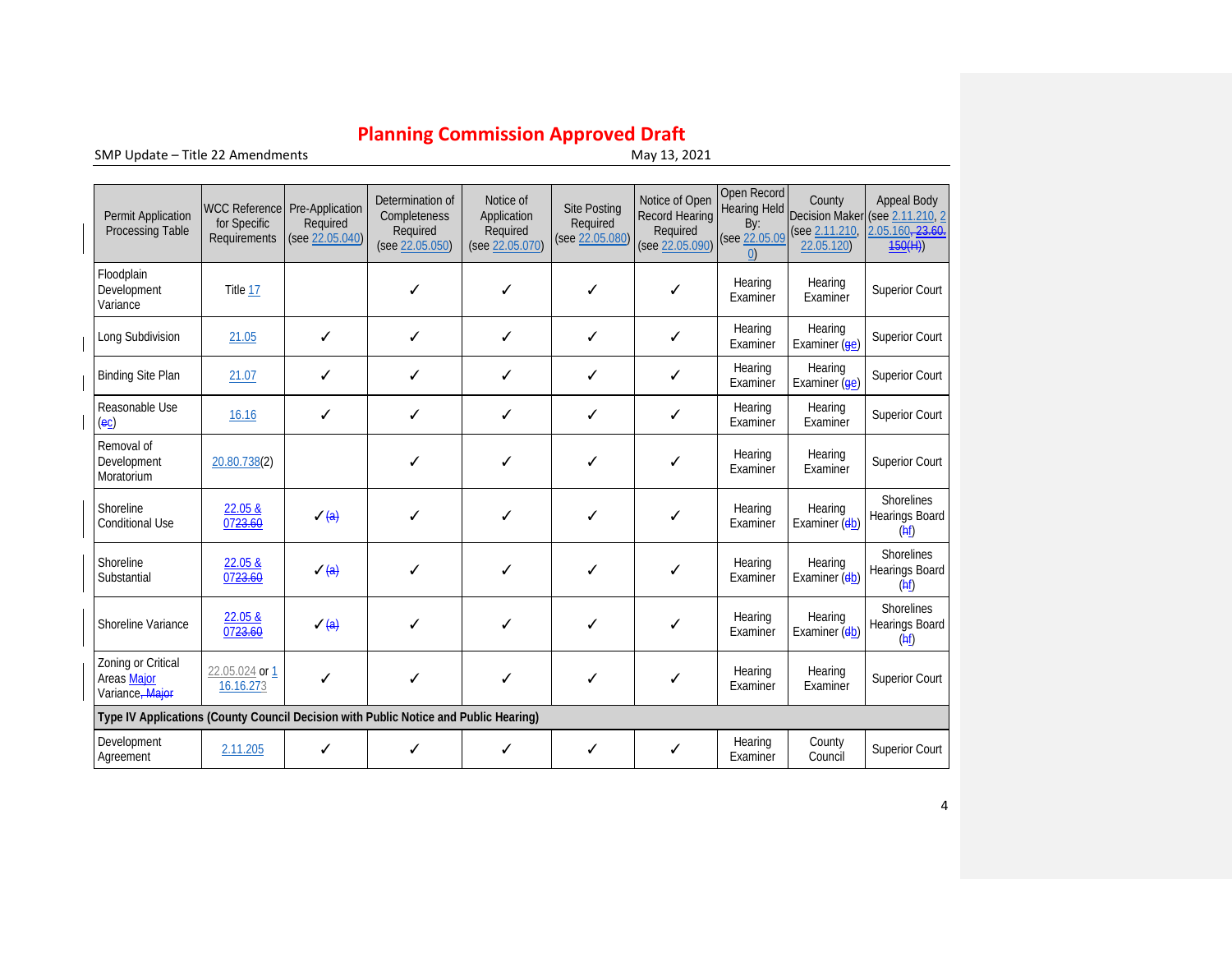SMP Update - Title 22 Amendments

| Permit Application<br>Processing Table | WCC Reference Pre-Application<br>for Specific<br>Requirements | Required<br>(see 22.05.040) | Determination of<br>Completeness<br>Required<br>(see 22.05.050) | Notice of<br>Application<br>Required<br>(see 22.05.070) | Site Posting<br>Required<br>(see 22.05.080) | Notice of Open<br>Record Hearing<br>Required<br>(see 22.05.090) | Open Record<br>By:<br>(see 22.05.09) | County<br>$\left  \right $ (see 2.11.210,<br>22.05.120) | Appeal Body<br>Thearing Held Decision Maker (see 2.11.210, 2<br>2.05.160.23.60.<br>$\frac{150(H)}{H}$ |
|----------------------------------------|---------------------------------------------------------------|-----------------------------|-----------------------------------------------------------------|---------------------------------------------------------|---------------------------------------------|-----------------------------------------------------------------|--------------------------------------|---------------------------------------------------------|-------------------------------------------------------------------------------------------------------|
| Major Project Permit                   | 20.88                                                         |                             |                                                                 |                                                         |                                             |                                                                 | Hearing<br>Examiner                  | County<br>Council                                       | <b>Superior Court</b>                                                                                 |
| Planned Unit<br>Development            | 20.85                                                         |                             |                                                                 |                                                         |                                             |                                                                 | Hearing<br>Examiner                  | County<br>Council                                       | <b>Superior Court</b>                                                                                 |

1 <del>Check marks indicate a step is required; reference letters refer to the notes in subsection (2) of this section.</del>

2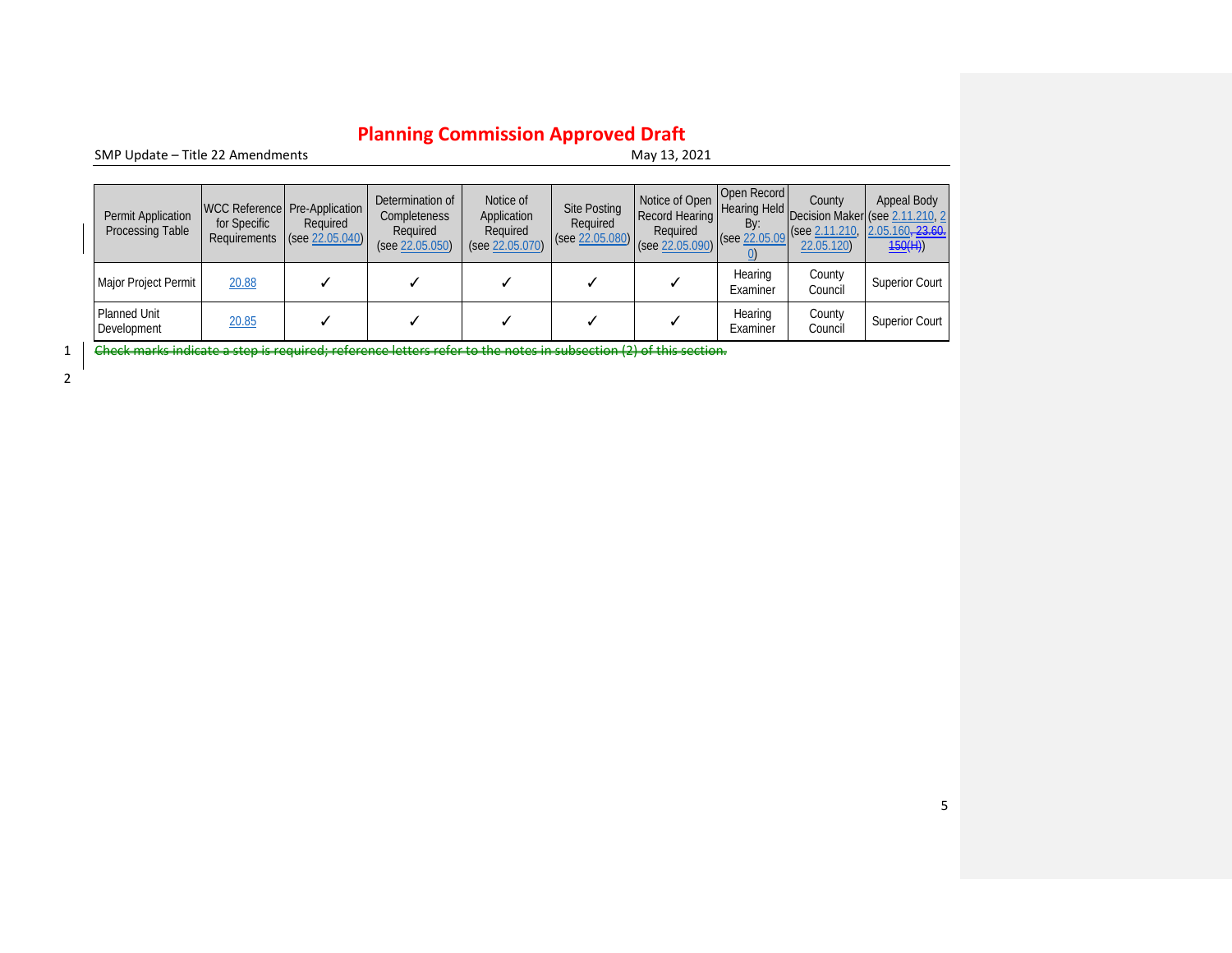| 1              | (2) Project Permit Processing Table Notes. As indicated in Table 1the table in subsection (1) of this               |
|----------------|---------------------------------------------------------------------------------------------------------------------|
| $\overline{2}$ | section, project permits are subject to the following additional requirements:                                      |
| 3              | (a) Pre-application conference subject to WCC Title 23, Shoreline Management Program.                               |
| 4              | (b) Single family residential uses in critical areas or critical area buffers, except all uses in geological        |
| 5              | hazardous areas and setbacks.                                                                                       |
| 6              | Shoreline permit public hearing decision determined pursuant to<br>$\left(\epsilon\right)$ (a)                      |
| 7              | 22.07.030(A) (Shoreline Substantial Development Permits)WCC Title 23, Shoreline Management                          |
| 8              | Program. If a public hearing is required the shoreline permit shall be processed as a Type III                      |
| 9              | application.                                                                                                        |
| 10             | Pursuant to Chapters 23.60 and 23.70WCC 22.07.060, final administrative<br>$\left(\frac{d}{dx}\right)$              |
| 11             | determinations or decisions as appropriate shall be filed with, or approved by, the Washington                      |
| 12             | State Department of Ecology.                                                                                        |
| 13             | All reasonable use exception applications in geological hazardous areas and setbacks<br><del>(e)</del> (c)          |
| 14             | and all non-single-family residential uses in critical areas or critical area buffers.                              |
| 15             | (f)(d)<br>Building permit pre-application conference, subject to WCC 15.04.020(A)(3)(a).                            |
| 16             | The Hearing Examiner may choose to consult with the development standards technical<br>$\leftrightarrow$ (e)        |
| 17             | advisory committee concerning technical matters relating to land division applications.                             |
| 18             | Whatcom County shall consider an appeal of a decision on a shoreline substantial<br>$(A)$ $(f)$                     |
| 19             | development permit, shoreline variance, or shoreline conditional use only when the applicant                        |
| 20             | waives his/her right to a single appeal to the Shorelines Hearings Board. When an applicant has                     |
| 21             | waived his/her right to a single appeal, such appeals shall be processed in accordance with the                     |
| 22             | appeal procedures of section WCC 23.60.1560(H) (Appeals).                                                           |
| 23             | Except that appeals of WCC Title 15 fire and building code requirements shall be made<br>$\left(\frac{1}{2}\right)$ |
| 24             | to the board of appeals per current building code, as adopted in WCC 15.04.010.                                     |
| 25             | 22.05.024 Variances.                                                                                                |
| 26             | (1) Variances from the terms of Title 20 (Zoning) or Chapter 16.16 (Critical Areas Ordinance) may be                |
| 27             | authorized in specific cases that will not be contrary to the public interest, and where, due to special            |
| 28             | conditions, literal enforcement of the provisions of those codes would result in unnecessary                        |
| 29             | hardship. Generally, variances shall only be considered for dimensional standards, unless otherwise                 |
| 30             | specified in those codes. Under no circumstances shall a variance be granted that allows a use not                  |
| 31             | permissible or otherwise prohibited in the zoning district in which the subject property is located.                |
| 32             | (2) There are two types of variances: Minor and Major Variances.                                                    |
| 33             | (a) Minor variances include those that are unlikely to have impacts on surrounding properties or                    |
| 34             | people. These shall be limited to variances for:                                                                    |
| 35             | i. A reduction of up to 10% of a front yard setback                                                                 |
| 36             | ii. A reduction in parking stall dimensions down to 9 feet by 18 feet.                                              |
| 37             | ii-iii. A 25% to 50% reduction of critical area buffers pursuant to 16.16.273 (Variances).                          |
| 38             | (b) Major variances include all other variances.                                                                    |
| 39             | (3) The appropriate decision maker, as specified in 22.05.020 (Project permit processing table) shall               |
| 40             | have the authority to grant variances when the conditions set forth in subsection (4) have been                     |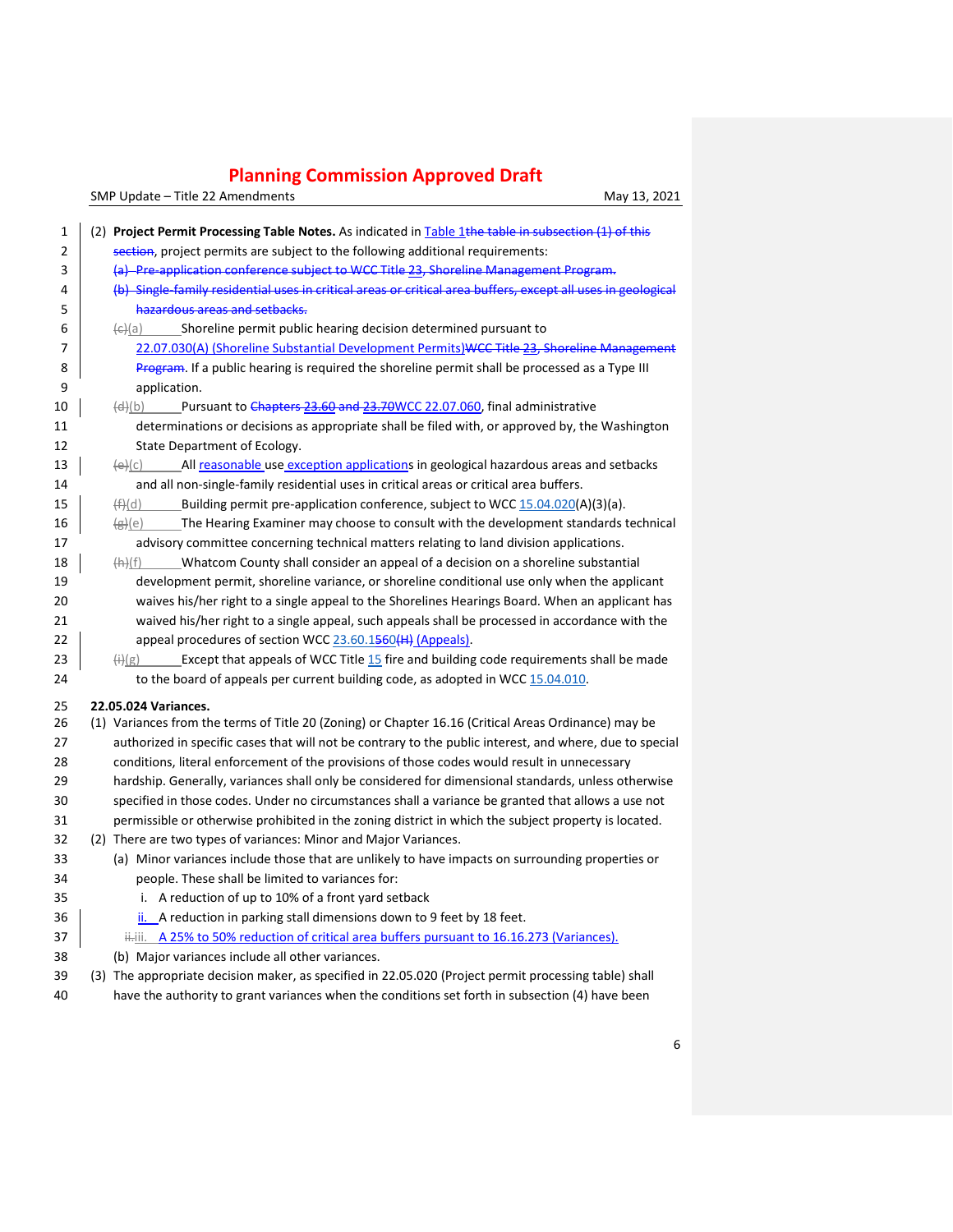| 1              | found to exist. In such cases, a variance may be granted so that the spirit of the County's land use     |  |
|----------------|----------------------------------------------------------------------------------------------------------|--|
| $\overline{2}$ | codes shall be observed, public safety and welfare secured, and substantial justice done.                |  |
| 3              | (4) Before any variance may be granted, it shall be shown that the following circumstances are found to  |  |
| 4              | apply:                                                                                                   |  |
| 5              | (a) That any variance granted shall not constitute a grant of special privilege, be based upon           |  |
| 6              | reasons of hardship caused by previous actions of the property owner, nor be granted for                 |  |
| 7              | pecuniary reasons alone;                                                                                 |  |
| 8              | (b) Because of special circumstances applicable to the subject property, including size, shape,          |  |
| 9              | topography, location, or surrounding, the strict application of Title 20 (Zoning) or Chapter 16.16       |  |
| 10             | (Critical Areas Ordinance) is found to cause a hardship and deprive the subject property of a use        |  |
| 11             | or improvement otherwise allowed in its zoning district. Aesthetic considerations or design              |  |
| 12             | preferences without reference to restrictions based upon the physical characteristics of the             |  |
| 13             | property do not constitute sufficient hardship under this section;                                       |  |
| 14             | (c) The granting of the variance will not be materially detrimental to the public welfare, or injurious  |  |
| 15             | to the property or improvements in the vicinity and zone in which the subject property is                |  |
| 16             | situated.                                                                                                |  |
|                |                                                                                                          |  |
| 17             | 22.05.026 Conditional Use Permits.                                                                       |  |
| 18             | (1) Application. Conditional use permit applications shall be processed per the provisions of this       |  |
| 19             | chapter.                                                                                                 |  |
| 20             | (2) Conditional use permits shall be nontransferable unless said transfer is approved by the Hearing     |  |
| 21             | Examiner.                                                                                                |  |
| 22             | (3) Approval Criteria. Before approving an application, the Director or Hearing Examiner shall ensure    |  |
| 23             | that any specific standards of the zoning district defining the use are fulfilled, and shall find        |  |
| 24             | adequate evidence showing that the proposed use at the proposed location:                                |  |
| 25             | (a) Will be harmonious and in accordance with the general and specific objectives of Whatcom             |  |
| 26             | County's Comprehensive Plan, zoning regulations, and any other applicable regulations.                   |  |
| 27             | (b) Will be designed, constructed, operated, and maintained so as to be harmonious and                   |  |
| 28             | appropriate in appearance with the existing or intended character of the general vicinity, and           |  |
| 29             | that such use will not change the essential character of the same area.                                  |  |
| 30             | (c) If located in a rural area (as designated in the Comprehensive Plan), will be consistent with rural  |  |
| 31             | land use policies as designated in the rural lands element of the Comprehensive Plan.                    |  |
| 32             | (d) Will not be hazardous or disturbing to existing or future neighboring uses.                          |  |
| 33             | (e) Will be serviced adequately by necessary public facilities such as highways, streets, police and     |  |
| 34             | fire protection, drainage structures, refuse disposal, water, sewers, and schools; or that the           |  |
| 35             | persons or agencies responsible for the establishment of the proposed use shall be able to               |  |
| 36             | provide adequately any such services.                                                                    |  |
| 37             | (f) Will not create excessive additional requirements at public cost for public facilities and services, |  |
| 38             | and will not be detrimental to the economic welfare of the community.                                    |  |
| 39             | (g) Will not involve uses, activities, processes, materials, equipment, and conditions of operation      |  |
| 40             | that will be detrimental to any persons, property, or the general welfare by reasons of excessive        |  |
| 41             | production of traffic, noise, smoke, fumes, glare or odors.                                              |  |
|                |                                                                                                          |  |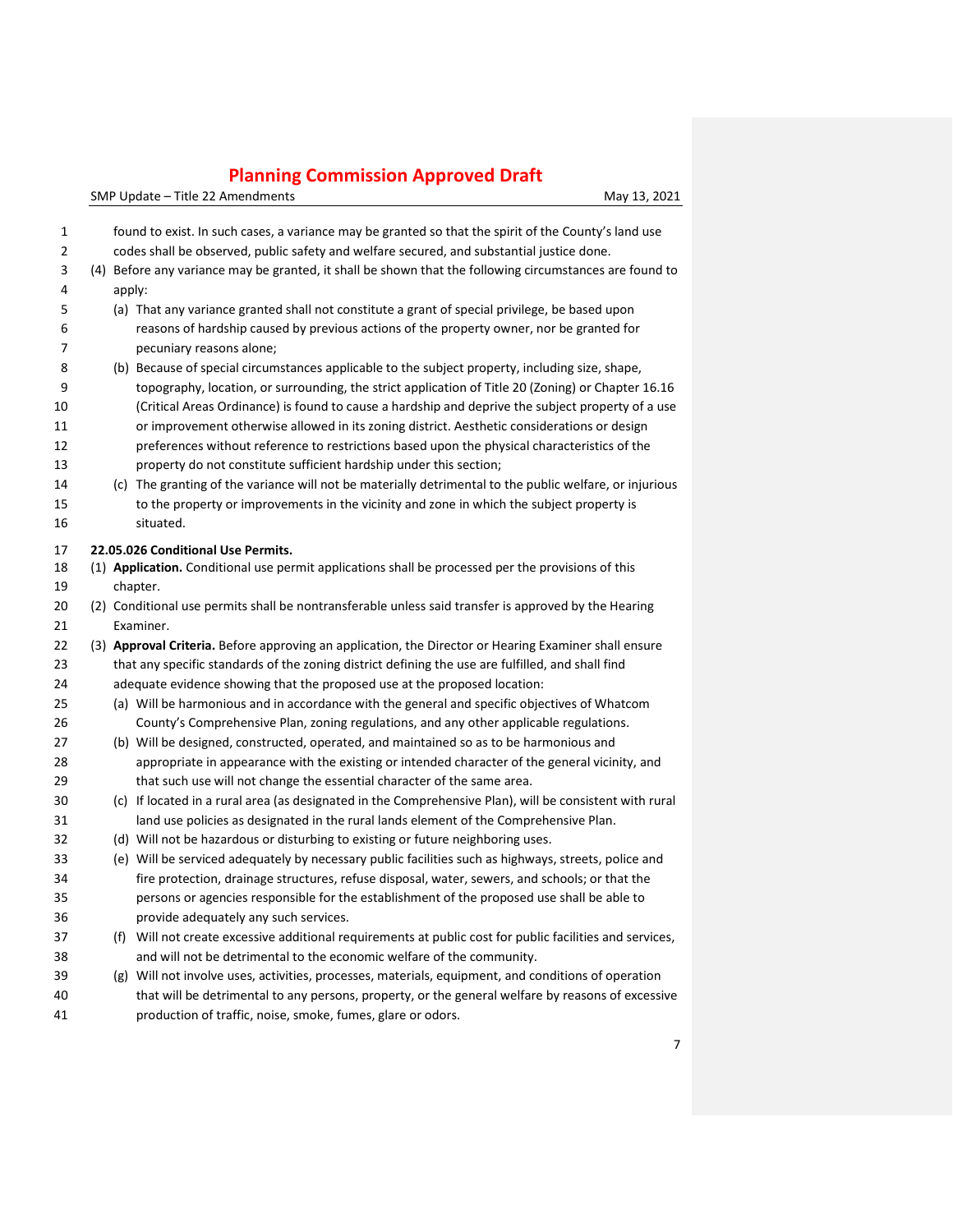| $\mathbf{1}$   | (h) Will have vehicular approaches to the property which shall be so designed as not to create an        |
|----------------|----------------------------------------------------------------------------------------------------------|
| $\overline{2}$ | interference with traffic on surrounding public streets.                                                 |
| 3              | (i) Will not result in the destruction, loss or damage of any natural, scenic, or historic feature of    |
| 4              | major importance.                                                                                        |
| 5              | (4) Revisions. The Hearing Examiner may administratively approve revisions to conditional use permits;   |
| 6              | provided, that the proposed changes are within the scope and intent of the original permit. "Within      |
| 7              | the scope and intent of the original permit" shall mean the following:                                   |
| 8              | (a) Lot coverage and height may be increased a maximum of 10 percent from the provisions of the          |
| 9              | original permit; provided, that:                                                                         |
| 10             | (i) revisions involving new structures not shown on the original site plan shall require a new           |
| 11             | permit;                                                                                                  |
| 12             | (ii) any revisions shall not exceed height, lot coverage, setback, or any other requirements of          |
| 13             | the regulations for the area in which the project is located; and,                                       |
| 14             | (iii) any revisions shall be reviewed for consistency with the Comprehensive Plan;                       |
| 15             | (b) Landscaping may be added to a project without necessitating an application for a new permit;         |
| 16             | provided, that the landscaping is consistent with conditions (if any) attached to the original           |
| 17             | permit and is consistent with the regulations for the area in which the project is located;              |
| 18             | (c) The use authorized pursuant to the original permit is not changed;                                   |
| 19             | (d) No additional over-water construction will be involved for shoreline conditional use permits;        |
| 20             | (e) No substantial increase in adverse environmental impact will be caused by the project revision.      |
|                |                                                                                                          |
| 21             | 22.05.028 Administrative Approval Uses.                                                                  |
| 22             | (1) Administrative approval applications shall be processed per the provisions of this Chapter.          |
| 23             | (2) The Director of Planning and Development Services is authorized to approve, approve with             |
| 24             | conditions, or deny all administrative approval use applications.                                        |
| 25             | (3) Approval Criteria. Decisions for all administrative approval use permits shall be based upon         |
| 26             | compliance with:                                                                                         |
| 27             | (a) The criteria established for the proposed use in the appropriate zone district;                      |
| 28             | (b) The Comprehensive Plan policies governing the associated land use designation;                       |
| 29             | (c) In rural areas, consideration will be given to the cumulative impacts of permitted uses in relation  |
| 30             | to the governing Comprehensive Plan policies and zoning district; and                                    |
| 31             | (d) The criteria of WCC 22.05.026 (Conditional Use Permits), subsection (3) (Approval Criteria).         |
| 32             | (e) Additionally, decisions for administrative approval use permits for adult businesses shall be        |
| 33             | based on the criteria in subsection (4) of this section.                                                 |
| 34             | (4) Additional Approval Criteria for Adult Businesses. Prior to granting administrative approval for an  |
| 35             | adult business, the Director shall find that the proposed use at the proposed location satisfies or will |
| 36             | satisfy all the following criteria:                                                                      |
| 37             | (a) The adult business will be consistent with WCC 20.66.131 (Light Impact Industrial District,          |
| 38             | Administrative Approval Uses).                                                                           |
| 39             | (b) The adult business shall be closed from 2:00 a.m. to 10:00 a.m. if it contains:                      |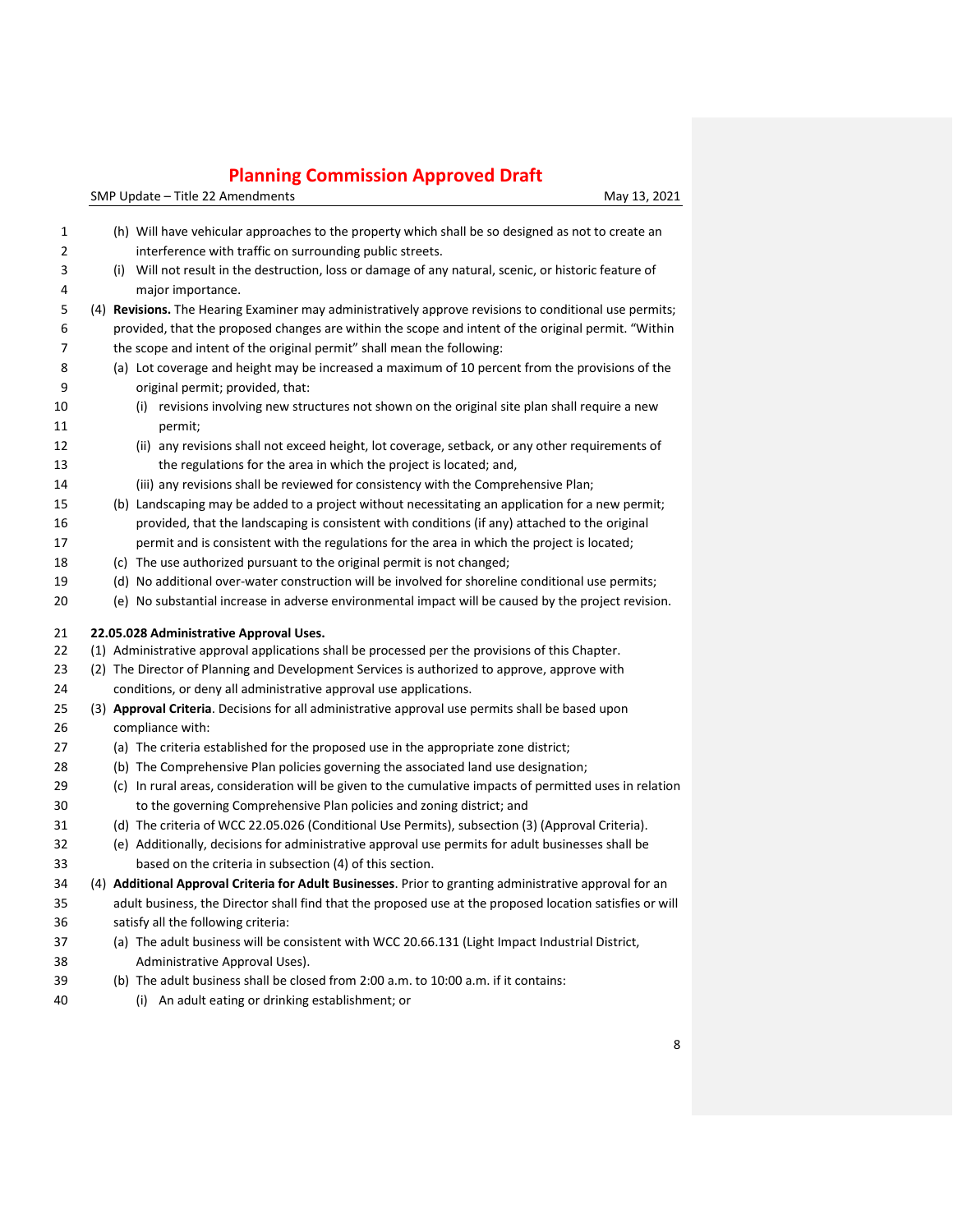SMP Update – Title 22 Amendments May 13, 2021

| 1              |  | (ii) An adult theater; or                                                                                   |
|----------------|--|-------------------------------------------------------------------------------------------------------------|
| $\overline{2}$ |  | (iii) Another adult commercial establishment; or                                                            |
| 3              |  | (iv) One or more viewing booths.                                                                            |
| 4              |  | (c) If the adult business includes one or more viewing booths, the interior of the adult business will      |
| 5              |  | incorporate all of the following measures:                                                                  |
| 6              |  | (a) Each viewing booth shall have at least a three-foot wide opening where a customer enters                |
| 7              |  | and exits the booth that is without doors, physical barriers, or visual barriers; and                       |
| 8              |  | (b) Each viewing booth shall have at least one 100-watt light bulb that is properly working and             |
| 9              |  | turned on when business is open. The light bulb shall not be covered or otherwise shielded                  |
| 10             |  | except with a commercially available lighting fixture. A minimum of one 12-inch by 12-inch                  |
| 11             |  | durable metal sign shall be located at the entrance to each viewing booth area stating that                 |
| 12             |  | lights shall remain on; and                                                                                 |
| 13             |  | (c) Aisles or hallways adjacent to viewing booths shall be a minimum of five feet wide; and                 |
| 14             |  | (d) There shall be no holes or openings in common walls between viewing booths.                             |
| 15             |  | (d) Additionally for adult businesses containing one or more viewing booths, a condition of approval        |
| 16             |  | shall allow an unannounced inspection by Whatcom County every six months during business                    |
| 17             |  | hours to ensure that measures in subsections $(4)(c)(i)$ through (iv) of this section are being             |
| 18             |  | implemented on an ongoing basis.                                                                            |
| 19             |  | (5) Revisions. The Director may approve revisions to administrative approval use permits; provided,         |
| 20             |  | that the proposed changes are within the scope and intent of the original permit. "Within the scope         |
| 21             |  | and intent of the original permit" shall mean the following:                                                |
| 22             |  | (a) Lot coverage and height may be increased a maximum of 10 percent from the provisions of the             |
| 23             |  | original permit; provided, that:                                                                            |
| 24             |  | (i) revisions involving new structures not shown on the original site plan shall require a                  |
| 25             |  | new permit; and                                                                                             |
| 26             |  | (ii) any revisions shall not exceed height, lot coverage, setback, or any other requirements                |
| 27             |  | of the regulations for the area in which the project is located; and                                        |
| 28             |  | (iii) any revisions shall be reviewed for consistency with the Comprehensive Plan;                          |
| 29             |  | (b) Landscaping may be added to a project without necessitating an application for a new permit;            |
| 30             |  | provided, that the landscaping is consistent with conditions (if any) attached to the original              |
| 31             |  | permit and is consistent with the regulations for the area in which the project is located;                 |
| 32             |  | (c) The use authorized pursuant to the original permit is not changed;                                      |
| 33             |  | (d) No additional over-water construction will be involved for shoreline conditional use permits;           |
| 34             |  | (e) No substantial increase in adverse environmental impact will be caused by the project revision.         |
| 35             |  | 22.05.030 Consolidated Permit Review.                                                                       |
| 36             |  | The County shall integrate and consolidate the review and decision on two or more project permits           |
| 37             |  | subject to this chapter that relate to the proposed project action unless the applicant requests            |
| 38             |  | otherwise. Consolidated Type I, II, III and IV permits shall be reviewed under the process required for the |
| 39             |  | permit with the highest process type number per WCC 22.05.020. Level IV is considered the highest and       |

Level I is considered the lowest process type.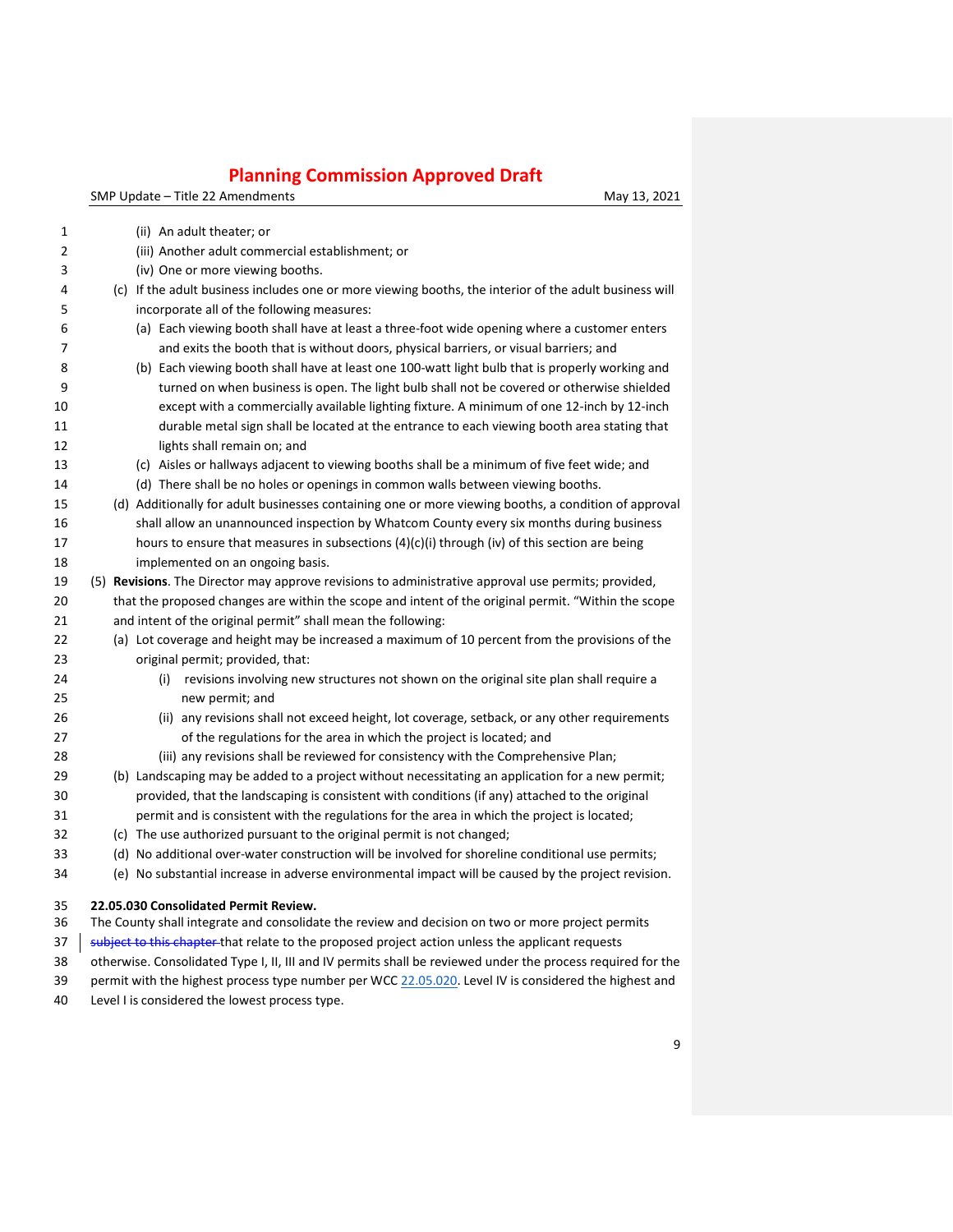SMP Update – Title 22 Amendments May 13, 2021

#### **22.05.040 Pre-Application Conference.**

- The purpose of a pre-application conference is to assist applicants in preparing development
- applications for submittal to the County by identifying applicable regulations and procedures. It is not
- intended to provide a staff recommendation on future permit decisions. Pre-application review does not
- constitute acceptance of an application by the County nor does it vest an application, unless otherwise
- indicated in Whatcom County Code.
- (1) A pre-application conference is required as indicated in WCC [22.05.020,](https://www.codepublishing.com/WA/WhatcomCounty/#!/WhatcomCounty22/WhatcomCounty2205.html#22.05.020) unless the Director or designee grants a written waiver. For other permits, the applicant may request a pre-application conference.
- (2) The County shall charge the applicant a fee for a pre-application conference per the unified fee
- schedule. If the County makes a determination of completeness on a project permit submitted within one year of the notice of site-specific submittal requirements per subsection (6) of this section, the pre-application fee shall be applied to the application cost.
- (3) It is the responsibility of the applicant to initiate a pre-application conference through a written application. The application shall, at a minimum, include all items identified on the pre-application form and the department's administrative manual. The applicant may provide additional information to facilitate more detailed review.
- (4) A pre-application conference shall be scheduled as soon as possible and held no later than 30 calendar days from the date of the applicant's request, unless agreed upon by the applicant and the
- County. (5) The County shall invite the appropriate city to the pre-application meeting if the project is located
- 22 within that city's urban growth area or which contemplates the use of any city utilities. Notice shall also be given to appropriate public agencies and public utilities, if within 500 feet of the area submitted in the application.
- (6) The County should provide the applicant with notice of site-specific submittal requirements for application no later than 14 calendar days from the date of the conference.
- (7) A new pre-application conference shall be required if an associated project permit application is not filed with the County within one year of the notice of site-specific submittal requirements per
- subsection (6) of this section or the application is substantially altered, unless waived per WCC [22.05.040\(](https://www.codepublishing.com/WA/WhatcomCounty/#!/WhatcomCounty22/WhatcomCounty2205.html#22.05.040)1).

#### **22.05.050 Application and Determination of Completeness.**

- (1) Project permit applications shall be submitted using current forms provided by the review authority. The submittal shall include: all applicable fees per Chapter [22.25](https://www.codepublishing.com/WA/WhatcomCounty/#!/WhatcomCounty22/WhatcomCounty2225.html#22.25) WCC, all materials required by the
- 34 department's administrative manual (unless waived pursuant to subsection (2), and all items
- 35 dentified in the pre-application notice of site-specific submittal requirements. If a permit is denied, 36 no reapplication for the same or essentially similar development may be made until one year from the date of denial.
- (2) The Director may vary or waive the requirements provided in the department's administrative
- manual on a case-by-case basis, though may also require additional specific information depending
- 40 on the nature of the proposal and the presence of sensitive ecological features or issues related to
- **Example 19 compliance with other county requirements. Comment CES4**]: Moved from 23.60.090

(Permit Application Review)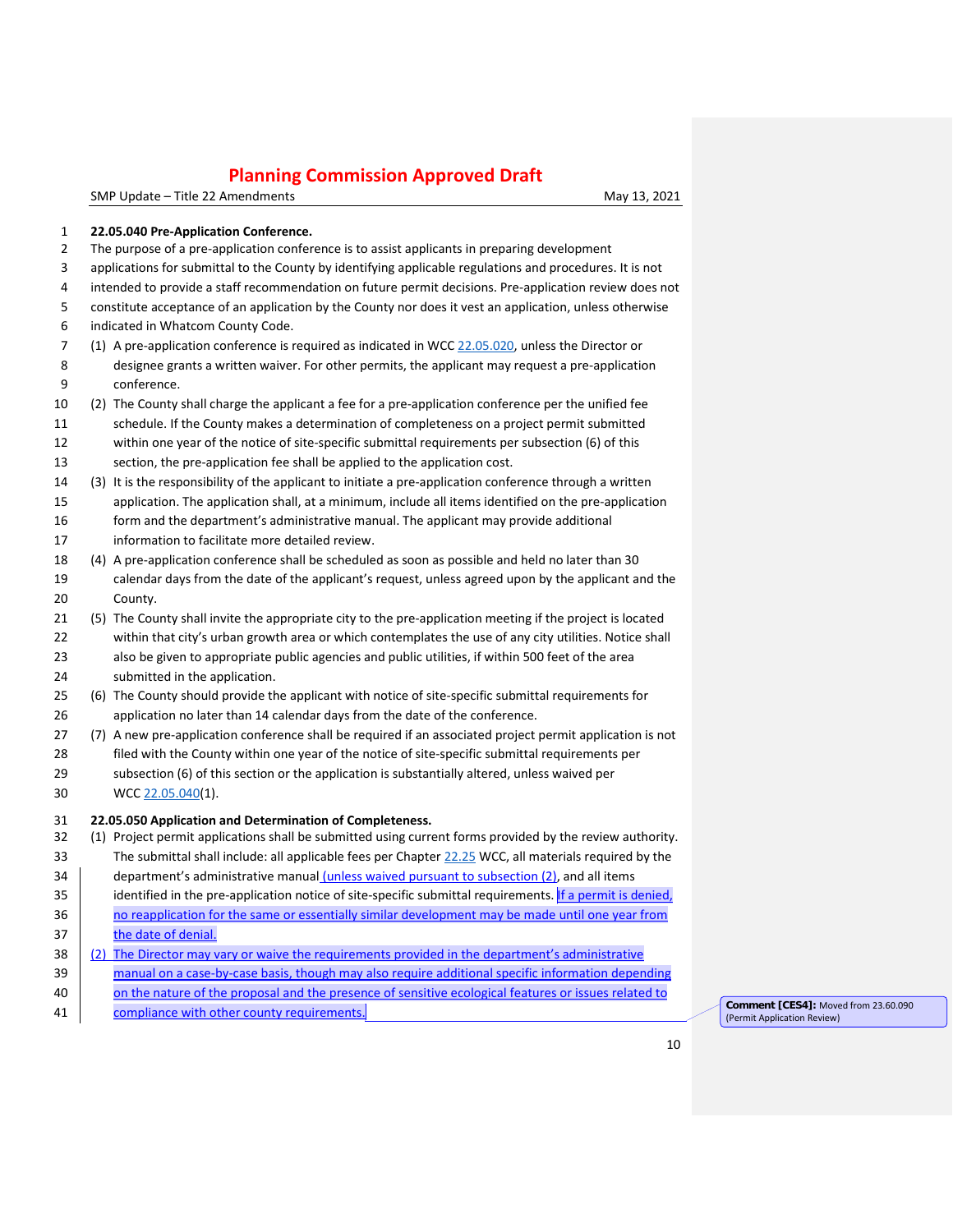| 1        | $\frac{2}{2}(3)$ Upon submittal by the applicant, the County will accept the application and note the date of                                                                                        |  |
|----------|------------------------------------------------------------------------------------------------------------------------------------------------------------------------------------------------------|--|
| 2        | receipt. Receipt of an application does not constitute approval of the project proposal.                                                                                                             |  |
| 3        | $\left(\frac{1}{2}\right)(4)$ Within 14 calendar days of receiving the application, the County shall provide to the applicant a                                                                      |  |
| 4        | written determination which states either that the application is complete or the application is                                                                                                     |  |
| 5        | incomplete. To the extent known by the County, other agencies of local, state, or federal                                                                                                            |  |
| 6        | government that may have jurisdiction shall be identified on the determination.                                                                                                                      |  |
| 7        | $(4)(5)$ A project permit application is complete when it meets the submittal requirements of the                                                                                                    |  |
| 8        | department's administrative manual, includes items identified through the pre-application                                                                                                            |  |
| 9        | conference process and contains sufficient information to process the application even if additional                                                                                                 |  |
| 10       | information will be required. A determination of completeness shall not preclude the County from                                                                                                     |  |
| 11       |                                                                                                                                                                                                      |  |
| 12       | requiring additional information or studies at any time prior to permit approval. A project permit                                                                                                   |  |
|          | application shall be deemed complete under this section if the County does not issue a written                                                                                                       |  |
| 13       | determination to the applicant that the application is incomplete by the end of the fourteenth                                                                                                       |  |
| 14       | calendar day from the date of receipt.                                                                                                                                                               |  |
| 15       | (5)(6) If the application is determined to be incomplete, the following shall take place:<br>(a) The County will notify the applicant that the application is incomplete and indicate what is        |  |
| 16<br>17 | necessary to make the application complete.                                                                                                                                                          |  |
| 18       | (b) The applicant shall have 90 calendar days from the date that the notification was issued to                                                                                                      |  |
| 19       | submit the necessary information to the County. If the applicant does not submit the necessary                                                                                                       |  |
| 20       |                                                                                                                                                                                                      |  |
| 21       | information to the County in writing within the 90-day period, the application shall be rejected.<br>The Director or designee may extend this period for an additional 90 calendar days upon written |  |
| 22       | request by the applicant.                                                                                                                                                                            |  |
| 23       | (c) Upon receipt of the necessary information, the County shall have 14 calendar days to make a                                                                                                      |  |
| 24       | determination and notify the applicant whether the application is complete or what additional                                                                                                        |  |
| 25       | information is necessary.                                                                                                                                                                            |  |
| 26       |                                                                                                                                                                                                      |  |
| 27       | $(7)$ A determination of an incomplete application is an appealable final administrative determination,<br>subject to WCC 22.05.160(1).                                                              |  |
|          |                                                                                                                                                                                                      |  |
| 28       | 22.05.060 Vesting.                                                                                                                                                                                   |  |
| 29       | (1) Complete Applications. For a project permit application the department has determined to be                                                                                                      |  |
| 30       | complete per WCC 22.05.05.04), the application shall be considered under the zoning or other land                                                                                                    |  |
| 31       | use control ordinances in effect on the date the application was submitted to the department.                                                                                                        |  |
| 32       | (2) Incomplete Applications. For a project permit application the department has determined to be                                                                                                    |  |
| 33       | incomplete per WCC 22.05.050(5), the application shall be considered under the zoning or other                                                                                                       |  |
| 34       | land use control ordinances in effect on the date the department determines the application to be                                                                                                    |  |
| 35       | complete based on the necessary information required by the department.                                                                                                                              |  |
| 36       | (3) Applications Subject to Pre-Application Conference. Notwithstanding the provisions of subsections                                                                                                |  |
| 37       | (1) and (2) of this section, for a project permit application that is (a) subject to a pre-application                                                                                               |  |
| 38       | conference per WCC 22.05.020 and 22.05.040, (b) submitted no more than 28 calendar days from                                                                                                         |  |
| 39       | the date the department issued its notice of site-specific submittal requirements, and (c)                                                                                                           |  |
| 40       | determined complete by the department, the application shall be considered under the zoning or                                                                                                       |  |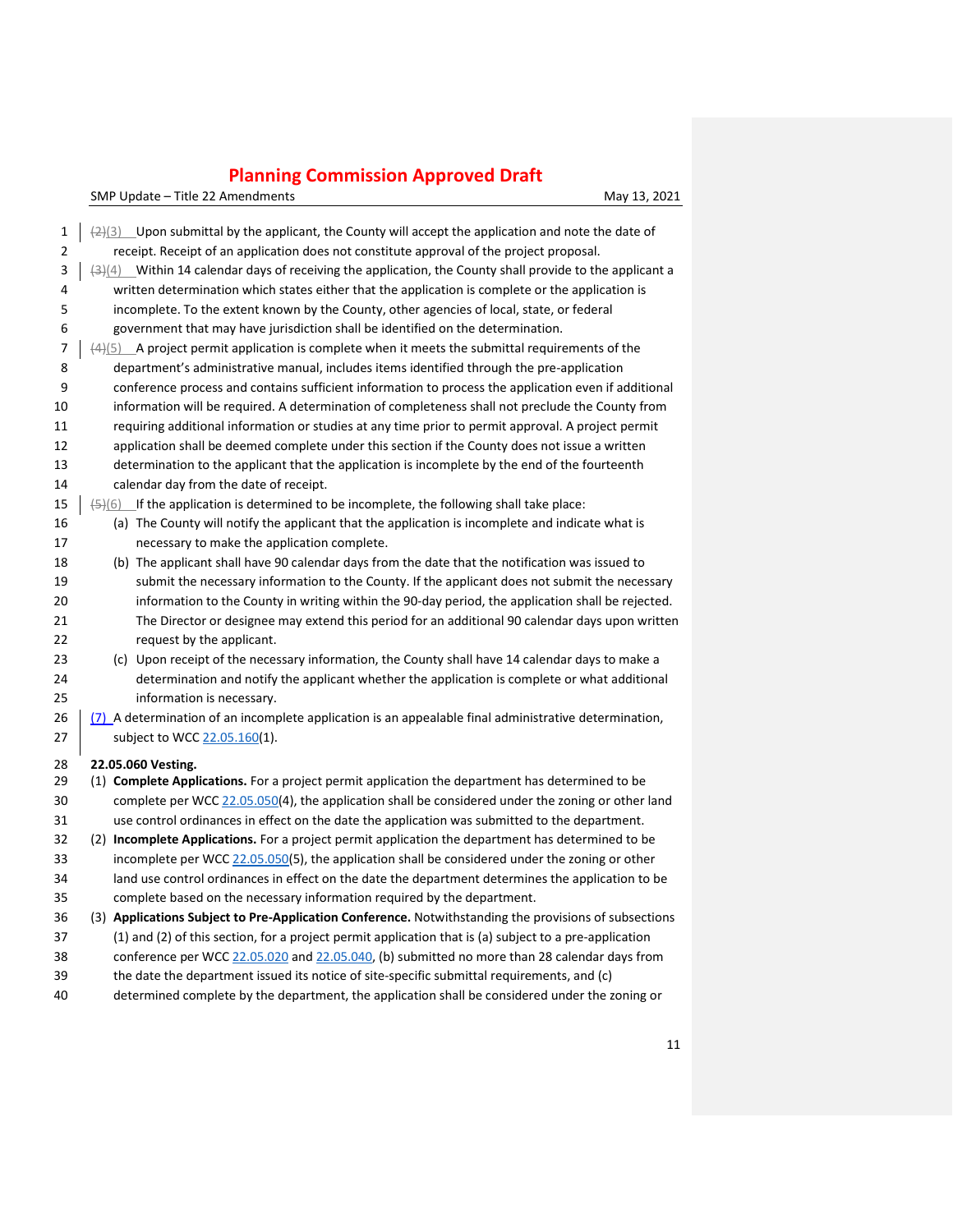| 1  | other land use control ordinances in effect on the date the pre-application conference request was          |
|----|-------------------------------------------------------------------------------------------------------------|
| 2  | submitted to the department.                                                                                |
| 3  | (4) Continuation of Vesting. Building or land disturbance permit applications that are required to          |
| 4  | complete a valid (i.e., not expired) project permit approval for project permits identified in the          |
| 5  | following list (subsections (4)(a) through (m) of this section) shall vest to the zoning and land use       |
| 6  | control ordinances in effect at the time the project permit application identified below was                |
| 7  | determined complete:                                                                                        |
| 8  | (a) Administrative use;                                                                                     |
| 9  | (b) Commercial site plan review;                                                                            |
| 10 | (c) Conditional use;                                                                                        |
| 11 | (d) Critical areas variance;                                                                                |
| 12 | (e) Major project permit;                                                                                   |
| 13 | (f) Natural resource review;                                                                                |
| 14 | (g) Planned unit development;                                                                               |
| 15 | (h) Reasonable use exceptions(Type II and III);                                                             |
| 16 | (i) Shoreline conditional use permit;                                                                       |
| 17 | (j) Shoreline exemption;                                                                                    |
| 18 | (k) Shoreline substantial;                                                                                  |
| 19 | (I) Shoreline variance;                                                                                     |
| 20 | (m) Zoning variance.                                                                                        |
| 21 | (5) Building Permit Applications within Recorded Long and Short Subdivisions and Binding Site Plans.        |
| 22 | Building permit applications, including associated land disturbance permits, shall be governed by           |
| 23 | conditions of approval, statutes, and ordinances in effect at the time of final approval pursuant to        |
| 24 | RCW 58.17.170. Vesting duration for those building permit applications shall be governed by the             |
| 25 | time limits established for long subdivisions in RCW $58.17.170$ , unless the County finds that a change    |
| 26 | in conditions creates a serious threat to the public health or safety.                                      |
| 27 | (6) Building and Fire Code Requirements. Building and fire code provisions adopted per WCC                  |
| 28 | Title 15 vest at the time a building permit application is determined complete.                             |
| 29 | (7) Duration. Vesting status established through subsections (1) through (5) of this section runs with      |
| 30 | the application and expires upon denial of the application by the County, withdrawal of the                 |
| 31 | application by the applicant, rejection of the application per WCC 22.05.050(5), expiration of the          |
| 32 | application per WCC $22.05.130(1)(a)(i)$ , or expiration of the approved permit per WCC $22.05.140$ .       |
| 33 | 22.05.070 Notice of Application.                                                                            |
| 34 | (1) For Type II, III, and IV applications per WCC 22.05.020, the County shall issue a notice of application |
| 35 | within 14 calendar days of a determination of completeness. The date of notice shall be the date of         |
| 36 | mailing.                                                                                                    |
| 37 | (2) If the County has made a State Environmental Policy Act (SEPA) threshold determination of               |
| 38 | significance concurrently with the notice of application, the County shall combine the determination        |
| 39 | of significance and scoping notice with the notice of application.                                          |
| 40 | (3) Notice shall include:                                                                                   |
|    |                                                                                                             |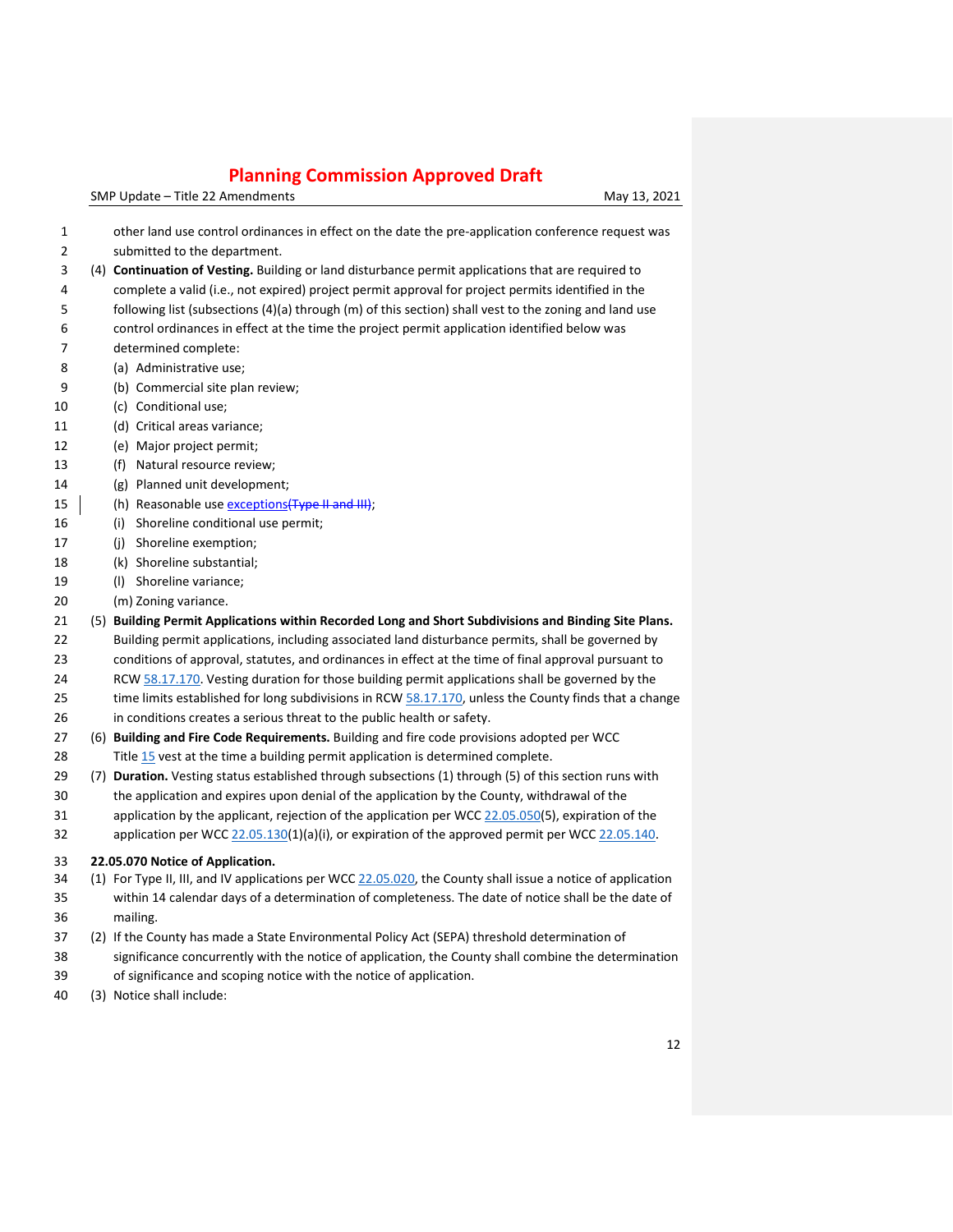| $\mathbf{1}$   |  | (a) The date of application, the date of determination of completeness for the application, and the      |
|----------------|--|----------------------------------------------------------------------------------------------------------|
| $\overline{2}$ |  | date of the notice of application;                                                                       |
| 3              |  | (b) A description of the proposed project action and a list of the project permits included in the       |
| 4              |  | application, and, if applicable, a list of any studies requested by the County;                          |
| 5              |  | (c) The identification of other permits not included in the application to the extent known by the       |
| 6              |  | County;                                                                                                  |
| 7              |  | (d) The identification of environmental reviews conducted, including notice of existing                  |
| 8              |  | environmental documents that evaluate the proposed project (including but not limited to                 |
| 9              |  | reports, delineations, assessments and/or mitigation plans associated with critical area reviews)        |
| 10             |  | and, if not otherwise stated on the document providing notice of application, the location where         |
| 11             |  | the application and any studies can be reviewed;                                                         |
| 12             |  | (e) Any other information determined appropriate by the County;                                          |
| 13             |  | (f) A statement indicating those development regulations that will be used for project mitigation or     |
| 14             |  | a determination of consistency if they have been identified at the time of notice;                       |
| 15             |  | (g) A statement of the minimum public comment period which shall be 14 calendar days for all             |
| 16             |  | project permits except for shoreline substantial development, shoreline conditional use,                 |
| 17             |  | shoreline variance and major project permits for mitigation banks which shall have a minimum             |
| 18             |  | comment period of no more than 30 calendar days;                                                         |
| 19             |  | (h) A statement of the right of any person to comment on the application and receive notice of and       |
| 20             |  | participate in any hearings, request a copy of the decision once made and to appeal a decision           |
| 21             |  | when allowed by law. The department may accept public comments at any time prior to the                  |
| 22             |  | close of the open record public hearing, or if there is no public hearing, prior to the decision on      |
| 23             |  | the project permit. In addition, the statement shall indicate that any person wishing to receive         |
| 24             |  | personal notice of any decisions or hearings must notify the department.                                 |
| 25             |  | (4) The department shall issue a notice of application in the following manner:                          |
| 26             |  | (a) The notice shall be published once in the official County newspaper and on the Whatcom               |
| 27             |  | County website. The applicant shall bear the responsibility of paying for such notice.                   |
| 28             |  | (b) Additional notice shall be given using the following method:                                         |
| 29             |  | i. For sites within urban growth areas: Application notice shall be sent to all property owners          |
| 30             |  | within 300 feet of the external boundaries of the subject property as shown by the records               |
| 31             |  | of the County assessor;                                                                                  |
| 32             |  | For sites outside urban growth areas: Application notice shall be sent to all property owners<br>ii.     |
| 33             |  | within 1,000 feet of the external boundaries of the subject property as shown by the records             |
| 34             |  | of the County assessor.                                                                                  |
| 35             |  | (5) The County shall send notices of application to neighboring cities and other agencies or tribes that |
| 36             |  | will potentially be affected, either directly or indirectly, by the proposed development. Notice shall   |
| 37             |  | also be given to public utilities, if within 500 feet of the area submitted in the application.          |
| 38             |  | (6) All public comments received on the notice of application must be received by the department of      |
| 39             |  | planning and development services by 4:30 p.m. on or before the last day of the comment period.          |
| 40             |  | (7) Except for a determination of significance, the County shall not issue its SEPA threshold            |
| 41             |  | determination or issue a decision or recommendation on a permit application until the end of the         |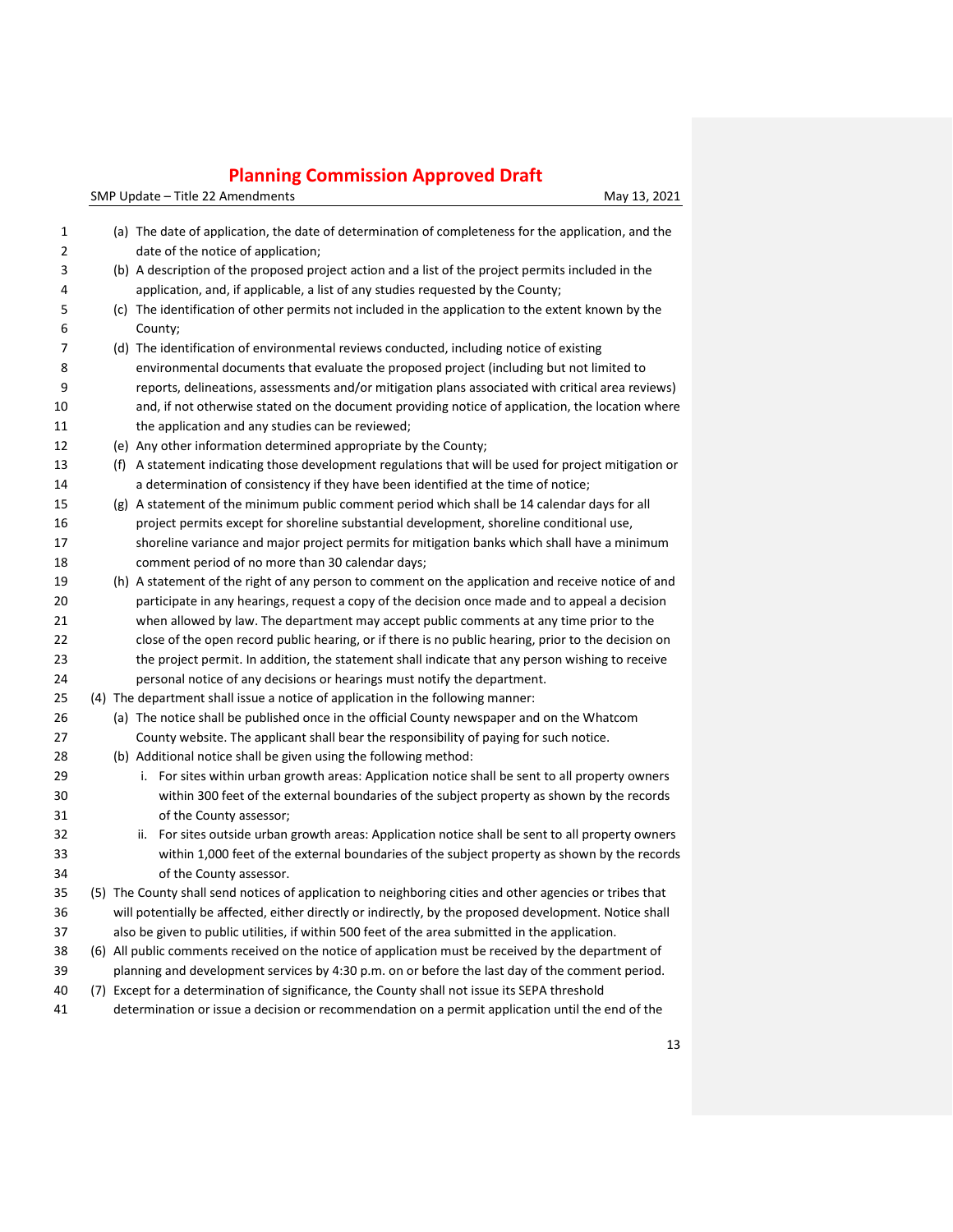SMP Update – Title 22 Amendments May 13, 2021

| 1<br>2<br>3<br>4<br>5<br>6 | public comment period on the notice of application. If an optional Determination of Nonsignificance<br>(DNS) process is used, the notice of application and DNS comment period shall be combined.<br>(8) Public notice given for project permit applications, SEPA documents, project hearings, and appeals<br>hearings as required by this chapter and other provisions of the County code may be combined<br>when practical, where such combined notice will expedite the permit review process, and where<br>provisions applicable to each individual notice are met through the combined notice. |  |
|----------------------------|------------------------------------------------------------------------------------------------------------------------------------------------------------------------------------------------------------------------------------------------------------------------------------------------------------------------------------------------------------------------------------------------------------------------------------------------------------------------------------------------------------------------------------------------------------------------------------------------------|--|
| 7                          | 22.05.080 Posting of Application.                                                                                                                                                                                                                                                                                                                                                                                                                                                                                                                                                                    |  |
| 8                          | Where posting of public notice is required per WCC 22.05.020, the department shall post public notices                                                                                                                                                                                                                                                                                                                                                                                                                                                                                               |  |
| 9                          | of the proposal on all road frontages of the subject property and adjacent shorelines on or before the                                                                                                                                                                                                                                                                                                                                                                                                                                                                                               |  |
| 10                         | notice of application date and shall be visible to adjacent property owners and to passing motorists. Said                                                                                                                                                                                                                                                                                                                                                                                                                                                                                           |  |
| 11                         | notices shall remain in place until three days after the comment period closes.                                                                                                                                                                                                                                                                                                                                                                                                                                                                                                                      |  |
| 12                         | 22.05.090 Open Record Public Hearings.                                                                                                                                                                                                                                                                                                                                                                                                                                                                                                                                                               |  |
| 13                         | (1) As shown inPursuant to WCC 22.05.020 (Project Permit Processing Table), Type III and Type IV                                                                                                                                                                                                                                                                                                                                                                                                                                                                                                     |  |
| 14                         | applications and appeals of Type I and Type II applications require an open record public hearing.                                                                                                                                                                                                                                                                                                                                                                                                                                                                                                   |  |
| 15                         | (2) These Open Record Hearing Notice. Public hearings are subject to theshall be noticed as followsing:                                                                                                                                                                                                                                                                                                                                                                                                                                                                                              |  |
| 16                         | The Hearing Examiner shall publish a notice of open record hearing once in the official<br><del>(a)</del> a.                                                                                                                                                                                                                                                                                                                                                                                                                                                                                         |  |
| 17                         | County newspaper and on the Whatcom County website at least 14 calendar days prior to the                                                                                                                                                                                                                                                                                                                                                                                                                                                                                                            |  |
| 18                         | hearing. The notice shall consist of the date, time, place, and type of the hearing. In addition,                                                                                                                                                                                                                                                                                                                                                                                                                                                                                                    |  |
| 19                         | personal notice shall be provided to any person who has requested such notice in a timely                                                                                                                                                                                                                                                                                                                                                                                                                                                                                                            |  |
| 20                         | manner, consistent with WCC 22.05.070(3)(h) (Notice of Application).                                                                                                                                                                                                                                                                                                                                                                                                                                                                                                                                 |  |
| 21                         | Within two days of the published notice the applicant shall be responsible for posting<br>$\bigoplus$ b.                                                                                                                                                                                                                                                                                                                                                                                                                                                                                             |  |
| 22                         | three copies of the notice in a conspicuous manner on the property upon which the use is                                                                                                                                                                                                                                                                                                                                                                                                                                                                                                             |  |
| 23                         | proposed. Notices shall be provided by the Hearing Examiner.                                                                                                                                                                                                                                                                                                                                                                                                                                                                                                                                         |  |
| 24                         | An affidavit verifying distribution of the notice must be submitted to the Hearing<br><del>(c)</del> c.                                                                                                                                                                                                                                                                                                                                                                                                                                                                                              |  |
| 25                         | Examiner two working days prior to the open record hearing.                                                                                                                                                                                                                                                                                                                                                                                                                                                                                                                                          |  |
| 26                         | The Hearing Examiner shall send notice of an open record hearing to neighboring cities<br><del>(d)</del> d.                                                                                                                                                                                                                                                                                                                                                                                                                                                                                          |  |
| 27                         | and other agencies or tribes that will potentially be affected, either directly or indirectly by the                                                                                                                                                                                                                                                                                                                                                                                                                                                                                                 |  |
| 28                         | proposed development. The Hearing Examiner shall be responsible for such notification.                                                                                                                                                                                                                                                                                                                                                                                                                                                                                                               |  |
| 29                         | The applicant shall pay all costs associated with providing notice.<br><del>(e)</del> e.                                                                                                                                                                                                                                                                                                                                                                                                                                                                                                             |  |
| 30                         | $\langle 2 \rangle$ (3) <b>One Open Record Hearing.</b> A project proposal subject to this chapter shall be provided with no                                                                                                                                                                                                                                                                                                                                                                                                                                                                         |  |
| 31                         | more than one open record hearing and one closed record hearing pursuant to RCW Chapter 36.70B                                                                                                                                                                                                                                                                                                                                                                                                                                                                                                       |  |
| 32                         | RCW. This restriction does not apply to an appeal of a determination of significance as provided in                                                                                                                                                                                                                                                                                                                                                                                                                                                                                                  |  |
| 33                         | RCW 43.21C.075.                                                                                                                                                                                                                                                                                                                                                                                                                                                                                                                                                                                      |  |
| 34                         | $\left(\frac{1}{2}\right)(4)$ Combined County and Agency Hearing. Unless otherwise requested by an applicant, the County                                                                                                                                                                                                                                                                                                                                                                                                                                                                             |  |
| 35                         | shall allow an open record hearing to be combined with a hearing that may be necessary by another                                                                                                                                                                                                                                                                                                                                                                                                                                                                                                    |  |
| 36                         | local, state, regional, federal or other agency for the same project if the joint hearing can be held                                                                                                                                                                                                                                                                                                                                                                                                                                                                                                |  |
| 37                         | within the time periods specified in Chapter 22.05 WCC, or if the applicant agrees to waive such                                                                                                                                                                                                                                                                                                                                                                                                                                                                                                     |  |
| 38                         | time periods in the event additional time is needed in order to combine the hearings. The combined                                                                                                                                                                                                                                                                                                                                                                                                                                                                                                   |  |
| $\sim$                     | $\blacksquare$                                                                                                                                                                                                                                                                                                                                                                                                                                                                                                                                                                                       |  |

39 hearing shall be conducted in Whatcom County pursuant to Chapter [36.70B](https://www.codepublishing.com/cgi-bin/rcw.pl?cite=36.70B) RCW.

**Formatted:** List Paragraph, Indent: Left: 0", Numbered + Level: 3 + Numbering Style: 1, 2, 3, … + Start at: 1 + Alignment: Left + Aligned at: 2.13" + Indent at: 2.38"

**Formatted:** Indent: Left: 0.25", Numbered +<br>Level: 1 + Numbering Style: a, b, c, ... + Start<br>at: 1 + Alignment: Left + Aligned at: 1.25" +<br>Indent at: 1.5"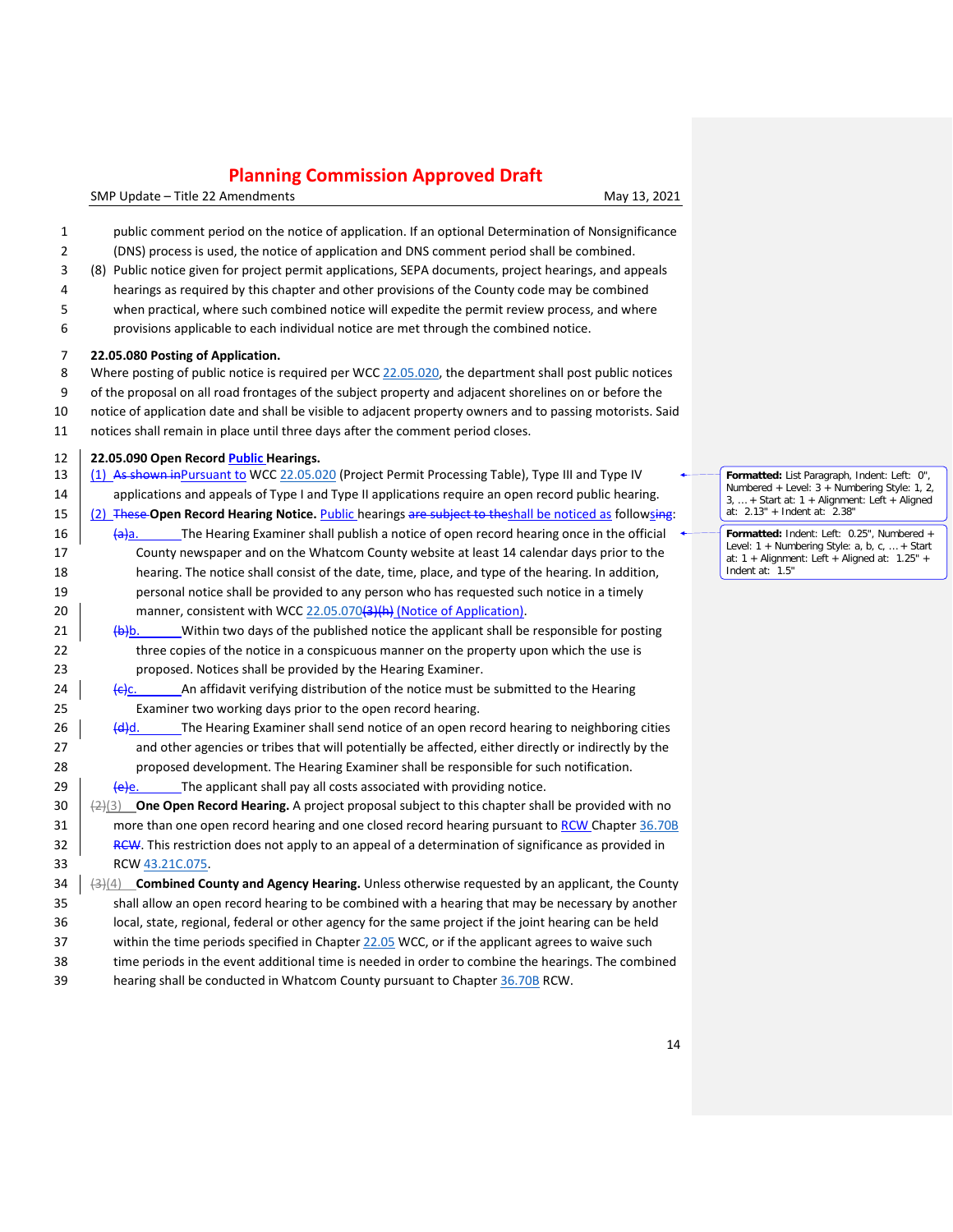| 1  | $\frac{44}{5}$ Quasi-judicial actions, including applications listed as Type III and IV applications in              |                                                                                                   |
|----|----------------------------------------------------------------------------------------------------------------------|---------------------------------------------------------------------------------------------------|
| 2  | WCC 22.05.020, are subject to the appearance of fairness doctrine, Chapter 42.36 RCW. The Hearing                    |                                                                                                   |
| 3  | Examiner shall administer the open record hearing and issue decisions or recommendations in                          |                                                                                                   |
| 4  | accordance with Chapter 42.36 RCW.                                                                                   |                                                                                                   |
| 5  | 22.05.100 Application Consistency Review and Recommendations.                                                        |                                                                                                   |
| 6  | $(1)$ During project permit review, the review authority shall determine if the project proposal is                  | Formatted: List Paragraph, Indent: Left: 0",                                                      |
| 7  | consistent with the County's comprehensive plan, other adopted plans, and existing regulations and                   | Numbered + Level: $1 +$ Numbering Style: 1, 2,<br>$3, $ + Start at: 1 + Alignment: Left + Aligned |
| 8  | development standards.                                                                                               | at: $0.25" + Indent at: 0.5"$                                                                     |
| 9  | (4)(a)<br>For Type I and II applications, the conclusions of a consistency determination made                        | Formatted: Indent: Left: 0.25"                                                                    |
| 10 | under this section shall be documented in the project permit decision.                                               |                                                                                                   |
| 11 | For Type III and IV applications the department shall prepare a staff report on the<br>(2)(b)                        |                                                                                                   |
| 12 | proposed development or action. Staff shall file one consolidated report with the Hearing                            |                                                                                                   |
| 13 | Examiner at least 10 calendar days prior to the scheduled open record hearing. The staff report                      |                                                                                                   |
| 14 | shall:                                                                                                               |                                                                                                   |
| 15 | $\leftrightarrow$ i. Summarize the comments and recommendations of County departments, affected agencies,            | Formatted: Indent: Left: 0.63"                                                                    |
| 16 | special districts and public comments received within the 14-day or 30-day comment period                            |                                                                                                   |
| 17 | as established in WCC 22.05.070(6).                                                                                  |                                                                                                   |
| 18 | $\leftrightarrow$ ii. Provide an evaluation of the project proposal for consistency as indicated in this section.    |                                                                                                   |
| 19 | $\left\langle \in\right\rangle$ [iii. Include recommended findings, conclusions, and actions regarding the proposal. |                                                                                                   |
| 20 | <b>Additional Requirements.</b> For all project permit applications, if more information is required to              |                                                                                                   |
| 21 | determine consistency at any time in review of the application, the department may issue a notice                    |                                                                                                   |
| 22 | of additional requirements. The applicant notice of additional requirements shall have allow the                     |                                                                                                   |
| 23 | applicant-180 calendar days from the date of issuance of said notice to submit all required                          |                                                                                                   |
| 24 | information.                                                                                                         |                                                                                                   |
| 25 | (3) <b>Permit Inactivity.</b> Any application that remains inactive for a period of 180 days shall expire and a      |                                                                                                   |
| 26 | new application and repayment of fees shall be required to reactivate the proposal; provided, that                   |                                                                                                   |
| 27 | The Director or designee may grant a 1-year extension for good cause extend this period for no                       |                                                                                                   |
| 28 | more than cumulative 24 months-upon written request by the applicant, provided the request is                        |                                                                                                   |
| 29 | submitted before the end of the first 180-day period. A notice of additional requirements is not a                   |                                                                                                   |
| 30 | final administrative determination.                                                                                  | Comment [CES5]: Combined 23.60.090 (Permit                                                        |
| 31 | (4) <b>Burden of Proof.</b> Permit applicants/proponents have the burden of proving that the proposed                | application review) with this section and normalized<br>the extension date to 1-year.             |
| 32 | development is consistent with all applicable policies and regulations                                               | Comment [CES6]: Moved from 23.60.120                                                              |
| 33 | (3)(5)<br><b>Permit conditions.</b> In granting, revising, or extending a permit, the decision maker may attach      |                                                                                                   |
| 34 | such conditions, modifications, or restrictions thereto regarding the location, character, and other                 |                                                                                                   |
| 35 | elements of the proposed development deemed necessary to assure that the development will be                         |                                                                                                   |
| 36 | consistent with the applicable policies and regulations (including the policies and provisions of the                |                                                                                                   |
| 37 | Shoreline Management Act for shoreline permits). In cases involving unusual circumstances or                         |                                                                                                   |
| 38 | uncertain effects, a condition may be imposed to require monitoring with future review or                            |                                                                                                   |
| 39 | reevaluation to assure conformance. If the monitoring plan is not implemented, the permittee may                     |                                                                                                   |
| 40 | be found to be noncompliant and the permit may be revoked in accordance with WCC 22.05.150                           |                                                                                                   |
| 41 | (Permit Revocation).                                                                                                 | Comment [CES7]: Moved from 23.60.140<br>(Permit Conditions).                                      |
|    |                                                                                                                      |                                                                                                   |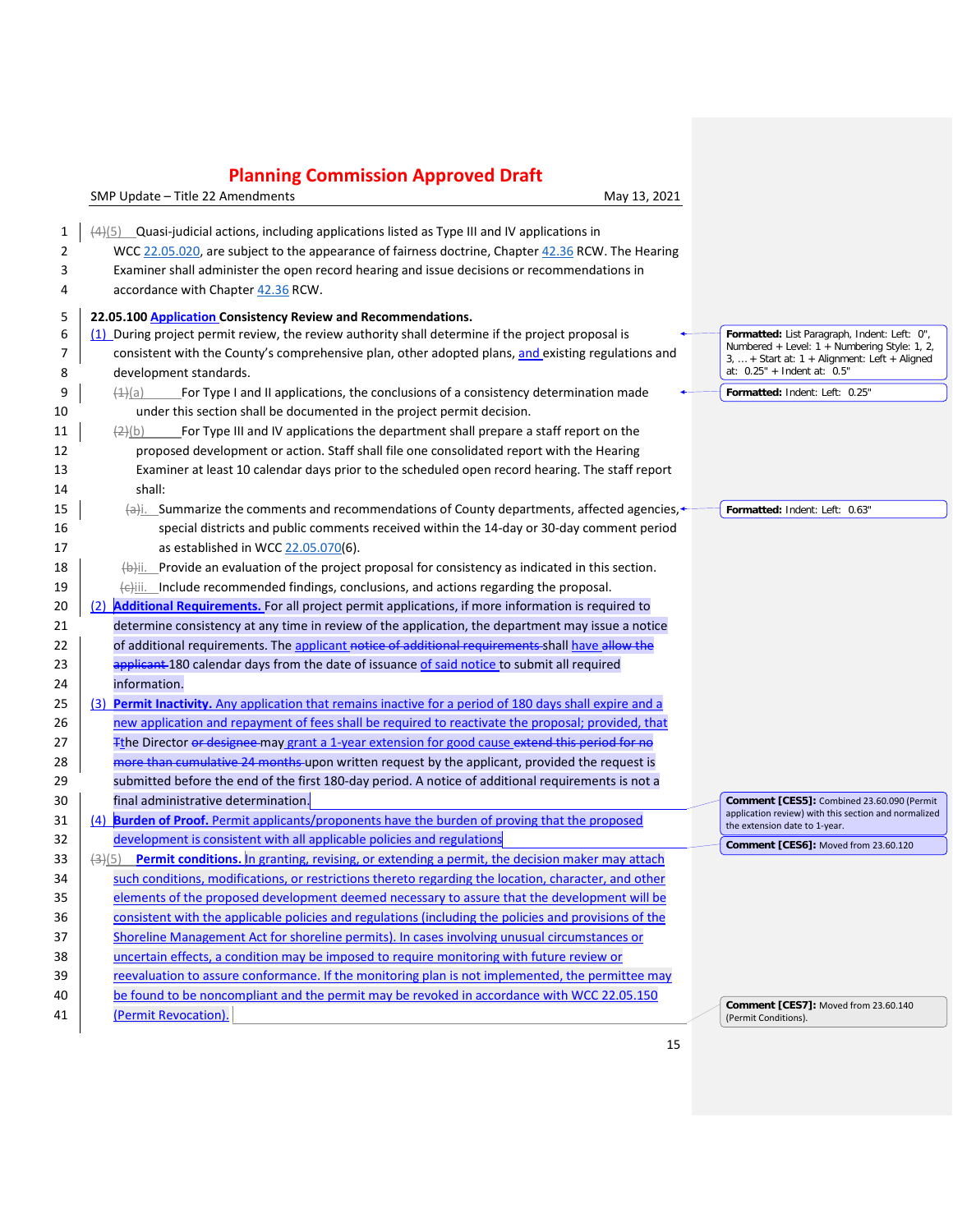SMP Update – Title 22 Amendments May 13, 2021

#### **22.05.110 Final Decisions.**

- (1) The Director or designee's final decision on all Type I or II applications shall be in the form of a written determination or permit. The determination or permit may be granted subject to conditions,
- modifications, or restrictions that are necessary to comply with all applicable codes.
- 5 (2) The Hearing Examiner's final decision on all Type III applications per WCC [22.05.020](https://www.codepublishing.com/WA/WhatcomCounty/#!/WhatcomCounty22/WhatcomCounty2205.html#22.05.020) or appeals per 6 WCC  $\frac{22.05.160(1)}{2}$  $\frac{22.05.160(1)}{2}$  $\frac{22.05.160(1)}{2}$  shall either grant or deny the application or appeal.
- (a) The Hearing Examiner may grant Type III applications subject to conditions, modifications or restrictions that the Hearing Examiner finds are necessary to make the application compatible with its environment, carry out the objectives and goals of the comprehensive plan, statutes, ordinances and regulations as well as other official policies and objectives of Whatcom County.
- (b) Performance bonds or other security, acceptable to the prosecuting attorney, may be required
- to ensure compliance with the conditions, modifications and restrictions.
- (c) The Hearing Examiner shall render a final decision within 14 calendar days following the conclusion of all testimony and hearings. Each final decision of the Hearing Examiner shall be in writing and shall include findings and conclusions based on the record to support the decision.
- (d) No final decision of the Hearing Examiner shall be subject to administrative or quasi-judicial review, except as provided herein.
- (e) The applicant, any person with standing, or any County department may appeal any final decision of the Hearing Examiner to superior court, except as otherwise specified in WCC [22.05.020.](https://www.codepublishing.com/WA/WhatcomCounty/#!/WhatcomCounty22/WhatcomCounty2205.html#22.05.020)

#### **22.05.120 Recommended Decisions to County Council.**

- 22 (1) For Type IV applications per WCC [22.05.020](https://www.codepublishing.com/WA/WhatcomCounty/#!/WhatcomCounty22/WhatcomCounty2205.html#22.05.020) the Hearing Examiner's recommendations to the County Council may be to grant, grant with conditions or deny an application. The Hearing Examiner's
- recommendation may include conditions, modifications or restrictions as may be necessary to make
- the application compatible with its environment, carry out the objectives and goals of the
- comprehensive plan, statutes, ordinances and regulations as well as other official policies and objectives of Whatcom County.
- (2) Each recommended decision of the Hearing Examiner for an application identified as a Type IV 29 application per WCC [22.05.020](https://www.codepublishing.com/WA/WhatcomCounty/#!/WhatcomCounty22/WhatcomCounty2205.html#22.05.020) shall be in writing to the clerk of the County Council and shall include
- findings and conclusions based upon the record to support the decision. Such findings and
- conclusions shall also set forth the manner in which the decision carries out and conforms to the
- County's comprehensive plan and complies with the applicable statutes, ordinances or regulations.
- (3) The deliberation of the County Council on quasi-judicial actions shall be in accordance with WCC [22.05.090\(](https://www.codepublishing.com/WA/WhatcomCounty/#!/WhatcomCounty22/WhatcomCounty2205.html#22.05.090)4) and Chapter [42.36](https://www.codepublishing.com/cgi-bin/rcw.pl?cite=42.36) RCW.
- (4) For planned unit developments and major project permits the following shall apply:
- (a) The recommendation of the Hearing Examiner regarding planned unit developments and major project permits shall be based upon the criteria set forth in WCC [20.85.335](https://www.codepublishing.com/WA/WhatcomCounty/#!/WhatcomCounty20/WhatcomCounty2085.html#20.85.335) and [20.88.130,](https://www.codepublishing.com/WA/WhatcomCounty/#!/WhatcomCounty20/WhatcomCounty2088.html#20.88.130) respectively.
- (b) The Hearing Examiner shall file the recommendation with the clerk of the County Council within 21 calendar days following the conclusion of the open record hearing.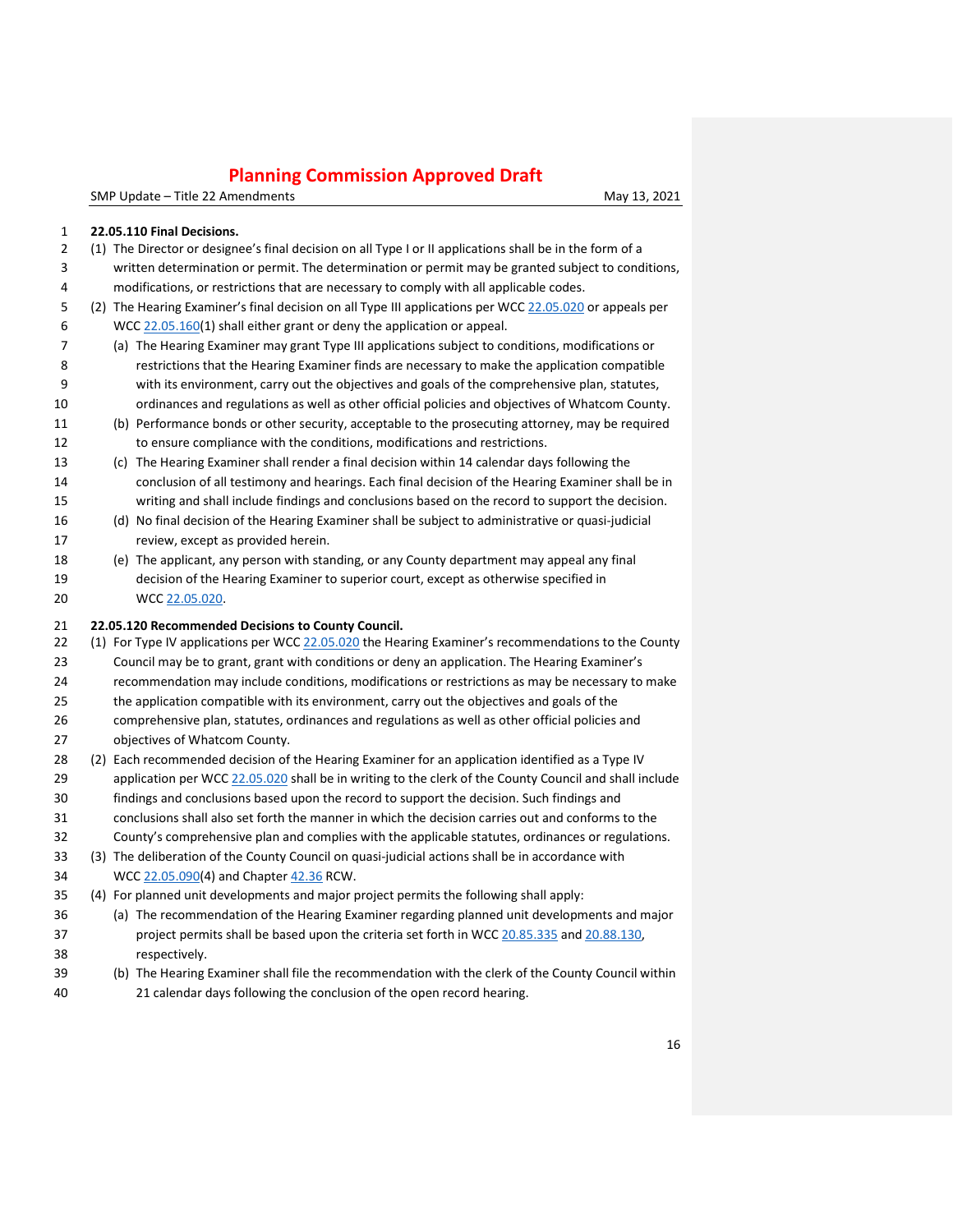| 1  | (c) The County Council shall conduct the following within the specified time frames, except as             |
|----|------------------------------------------------------------------------------------------------------------|
| 2  | provided in subsection (4)(c)(iii) of this section:                                                        |
| 3  | i. Hold a public meeting, not an open record public hearing, to deliberate on the project                  |
| 4  | application within 28 calendar days after receiving the Hearing Examiner's recommendation.                 |
| 5  | ii. Issue a final written decision within 21 calendar days of the public meeting.                          |
| 6  | The County Council may exceed the time limits in subsection $(4)(c)(i)$ or (ii) of this section if<br>iii. |
| 7  | the County Council meeting schedule does not accommodate a meeting within the above                        |
| 8  | time frames, or if the County Council makes written findings that a specified amount of                    |
| 9  | additional time is needed to process a specific application or project type, per                           |
| 10 | RCW 36.70B.080(1).                                                                                         |
| 11 | (5) The County Council's final written decision may include conditions when the project is approved and    |
| 12 | shall state the findings of fact upon which the decision is based.                                         |
| 13 | (6) Any deliberation or decision of the County Council shall be based solely upon consideration of the     |
| 14 | record established by the Hearing Examiner, the recommendations of the Hearing Examiner and the            |
| 15 | criteria set forth in County code.                                                                         |
| 16 | 22.05.130 Permit Review Time Frames.                                                                       |
| 17 | (1) The County shall issue a notice of final decision for all permit types, including procedures for       |
| 18 | administrative appeal and notice that affected property owners may request a change in valuation           |
| 19 | for property tax purposes, to the applicant, the Whatcom County assessor, and any person who               |
| 20 | requested notice or submitted substantive comments on the application within 120 calendar days of          |
| 21 | the date the department determined the application complete, except as provided below:                     |
| 22 | (a) The following time periods shall be excluded from the calculation of the number of days                |
| 23 | elapsed:                                                                                                   |
| 24 | i. Any period during which the applicant has been required by the County to correct plans,                 |
| 25 | perform required studies, or provide additional, required information through a notice of                  |
| 26 | additional requirements, per WCC 22.05.100(3). The period shall be calculated from the                     |
| 27 | date the County issues a notice of additional requirements until the date the County                       |
| 28 | receives all of the requested additional information;                                                      |
| 29 | ii. Any period during which an environmental impact statement is being prepared following a                |
| 30 | determination of significance pursuant to Chapter 43.21C RCW and WCC Title 16;                             |
| 31 | iii. The period specified for administrative appeals of project permits as provided in                     |
| 32 | Chapter 2.11 WCC;                                                                                          |
| 33 | iv. The period specified for administrative appeals of development standards as provided in                |
| 34 | WCC 12.08.035(I);                                                                                          |
| 35 | v. Any period in which the applicant has not met public notification requirements;                         |
| 36 | vi. Any period of time mutually agreed upon in writing by the applicant and the County.                    |
| 37 | (b) The time limits established by this section shall not apply to a project permit application that:      |
| 38 | Requires an amendment to the Whatcom County comprehensive plan or a development<br>i.                      |
| 39 | regulation in order to obtain approval.                                                                    |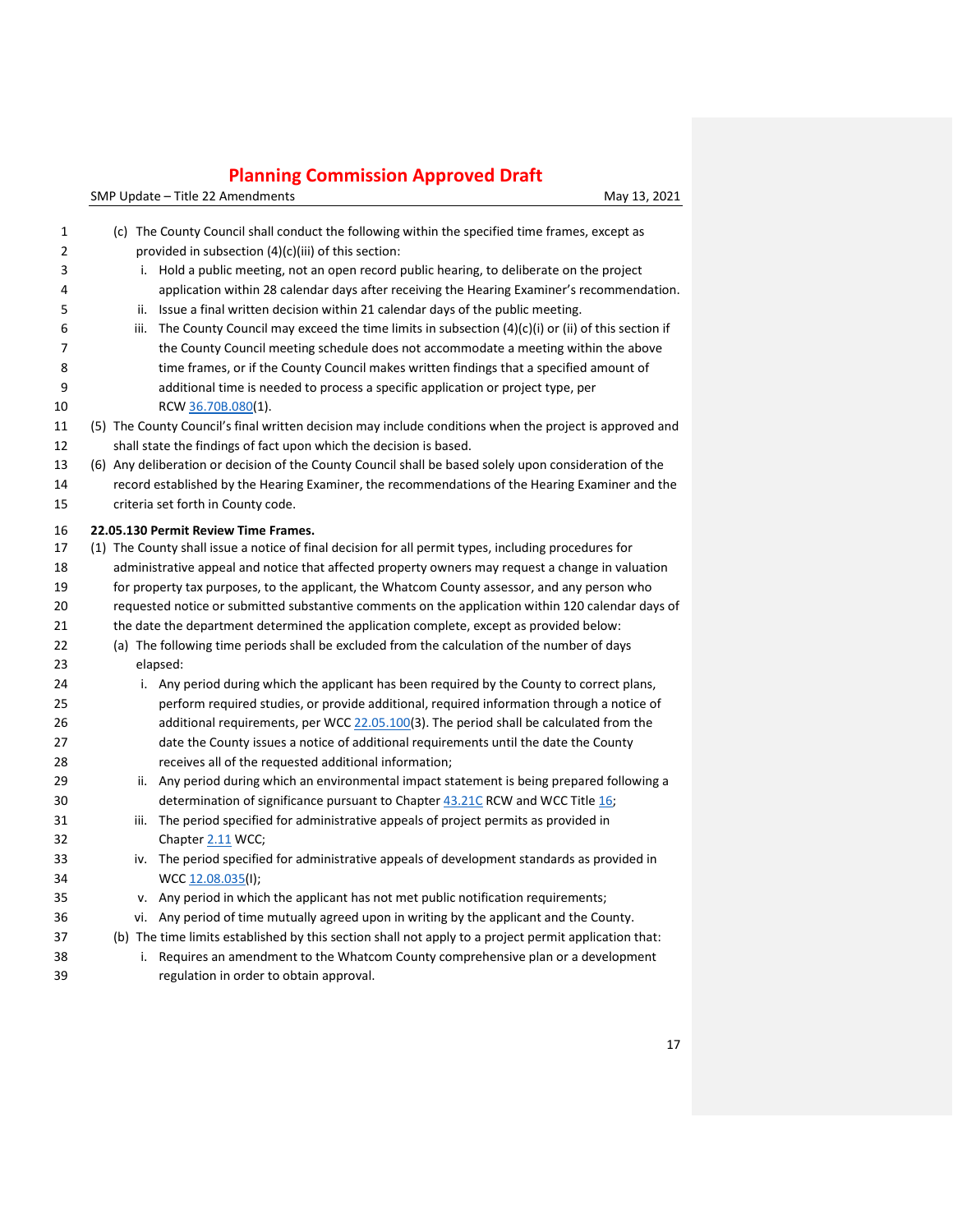SMP Update – Title 22 Amendments May 13, 2021

**Comment [CES8]:** Added per Periodic Review Checklist, Item 2015.a, and Scoping Document, Item

#2e.

| 1<br>2 | Requires approval of a new fully contained community as provided in RCW 36.70A.350, a<br>ii.<br>master planned resort as provided in RCW 36.70A.360, or the siting of an essential public |                                                                                                       |  |  |  |
|--------|-------------------------------------------------------------------------------------------------------------------------------------------------------------------------------------------|-------------------------------------------------------------------------------------------------------|--|--|--|
| 3      | facility as provided in RCW 36.70A.200.                                                                                                                                                   |                                                                                                       |  |  |  |
| 4      | iii.                                                                                                                                                                                      | Is substantially revised by the applicant, including all redesigns of proposed land divisions, in     |  |  |  |
| 5      |                                                                                                                                                                                           | which case a new time period shall start from the date at which the revised project                   |  |  |  |
| 6      |                                                                                                                                                                                           | application is determined to be complete.                                                             |  |  |  |
| 7      |                                                                                                                                                                                           | (c) Additionally, for shoreline permits and exemptions, and pursuant to WAC 173-27-125, the           |  |  |  |
| 8      |                                                                                                                                                                                           | following special procedures apply to Washington State Department of Transportation (WSDOT)           |  |  |  |
| 9      |                                                                                                                                                                                           | projects:                                                                                             |  |  |  |
| 10     |                                                                                                                                                                                           | Pursuant to RCW 47.01.485, the Legislature established a target of 90 days review time for            |  |  |  |
| 11     |                                                                                                                                                                                           | local governments.                                                                                    |  |  |  |
| 12     |                                                                                                                                                                                           | i-ii. Pursuant to RCW 90.58.140, WSDOT projects that address significant public safety risks may      |  |  |  |
| 13     |                                                                                                                                                                                           | begin twenty-one days after the date of filing if all components of the project will achieve no       |  |  |  |
| 14     |                                                                                                                                                                                           | net loss of shoreline ecological functions.                                                           |  |  |  |
| 15     | <del>(c)</del> (d)                                                                                                                                                                        | The County may extend notice of final decision on the project if the County can                       |  |  |  |
| 16     |                                                                                                                                                                                           | document legitimate reasons for such a delay. In such a case the County shall provide written         |  |  |  |
| 17     |                                                                                                                                                                                           | notice to the applicant at least 14 calendar days prior to the deadline for the original notice of    |  |  |  |
| 18     |                                                                                                                                                                                           | final decision. The notice shall include a statement of reasons why the time limits have not been     |  |  |  |
| 19     | met and a date of issuance of a notice of final decision.                                                                                                                                 |                                                                                                       |  |  |  |
| 20     | (2) If an applicant believes a project permit application has not been acted upon by the County in a                                                                                      |                                                                                                       |  |  |  |
| 21     | timely manner or otherwise consistent with this chapter, the applicant or authorized representative                                                                                       |                                                                                                       |  |  |  |
| 22     | may request a meeting with the Director to resolve the issue. Within 14 calendar days of after the                                                                                        |                                                                                                       |  |  |  |
| 23     | meeting, the Director shall:                                                                                                                                                              |                                                                                                       |  |  |  |
| 24     | (a) Approve the permit if it is within the Director's authority to do so, provided the approval would                                                                                     |                                                                                                       |  |  |  |
| 25     | not violate state or County regulations; or                                                                                                                                               |                                                                                                       |  |  |  |
| 26     |                                                                                                                                                                                           | (b) Deny the permit if it is within the Director's authority to do so; or                             |  |  |  |
| 27     | (c) Respond in writing with the department's position, or a mutually acceptable resolution of the                                                                                         |                                                                                                       |  |  |  |
| 28     | issue, which may include a partial refund of application fees at the Director's discretion.                                                                                               |                                                                                                       |  |  |  |
| 29     |                                                                                                                                                                                           | (3) Any final order, permit decision or determination issued by Whatcom County shall include a notice |  |  |  |
| 30     | to the applicant of his or her appeal rights per WCC 22.05.160 (Appeals).                                                                                                                 |                                                                                                       |  |  |  |
| 31     |                                                                                                                                                                                           | 22.05.140 Expiration of Project Permits.                                                              |  |  |  |
| 32     |                                                                                                                                                                                           | (1) This section shall apply to non-shoreline project permits and shoreline statements of exemption.  |  |  |  |
| 33     |                                                                                                                                                                                           | Expiration of shoreline permits shall be subject to the rules of WCC 22.07.080 (Expiration of         |  |  |  |
| 34     | <b>Shoreline Permits).</b>                                                                                                                                                                |                                                                                                       |  |  |  |
| 35     | $\left(\frac{1}{2}\right)(2)$ Project permit approval status shall expire two years from the date of approval except where a                                                              |                                                                                                       |  |  |  |
| 36     | different duration of approval is authorized by Whatcom County Code, or is established by a court                                                                                         |                                                                                                       |  |  |  |
| 37     | decision or state law, or executed by a development agreement. The decision maker may extend                                                                                              |                                                                                                       |  |  |  |
| 38     | this period up to one year from the date of original expiration upon written request by the                                                                                               |                                                                                                       |  |  |  |

applicant.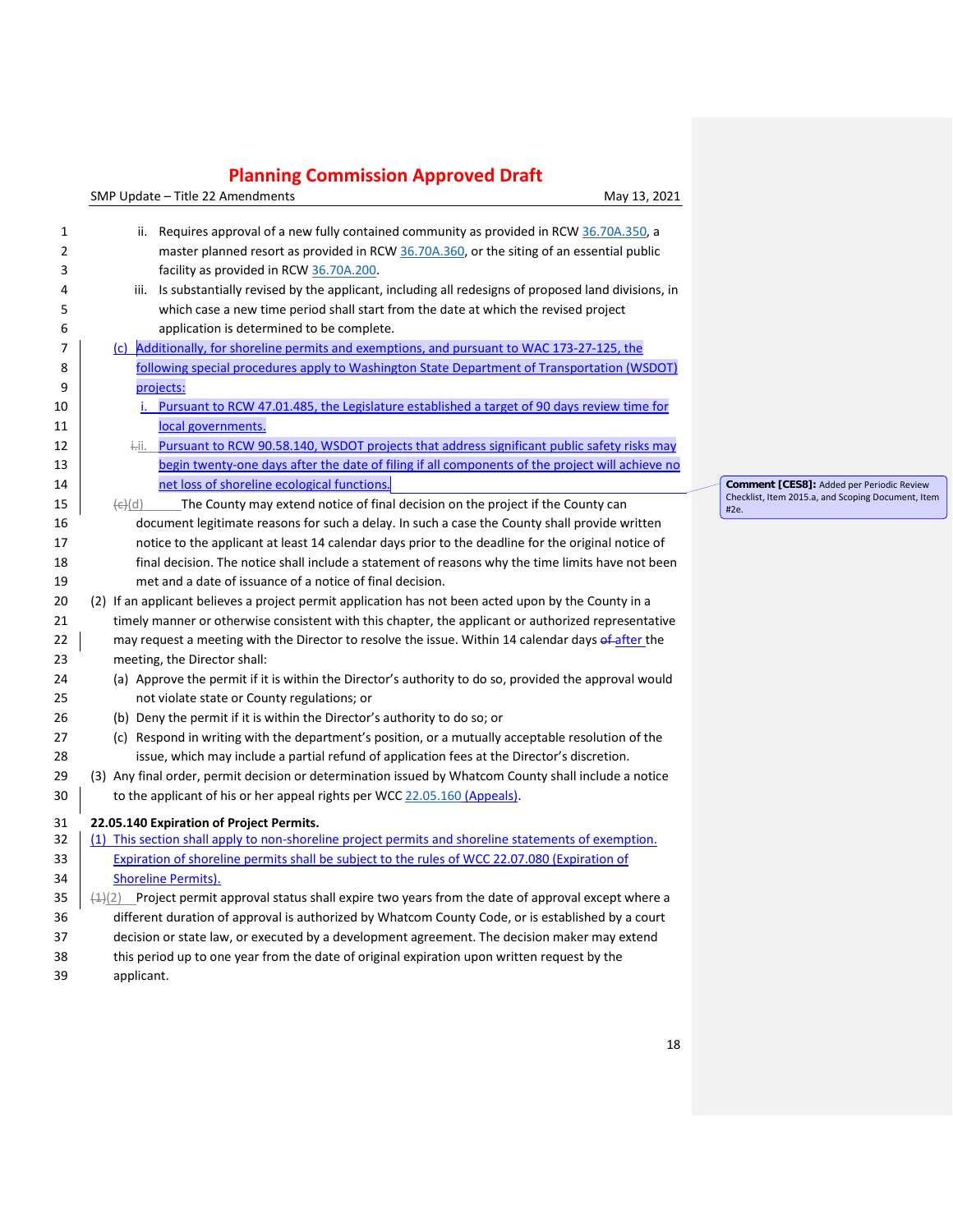| 1        |  | $\frac{2}{2}(3)$ Any complete project permit application for which no information has been submitted in                       |
|----------|--|-------------------------------------------------------------------------------------------------------------------------------|
| 2        |  | response to the department's notice of additional requirements per WCC 22.05.100(3) shall expire                              |
| 3        |  | at the end of the time limit established in 22.05.100(3).                                                                     |
| 4        |  | $\left(\frac{1}{2}\right)(4)$ For projects that have received a SEPA determination of significance per Chapter 16.08 WCC, all |
| 5        |  | underlying project permit applications shall expire when one of the following occurs:                                         |
| 6        |  | (a) The applicant has not in good faith maintained a contract with a person or firm to complete the                           |
| 7        |  | environmental impact statement (EIS) as specified in the scoping document. The applicant is                                   |
| 8        |  | responsible for informing the County of the status of such contract. If there is no notice given to                           |
| 9        |  | the County, all underlying project permit applications shall expire upon the end date of the                                  |
| 10       |  | contract; or<br>(b) The mutually agreed time frame to complete the draft EIS or final EIS has lapsed.                         |
| 11       |  | (4) Project permits which received preliminary approval or a final decision prior to February 22, 2009,                       |
| 12<br>13 |  | that did not include an expiration time frame in the conditions of approval shall expire on June 16,                          |
| 14       |  | 2020.                                                                                                                         |
|          |  |                                                                                                                               |
| 15       |  | 22.05.150 Permit Revocation-Procedure.                                                                                        |
| 16       |  | (1) Upon notification by the Director that a substantial violation of the terms and conditions of any                         |
| 17       |  | previously granted zoning conditional use, shoreline substantial development, or shoreline                                    |
| 18       |  | conditional use permit exists, the Hearing Examiner shall issue a summons as per WCC 2.11.220 to                              |
| 19       |  | the permit holder requiring said permit holder to appear and show cause why revocation of the                                 |
| 20       |  | permit should not be ordered. Failure of the permit holder to respond may be deemed good cause<br>for revocation.             |
| 21<br>22 |  | (2) Upon issuance of a summons as set forth in subsection (1) of this section, the Hearing Examiner shall                     |
| 23       |  | schedule an open record hearing to review the alleged violations. The summons shall include notice                            |
| 24       |  | of the hearing and shall be sent to the permit holder and the Director of planning and development                            |
| 25       |  | services no less than 12 calendar days prior to the date of the hearing. At the hearing the Hearing                           |
| 26       |  | Examiner shall receive evidence of the alleged violations and the responses of the permit holder, as                          |
| 27       |  | per the business rules of the Hearing Examiner's office. Testimony shall be limited to that of the                            |
| 28       |  | division and the permit holder except where additional evidence would be of substantial value in                              |
| 29       |  | determining if revocation should be ordered. The land use division's evidence may include the                                 |
| 30       |  | testimony of witnesses.                                                                                                       |
| 31       |  | (3) Upon a showing of violation by a preponderance of the evidence as alleged, the Hearing Examiner                           |
| 32       |  | may revoke the permit or allow the permit holder a reasonable period of time to cure the violation.                           |
| 33       |  | If the violation is not cured within the time set by the Hearing Examiner, the permit shall be                                |
| 34       |  | revoked. Where a time to cure the violation has been set out, no further hearing shall be necessary                           |
| 35       |  | prior to the revocation. The permit holder shall have the burden of proving that the violation has                            |
| 36       |  | been cured within the time limit previously set. Such evidence as is necessary to demonstrate that                            |
| 37       |  | the violation has been cured may be submitted to the Hearing Examiner by either the permit holder                             |
| 38       |  | or the Director of planning and development services. Any revocation shall be accompanied by                                  |
| 39       |  | written findings of fact and conclusions of law. The permit holder shall be notified of any revocation                        |
| 40       |  | within 14 calendar days of the revocation.                                                                                    |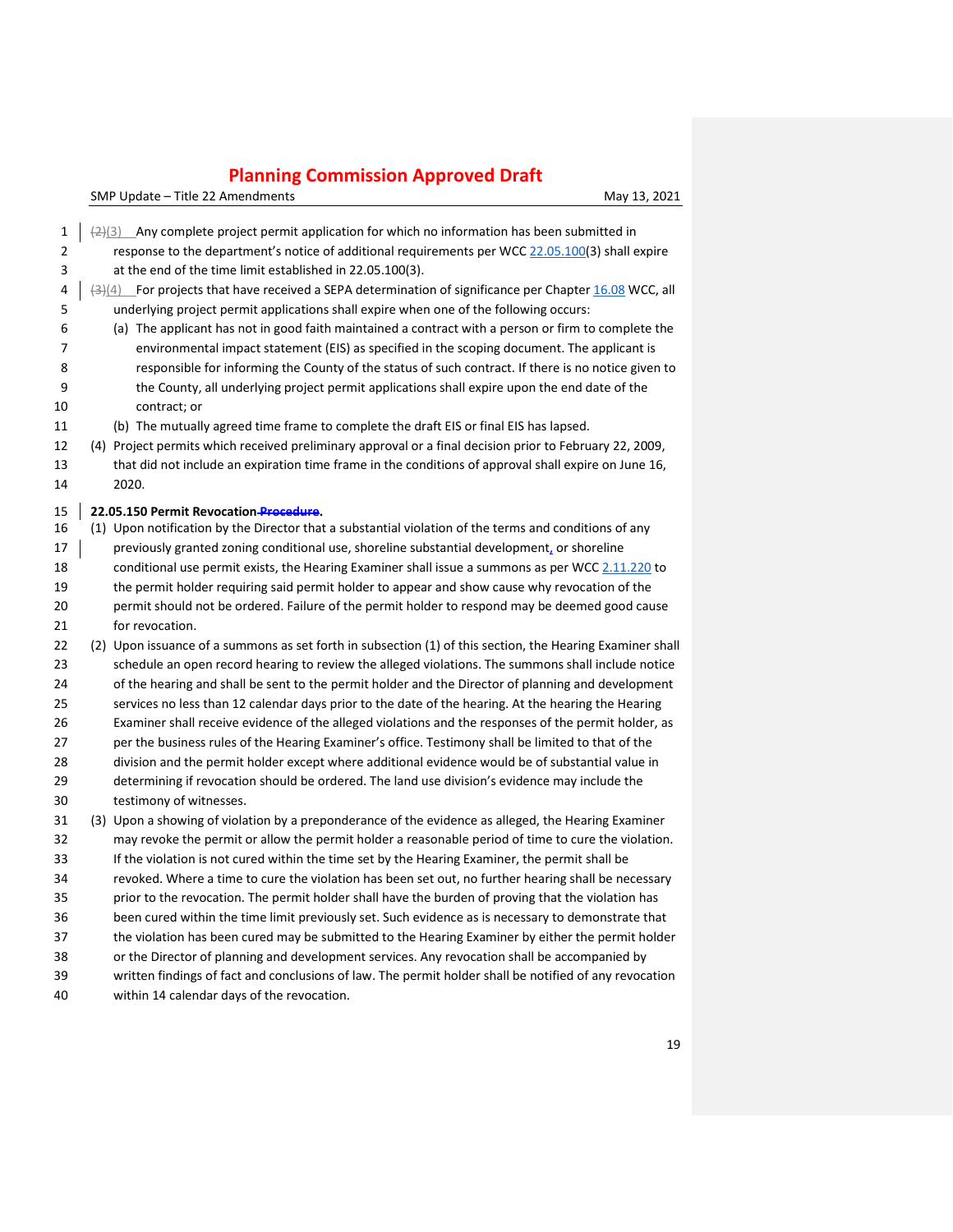SMP Update – Title 22 Amendments May 13, 2021

#### **22.05.160 Appeals.** (1) Any person with standing may appeal any order, final permit decision, or final administrative determination made by the Director or designee in the administration or enforcement of any chapter to the Hearing Examiner, who has the authority to hear and decide such appeals per WCC [2.11.210.](https://www.codepublishing.com/WA/WhatcomCounty/#!/WhatcomCounty02/WhatcomCounty0211.html#2.11.210) (a) To be valid, an appeal shall be filed, on a form provided by the department, with the department within 14 calendar days of the issuance of a final permit decision and shall be accompanied by a fee as specified in the Unified Fee Schedule. The written appeal shall include: i. The action or decision being appealed and the date it was issued; 10 ii. Facts demonstrating that the person is adversely affected by the decision; 11 iii. A statement identifying each alleged error and the manner in which the decision fails to satisfy the applicable decision criteria; iv. The specific relief requested; and v. Any other information reasonably necessary to make a decision on the appeal. (b) The Hearing Examiner shall schedule an open record public hearing on the appeal to be held within 60 calendar days following the department's receipt of the application for appeal unless otherwise agreed upon by the County and the appellant. (c) A party who fails to appeal within 14 calendar days is barred from appeal, per Chapter [2.11](https://www.codepublishing.com/WA/WhatcomCounty/#!/WhatcomCounty02/WhatcomCounty0211.html#2.11) WCC. (d) The business rules of the Hearing Examiner shall govern appeal procedures. The Hearing Examiner shall have the authority granted in the business rules, and that authority is incorporated herein by reference. See also WCC [2.11.220.](https://www.codepublishing.com/WA/WhatcomCounty/#!/WhatcomCounty02/WhatcomCounty0211.html#2.11.220) 23 (2) For non-shoreline permits, The applicant, any person with standing, or any County department may appeal any final decision of the Hearing Examiner to superior court or other body as specified by WCC [22.05.020.](https://www.codepublishing.com/WA/WhatcomCounty/#!/WhatcomCounty22/WhatcomCounty2205.html#22.05.020) The appellant shall file a written notice of appeal within 21 calendar days of the  $\parallel$  final decision of the Hearing Examiner, as provided in RCW [36.70C.040.](https://www.codepublishing.com/cgi-bin/rcw.pl?cite=36.70C.040)  $(\frac{2}{3})$  For shoreline permits, after the issuance of the appeal determination, a party with standing 28 may appeal to the Shorelines Hearings Board a decision on a shoreline substantial development 29 permit, shoreline variance, or shoreline conditional use pursuant to RCW 90.58.180 within 21 days 30 fthe "date of filing" as defined in this program and RCW 90.58.140(6). The appeal to the Shorelines Hearing Board shall be filed in accordance with the provisions of Chapter 461-08C WAC. Appeals of a decision of the Department of Ecology shall be filed in accordance with the provisions of Chapter 461-08C WAC. **22.05.170 Annual Report.**

- 
- Staff shall prepare an annual report on the implementation of this chapter and submit it to the Council.

#### **22.05.180 Interpretation, Conflict and Severability.**

- (1) **Interpret to Protect Public Welfare.** In the event of any discrepancies between the requirements established herein and those contained in any other applicable regulation, code or program, the
- regulations which are more protective of the public health, safety, environment and welfare shall
- apply.

**Comment [AP9]:** Updated per Periodic Review Checklist, Item 2017.d, and Scoping Document Item #2a.

**Comment [CES10]:** Moved from 23.60.150 (Notice of Decision, Reconsideration, and Appeal)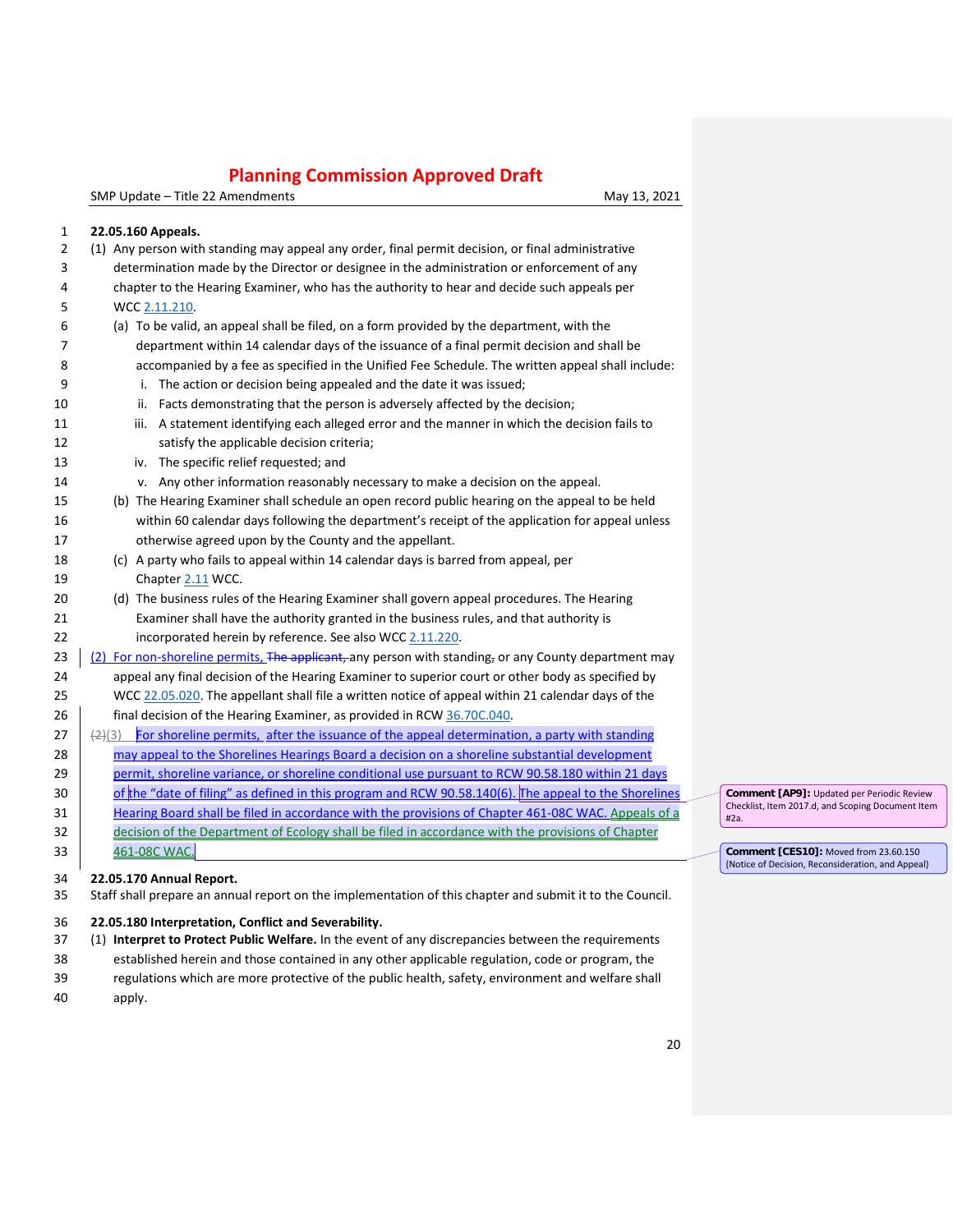- (2) **Severability.** The provisions of this chapter are severable. If a section, sentence, clause, or phrase of
- this title is adjudged by a court of competent jurisdiction to be invalid, the decision shall not affect
- the remaining portions of this chapter.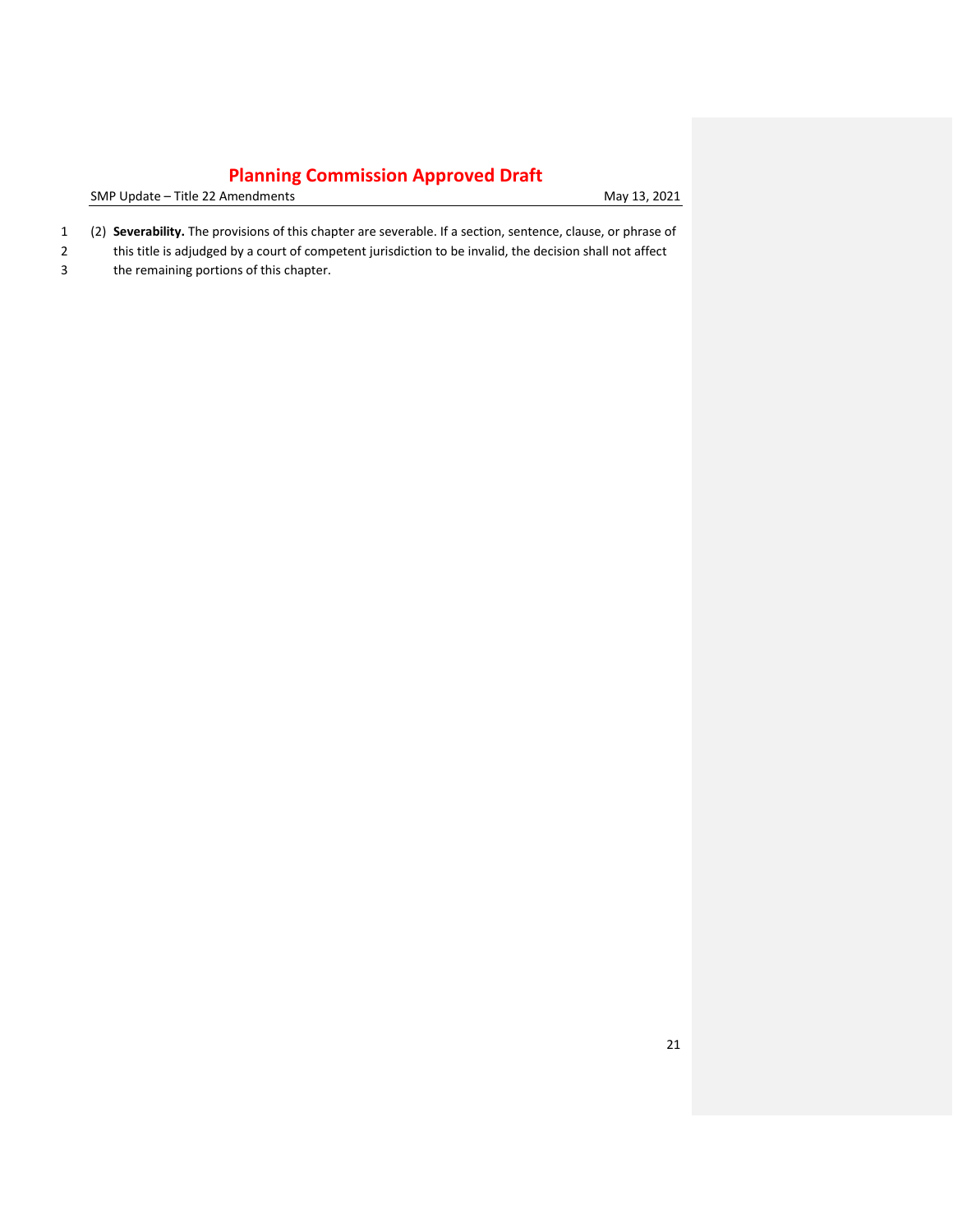SMP Update – Title 22 Amendments May 13, 2021

| 1  | Chapter 23.6022.07 Additional Requirements for Shoreline Permits |                                                                                                       |                                                                                                       |                 |  |  |
|----|------------------------------------------------------------------|-------------------------------------------------------------------------------------------------------|-------------------------------------------------------------------------------------------------------|-----------------|--|--|
| 2  |                                                                  |                                                                                                       | and Exemptions                                                                                        | Comn            |  |  |
|    |                                                                  |                                                                                                       |                                                                                                       | chapte<br>shown |  |  |
| 3  |                                                                  |                                                                                                       | 23.60.00522.07.010 General Requirements.                                                              | langua          |  |  |
| 4  |                                                                  | A. In addition to the requirements of WCC Chapter 22.05 (Project Permits), shoreline permits shall be |                                                                                                       |                 |  |  |
| 5  |                                                                  |                                                                                                       | subject to the provisions of this chapter.                                                            |                 |  |  |
| 6  |                                                                  |                                                                                                       | B. To be authorized, all shoreline activities, uses, and developments shall be planned and carried    |                 |  |  |
| 7  |                                                                  |                                                                                                       | outdone in a manner that is consistent with this program and the policy of the Shoreline              |                 |  |  |
| 8  |                                                                  |                                                                                                       | Management Act as required by RCW 90.58.140(1), regardless of whether a shoreline permit,             |                 |  |  |
| 9  |                                                                  |                                                                                                       | statement of exemption, shoreline variance, or shoreline conditional use permit is required.          |                 |  |  |
| 10 | C.                                                               |                                                                                                       | All final shoreline substantial development, variance, and conditional use permit decisions or        |                 |  |  |
| 11 |                                                                  |                                                                                                       | recommendations shall be filed with the Department of Ecology pursuant to WCC 22.07.060.              |                 |  |  |
| 12 | D.                                                               |                                                                                                       | A development or use that is listed as a shoreline conditional use pursuant to this program or is an  |                 |  |  |
| 13 |                                                                  |                                                                                                       | unlisted use must obtain a shoreline conditional use permit even if the development or use does not   |                 |  |  |
| 14 |                                                                  |                                                                                                       | require a substantial development permit.                                                             |                 |  |  |
| 15 | Е.                                                               |                                                                                                       | When a development, use, or activity is proposed that does not comply with the bulk, dimensional      |                 |  |  |
| 16 |                                                                  |                                                                                                       | and/or performance standards of the program, such development or use shall only be authorized by      |                 |  |  |
| 17 |                                                                  |                                                                                                       | approval of a shoreline variance even if the development or use does not require a substantial        |                 |  |  |
| 18 |                                                                  |                                                                                                       | development permit.                                                                                   |                 |  |  |
| 19 | F.                                                               |                                                                                                       | All permits or statements of exemption issued for development, use, or activity within shoreline      |                 |  |  |
| 20 |                                                                  |                                                                                                       | jurisdiction shall include written findings prepared by the Director, including compliance with bulk  |                 |  |  |
| 21 |                                                                  | and dimensional standards and policies and regulations of this program. The Director may attach       |                                                                                                       |                 |  |  |
| 22 |                                                                  | conditions to the approval to project permits as necessary to assure consistency of the project with  |                                                                                                       |                 |  |  |
| 23 |                                                                  |                                                                                                       | the Act and the program.                                                                              | Comn            |  |  |
| 24 | G.                                                               |                                                                                                       | Pursuant to WAC 173-27-044, requirements to obtain a substantial development permit, shoreline        |                 |  |  |
| 25 |                                                                  |                                                                                                       | conditional use permit, shoreline variance, letter of exemption, or other review conducted by a local |                 |  |  |
| 26 |                                                                  |                                                                                                       | government to implement the Shoreline Management Program do not apply to:                             |                 |  |  |
| 27 |                                                                  |                                                                                                       | Remedial Action. Any person conducting a remedial action at a facility pursuant to a consent          |                 |  |  |
| 28 |                                                                  |                                                                                                       | decree, order, or agreed order issued pursuant to chapter 70.105D RCW, or to the Department           |                 |  |  |
| 29 |                                                                  |                                                                                                       | of Ecology (Ecology) when it conducts a remedial action under chapter 70.105D RCW. Ecology            |                 |  |  |
| 30 |                                                                  |                                                                                                       | must ensure compliance with the substantive requirements of this chapter through the consent          |                 |  |  |
| 31 |                                                                  |                                                                                                       | decree, order, or agreed order issued pursuant to chapter 70.105D RCW, or during the Ecology-         |                 |  |  |
| 32 |                                                                  |                                                                                                       | conducted remedial action, through the procedures developed by Ecology pursuant to RCW                |                 |  |  |
| 33 |                                                                  |                                                                                                       | 70.105D.090;                                                                                          |                 |  |  |
| 34 |                                                                  |                                                                                                       | 2. Boatyard Facilities. Any person installing site improvements for stormwater treatment in an        |                 |  |  |
| 35 |                                                                  |                                                                                                       | existing boatyard facility to meet requirements of a national pollutant discharge elimination         |                 |  |  |
| 36 |                                                                  |                                                                                                       | system stormwater general permit. Ecology must ensure compliance with the substantive                 |                 |  |  |
| 37 |                                                                  |                                                                                                       | requirements of this chapter through the review of engineering reports, site plans, and other         |                 |  |  |
| 38 |                                                                  |                                                                                                       | documents related to the installation of boatyard stormwater treatment facilities; or                 |                 |  |  |

**Comment [CES11]:** Though this is a new<br>chapter, the existing language from Title 20 is not<br>shown as new; only changes to that existing<br>language is shown in strikeout/underline.

**nent [CES12]:** Moved from 22.07.020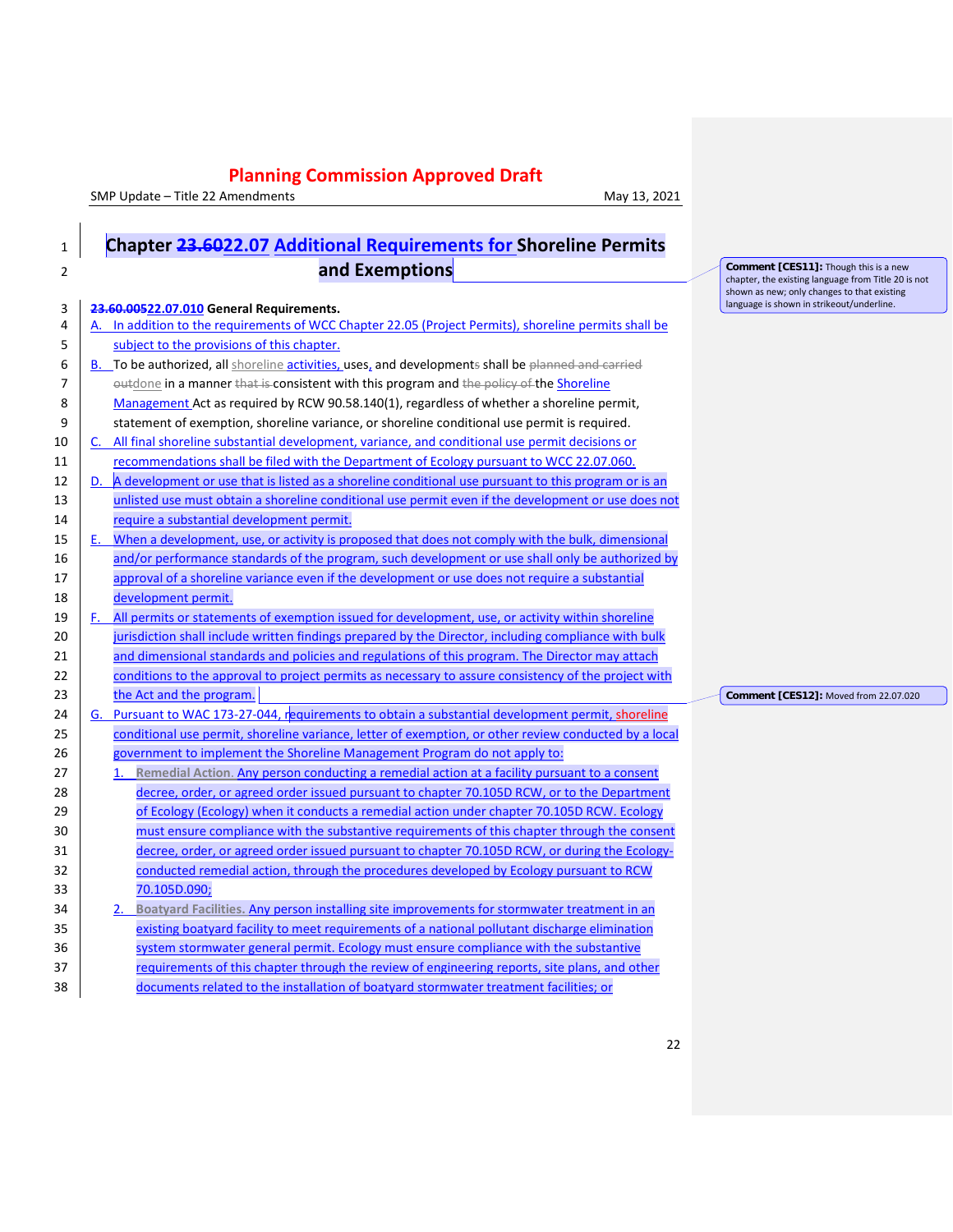|    |      | SMP Update - Title 22 Amendments                                                                     | May 13, 2021 |
|----|------|------------------------------------------------------------------------------------------------------|--------------|
| 1  |      | <b>Washington State Department of Transportation (WSDOT) facility maintenance and safety</b>         |              |
| 2  |      | improvements. Any Washington State Department of Transportation (WSDOT) projects or                  |              |
| 3  |      | activities that meet the conditions of RCW 90.58.356.                                                |              |
| 4  | A.H. | All applications for shoreline substantial development permits or permit revisions shall be          | 9            |
| 5  |      | submitted to the Department of Ecology upon a final decision by local government pursuant to WAC     |              |
| 6  |      | 173-27-130. "Final decision by local government" shall mean the order of ruling, whether it be an    |              |
| 7  |      | approval or denial, that is established after all local administrative appeals related to the permit |              |
| 8  |      | have concluded or the opportunity to initiate such appeals has lapsed.                               |              |
| 9  |      | 23.60.22.07.020 Exemptions from Shoreline Substantial Development Permits-process.                   |              |
| 10 |      | 23.60.021 Application and interpretation.                                                            |              |
| 11 |      | 1. An exemption from the substantial development permit process is not an exemption from             |              |
| 12 |      | compliance with the Act, ethis program, or from any other regulatory requirements. To be             |              |
| 13 |      | authorized, all uses, and developments, and activities must be consistent with the policies and      |              |
| 14 |      | regulatory provisions of this program and the Act. A statement of exemption shall be obtained        |              |
| 15 |      | for exempt activities consistent with the <b>below</b> provisions-of WCC 23.60.020.                  |              |
| 16 |      | 2. Exemptions shall be construed narrowly. Only those developments that meet the precise terms       |              |
| 17 |      | of one or more of the listed exemptions may be granted exemptions from the substantial               |              |
| 18 |      | development permit process.                                                                          |              |
| 19 | 3.   | The burden of proof that a development, $e\text{-}$ use, or activity is exempt is on the             |              |
| 20 |      | applicant/proponent of the exempt development action.                                                |              |
| 21 |      | 4. If any part of a proposed development is not eligible for exemption, then a substantial           |              |
| 22 |      | development permit is required for the entire project.                                               |              |
| 23 |      | A development or use that is listed as a conditional use pursuant to this program or is an           |              |
| 24 |      | unlisted use, must obtain a conditional use permit even if the development or use does not           |              |
| 25 |      | require a substantial development permit.                                                            |              |
| 26 |      | When a development or use is proposed that does not comply with the bulk, dimensional                |              |
| 27 |      | and/or performance standards of the program, such development or use shall only be                   |              |
| 28 |      | authorized by approval of a shoreline variance even if the development or use does not require       |              |
| 29 |      | a substantial development permit.                                                                    |              |
| 30 |      | All permits or statements of exemption issued for development or use within shoreline                |              |
| 31 |      | jurisdiction shall include written findings prepared by the administrator, including compliance      |              |
| 32 |      | with bulk and dimensional standards and policies and regulations of this program. The                |              |
| 33 |      | administrator may attach conditions to the approval of exempt developments and/or uses               |              |
| 34 |      | necessary to assure consistency of the project with the Act and the program.                         |              |
| 35 |      | -23.60.022 <b>Exemptions <del>listed</del>.</b>                                                      |              |
| 36 |      | 4-B. The following activities shall be considered exempt from the requirement to obtain a shoreline  | F<br>L       |
| 37 |      | substantial development permit. A statement of exemption, as provided for in WCC 23.60.023 of        | a            |
| 38 |      | this program shall be required for those activities listed in WCC 23.60.023(B) and (C).Certain       |              |
| 39 |      | developments, uses, or activities are exempt from the substantial development permit                 |              |
| 40 |      | requirements of the Act and this program. These developments, uses, or activities are those set      |              |

**Comment [CES13]:** Language from RCW 90.58.355.

**Comment [CES14]:** Moved to 22.07.010

**Formatted:** Indent: Left: 0", Numbered + Level: 1 + Numbering Style: A, B, C, … + Start at: 1 + Alignment: Left + Aligned at: 0.25" + Indent at: 0.5"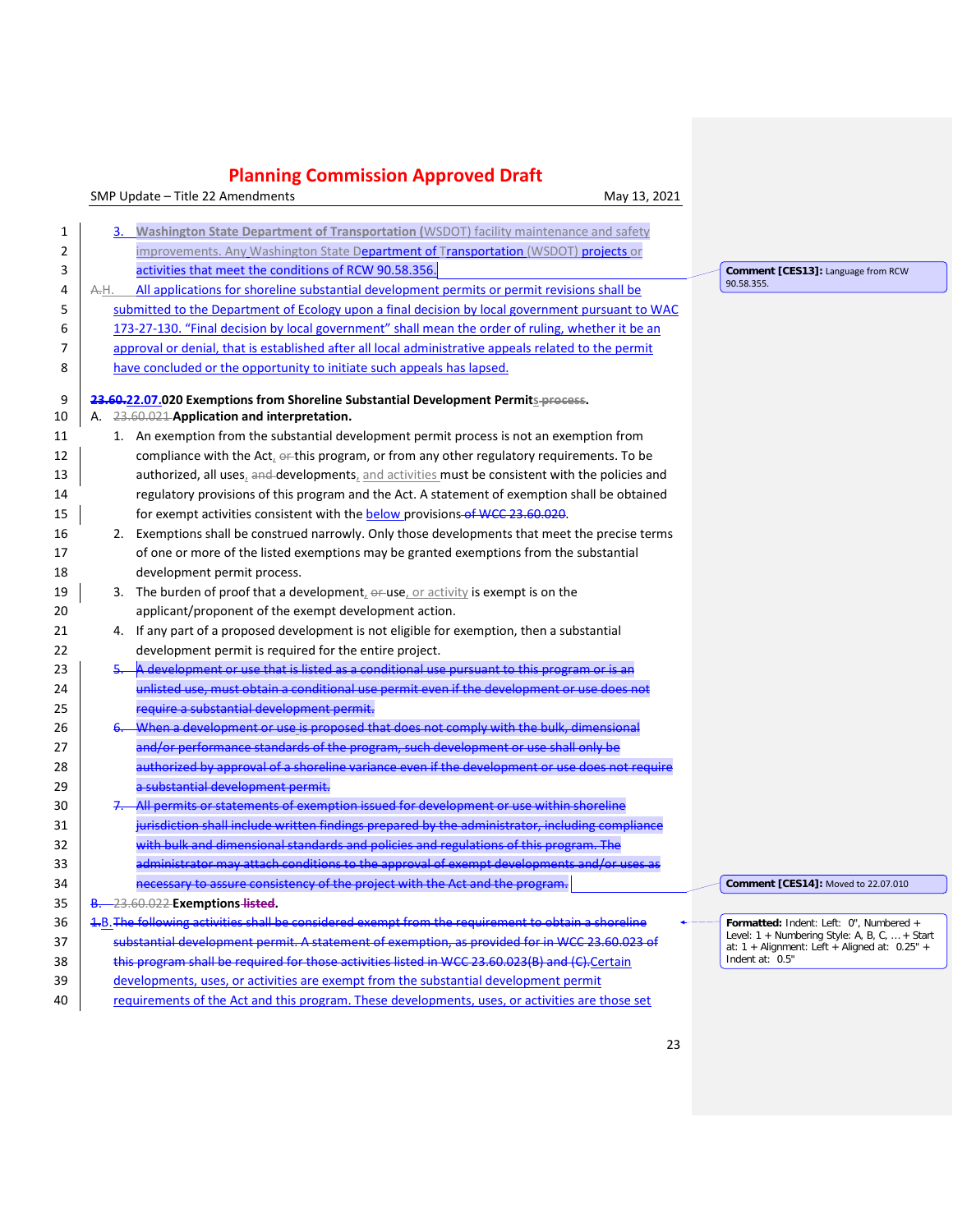SMP Update – Title 22 Amendments May 13, 2021

| 1  | forth in WAC 173-27-040 (or as amended), and do not meet the definition of substantial             |  |  |
|----|----------------------------------------------------------------------------------------------------|--|--|
| 2  | development under RCW 90.58.030(3)(e). A summary of exempt developments is listed below, the       |  |  |
| 3  | application of which shall be guided by WAC 173-27-040 (or as amended).                            |  |  |
| 4  | 2.1. Any development of which the total cost or fair market value, whichever is higher, does not   |  |  |
| 5  | exceed \$5,7187,047, or as amended by the state Office of Financial Management, if such            |  |  |
| 6  | development does not materially interfere with the normal public use of the water or shorelines    |  |  |
| 7  | of the state. For the purposes of determining whether or not a permit is required, the total cost  |  |  |
| 8  | or fair market value shall be based on the value of development that is occurring on shorelines    |  |  |
| 9  | of the state as defined in RCW 90.58.030(2)(c). The total cost or fair market value of the         |  |  |
| 10 | development shall include the fair market value of any donated, contributed or found labor,        |  |  |
| 11 | equipment or materials.                                                                            |  |  |
| 12 | 3-2. Normal maintenance or repair of existing structures or developments, including damage by      |  |  |
| 13 | accident, fire or elements. Normal maintenance includes those usual acts to prevent a decline,     |  |  |
| 14 | lapse or cessation from a lawfully established condition. Normal repair means to restore a         |  |  |
| 15 | development to a state comparable to its original condition within a reasonable period after       |  |  |
| 16 | decay or partial destruction except where repair causes substantial adverse effects to the         |  |  |
| 17 | shoreline resource or environment. Replacement of a structure or development may be                |  |  |
| 18 | authorized as repair where such replacement is the common method of repair for the type of         |  |  |
| 19 | structure or development and the replacement structure or development is comparable to the         |  |  |
| 20 | original structure or development including but not limited to its size, shape, configuration,     |  |  |
| 21 | location and external appearance and the replacement does not cause substantial adverse            |  |  |
| 22 | effects to shoreline resources or the environment.                                                 |  |  |
| 23 | 4.3. Construction of the normal protective bulkhead common to single-family residences. A normal   |  |  |
| 24 | protective bulkhead includes those structural and nonstructural developments installed at or       |  |  |
| 25 | near, and parallel to, the ordinary high water mark for the sole purpose of protecting an existing |  |  |
| 26 | single-family residence and appurtenant structures from loss or damage by erosion. A normal        |  |  |
| 27 | protective bulkhead is not exempt if constructed for the purpose of creating dry land. When a      |  |  |
| 28 | vertical or near vertical wall is being constructed or reconstructed, not more than one cubic yard |  |  |
| 29 | of fill per one foot of wall may be used for backfill. When an existing bulkhead is being repaired |  |  |
| 30 | by construction of a vertical wall fronting the existing wall, it shall be constructed no further  |  |  |
| 31 | waterward of the existing bulkhead than is necessary for construction of new footings. When a      |  |  |
| 32 | bulkhead has deteriorated such that an ordinary high water mark has been established by the        |  |  |
| 33 | presence and action of water landward of the bulkhead then the replacement bulkhead must be        |  |  |
| 34 | located at or near the actual ordinary high water mark. Beach nourishment and bioengineered        |  |  |
| 35 | erosion control projects may be considered a normal protective bulkhead when any structural        |  |  |
| 36 | elements are consistent with the above requirements and when the project has been approved         |  |  |
| 37 | by the Washington Department of Fish and Wildlife.                                                 |  |  |
| 38 | 5.4. Emergency construction necessary to protect property from damage by the elements. An          |  |  |
| 39 | emergency is an unanticipated and imminent threat to public health, safety or the environment      |  |  |
| 40 | that requires immediate action within a time too short to allow full compliance with this          |  |  |
| 41 | program. Emergency construction does not include development of new permanent protective           |  |  |

**Comment [CES15]:** This number gets updated<br>every 5 years by OFM. As of 2017 it was \$7,047.<br>(Though set in code here, PDS updates our permit<br>application, website, and handouts to reflect OFM's<br>newest threshold amount whene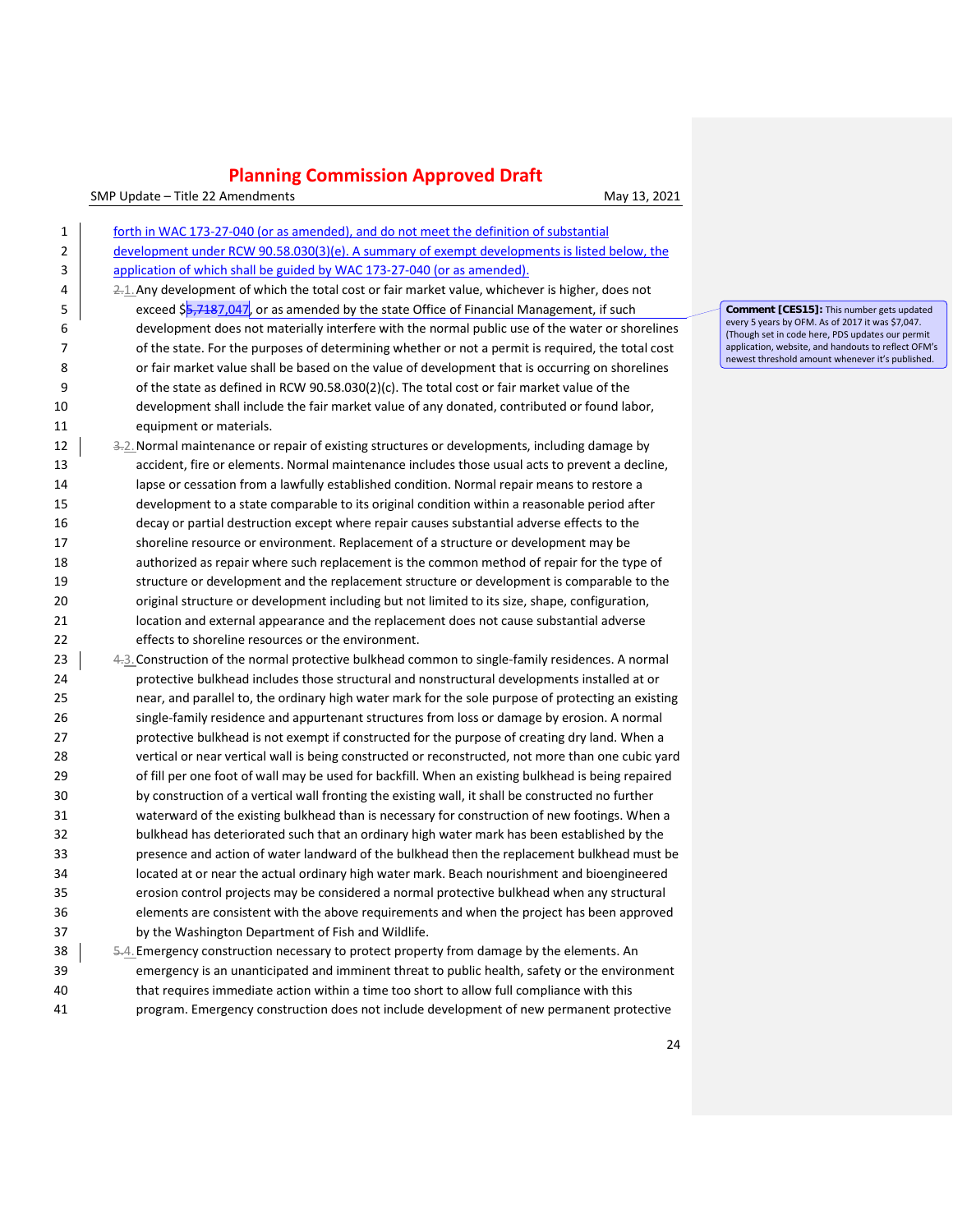SMP Update – Title 22 Amendments May 13, 2021

| 1  | structures where none previously existed. Where new protective structures are deemed by the            |
|----|--------------------------------------------------------------------------------------------------------|
| 2  | administratorDirector to be the appropriate means to address the emergency situation, upon             |
| 3  | abatement of the emergency situation the new structure shall be removed or any permit that             |
| 4  | would have been required, absent an emergency, pursuant to Chapter 90.58 RCW, Chapter 173-             |
| 5  | 27 WAC or this program, shall be obtained. All emergency construction shall be consistent with         |
| 6  | the policies of Chapter 90.58 RCW and this program. As a general matter, flooding or other             |
| 7  | seasonal events that can be anticipated and may occur but that are not imminent are not an             |
| 8  | emergency.                                                                                             |
| 9  | 6.5. Construction and practices normal or necessary for farming, irrigation, and ranching activities,  |
| 10 | including agricultural service roads and utilities, construction of a barn or similar agricultural     |
| 11 | structure, and the construction and maintenance of irrigation structures including, but not            |
| 12 | limited to, head gates, pumping facilities, and irrigation channels; provided, that this exemption     |
| 13 | shall not apply to agricultural activities proposed on land not in agricultural use on December        |
| 14 | 17, 2003; and further provided, that a feedlot of any size, all processing plants, other activities of |
| 15 | a commercial nature, or alteration of the contour of the shorelands by leveling or filling other       |
| 16 | than that which results from normal cultivation shall not be considered normal or necessary            |
| 17 | farming or ranching activities. A feedlot shall be an enclosure or facility used or capable of being   |
| 18 | used for feeding livestock hay, grain, silage, or other livestock feed, but shall not include land for |
| 19 | growing crops or vegetation for livestock feeding and/or grazing, nor shall it include normal          |
| 20 | livestock wintering operations.                                                                        |
| 21 | 7.6. Construction or modification, by or under the authority of the Coast Guard or a designated port   |
| 22 | management authority, of navigational aids such as channel markers and anchor buoys.                   |
| 23 | 8-7. Construction on shorelands by an owner, lessee, or contract purchaser of a single-family          |
| 24 | residence for their own use or for the use of their family, which residence does not exceed a          |
| 25 | height of 35 feet above average grade level and that meets all requirements of the state agency        |
| 26 | or local government having jurisdiction thereof. Single-family residence means a detached              |
| 27 | dwelling designed for and occupied by one family including those structures and developments           |
| 28 | within a contiguous ownership which are a normal appurtenance as defined in Chapter 23.60              |
| 29 | WCC-23.110.010.                                                                                        |
| 30 | 9-8. Construction of a dock, including a shared moorage, designed for pleasure craft only, for the     |
| 31 | private noncommercial use of the owners, lessee, or contract purchaser of a single-family or           |
| 32 | multifamily residence. A dock is a landing and moorage facility for watercraft and does not            |
| 33 | include recreational decks, storage facilities or other appurtenances. The private dock                |
| 34 | exemption applies if either:                                                                           |
| 35 | In salt_waters, the fair market value of the dock does not exceed \$2,500; or<br>a.                    |
| 36 | In fresh waters the fair market value of the dock does not exceed:<br>b.                               |
| 37 | \$20,000 for docks that are constructed to replace existing docks, are of equal or lesser              |
| 38 | square footage than the existing dock being replaced                                                   |
|    |                                                                                                        |

**ii.** \$10,000 for all other docks constructed in fresh waters,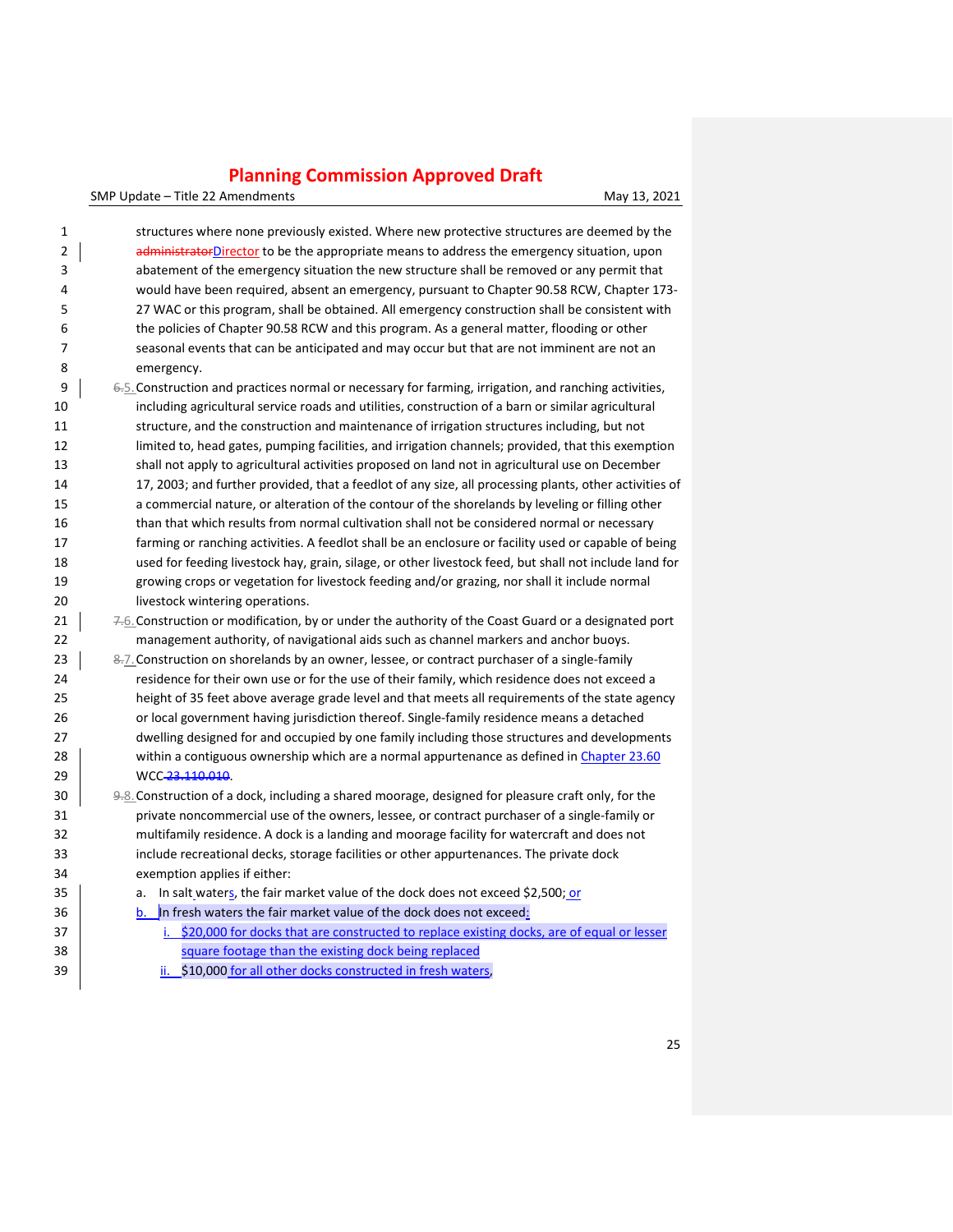SMP Update – Title 22 Amendments May 13, 2021

| 1  | but However, if subsequent construction having a fair market value exceeding \$2,500 occurs                   |  |  |  |  |  |
|----|---------------------------------------------------------------------------------------------------------------|--|--|--|--|--|
| 2  | within five years of the completion of the prior construction, and the combined fair market                   |  |  |  |  |  |
| 3  | value of the subsequent and prior construction exceeds the amount specified above, the                        |  |  |  |  |  |
| 4  | subsequent construction shall be considered a substantial development for the purpose of this                 |  |  |  |  |  |
| 5  | program. For the purpose of this section, saltwater shall include the tidally influenced marine               |  |  |  |  |  |
| 6  | and estuarine water areas of the state including the Pacific Ocean, Strait of Juan de Fuca, Strait            |  |  |  |  |  |
| 7  | of Georgia, and Puget Sound local marine waters and all associated bays, inlets, and estuaries.               |  |  |  |  |  |
| 8  | Operation, maintenance, or construction of canals, waterways, drains, reservoirs, or<br><del>10.</del> 9.     |  |  |  |  |  |
| 9  | other facilities that now exist or are hereafter created or developed as a part of an irrigation              |  |  |  |  |  |
| 10 | system for the primary purpose of making use of system waters including return flow and                       |  |  |  |  |  |
| 11 | artificially stored ground water for the irrigation of lands; provided, that this exemption shall not         |  |  |  |  |  |
| 12 | apply to construction of new irrigation facilities proposed after December 17, 2003.                          |  |  |  |  |  |
| 13 | The marking of property lines or corners on state-owned lands, when such marking does<br>$44 - 10.$           |  |  |  |  |  |
| 14 | not significantly interfere with normal public use of the surface of the water.                               |  |  |  |  |  |
| 15 | Operation and maintenance of any system of dikes, ditches, drains, or other facilities<br><u> 12.11.     </u> |  |  |  |  |  |
| 16 | existing on June 4, 1975, that were created, developed or utilized, primarily as a part of an                 |  |  |  |  |  |
| 17 | agricultural drainage or diking system.                                                                       |  |  |  |  |  |
| 18 | 13.12. Any project with a certification from the governor pursuant to Chapter 80.50 RCW.                      |  |  |  |  |  |
| 19 | Site exploration and investigation activities that are prerequisite to preparation of a<br><del>14.</del> 13. |  |  |  |  |  |
| 20 | development application for authorization under this program, if:                                             |  |  |  |  |  |
| 21 | $\frac{1}{2}$ . The activity does not interfere with the normal public use of surface waters;                 |  |  |  |  |  |
| 22 | ii.b. The activity will have no significant adverse impact on the environment including but not               |  |  |  |  |  |
| 23 | limited to fish, wildlife, fish or wildlife habitat, water quality and aesthetic values;                      |  |  |  |  |  |
| 24 | iii.c. The activity does not involve the installation of any structure and, upon completion of the            |  |  |  |  |  |
| 25 | activity, the vegetation and land configuration of the site are restored to conditions existing               |  |  |  |  |  |
| 26 | before the activity;                                                                                          |  |  |  |  |  |
| 27 | A private entity seeking development authorization under this section first posts a<br>₩.d.                   |  |  |  |  |  |
| 28 | performance bond or provides other evidence of financial responsibility to the                                |  |  |  |  |  |
| 29 | administratorDirector to ensure that the site is restored to preexisting conditions; and                      |  |  |  |  |  |
| 30 | $\frac{1}{2}$ . The activity is not subject to the permit requirements of RCW 90.58.550.                      |  |  |  |  |  |
| 31 | The process of removing or controlling aquatic noxious weeds, as defined in RCW<br><del>15.</del> 14.         |  |  |  |  |  |
| 32 | 17.26.020, through the use of an herbicide or other treatment methods applicable to weed                      |  |  |  |  |  |
| 33 | control that is recommended by a final environmental impact statement published by the                        |  |  |  |  |  |
| 34 | Department of Agriculture or the Department of Ecology jointly with other state agencies under                |  |  |  |  |  |
| 35 | Chapter 43.21C RCW.                                                                                           |  |  |  |  |  |
| 36 | Watershed restoration projects as defined in Chapter 23.60 23.110 WCC and WAC 193-<br><del>16.</del> 15.      |  |  |  |  |  |
| 37 | 27-040(2)(o)by RCW 89.08.460. The administratorDirector shall review the projects for                         |  |  |  |  |  |
| 38 | consistency with the program in an expeditious manner and shall issue its decision along with                 |  |  |  |  |  |
| 39 | any conditions within 45 days of receiving a complete application form from the                               |  |  |  |  |  |
| 40 | applicant/proponent. No fee may be charged for accepting and processing applications for                      |  |  |  |  |  |
| 41 | watershed restoration projects as defined in Chapter 23.60 23.110 WCC (Definitions).                          |  |  |  |  |  |

**Comment [CES16]:** Amended to more precisely reflect WAC 173-27-040

**Formatted:** Indent: Left: 0.5", Numbered +<br>Level: 2 + Numbering Style: a, b, c, ... + Start<br>at: 1 + Alignment: Left + Aligned at: 1.88" +<br>Indent at: 2.13"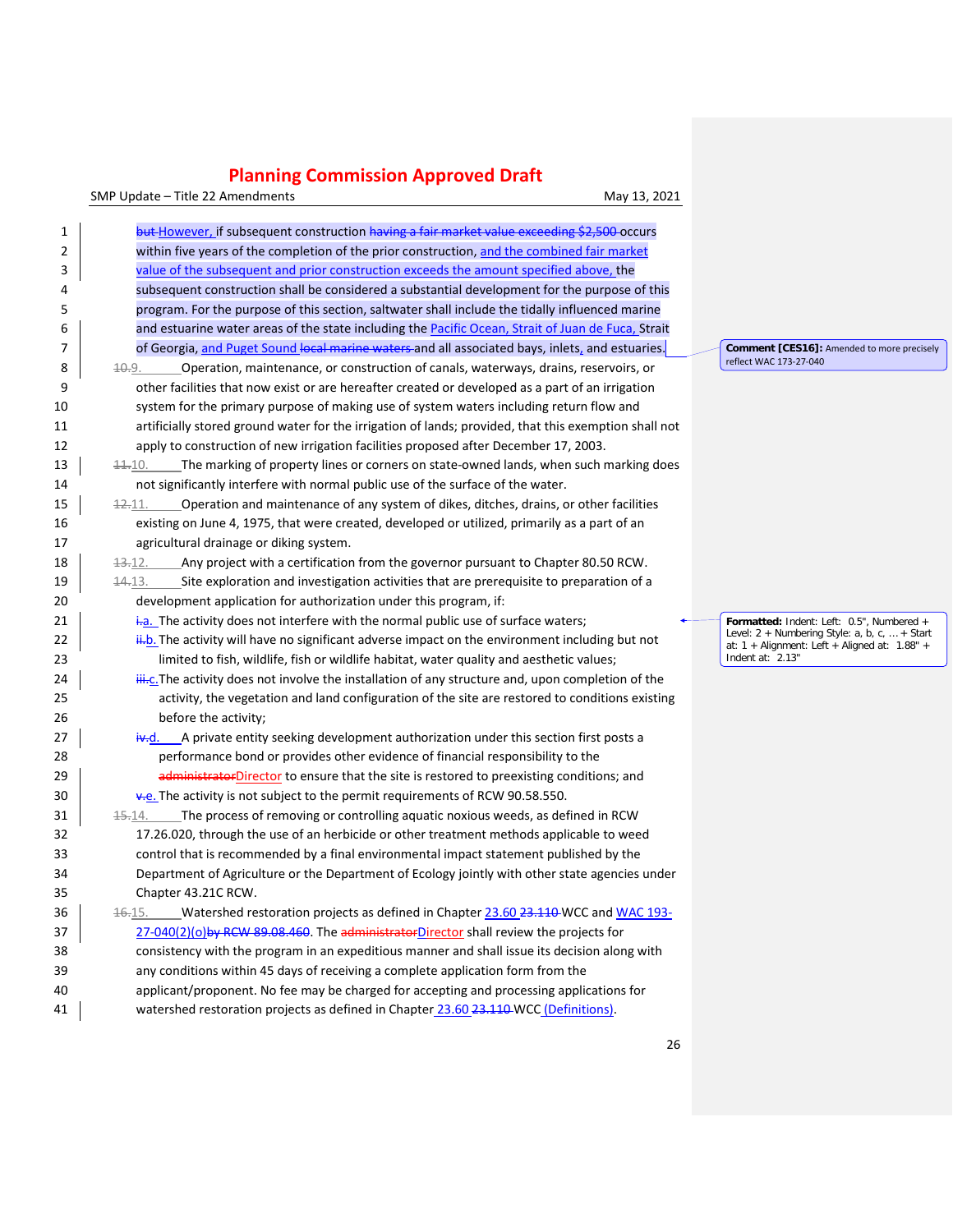| 1        | A public or private project, the primary purpose of which is to improve fish or wildlife<br><del>17.</del> 16.                                                                                          |                                                                                                  |
|----------|---------------------------------------------------------------------------------------------------------------------------------------------------------------------------------------------------------|--------------------------------------------------------------------------------------------------|
| 2        | habitat or fish passage, including restoring native kelp, eelgrass beds and native oysters, when                                                                                                        | Comment [CES17]: Added pursuant to DOE                                                           |
| 3        | all of the following apply:                                                                                                                                                                             | checklist.                                                                                       |
| 4        | $\frac{1}{2}$ a. The project has been approved in writing by the Department of Fish and Wildlife as                                                                                                     | Formatted: Indent: Left: 0.5", Numbered +                                                        |
| 5        | necessary for the improvement of the habitat or passage and appropriately designed and                                                                                                                  | Level: $2 +$ Numbering Style: a, b, c,  + Start<br>at: 1 + Alignment: Left + Aligned at: 1.88" + |
| 6        | sited to accomplish the intended purpose;                                                                                                                                                               | Indent at: 2.13"                                                                                 |
| 7        | ii.b. The project received hydraulic project approval by the Department of Fish and Wildlife                                                                                                            |                                                                                                  |
| 8        | pursuant to Chapter 77.55 RCW; and                                                                                                                                                                      |                                                                                                  |
| 9        | $c$ . The administrator Director has determined that the project is consistent with this program.                                                                                                       |                                                                                                  |
| 10       | The administratorDirector shall make such determination in a timely manner and provide it                                                                                                               |                                                                                                  |
| 11       | by letter to the project proponent.                                                                                                                                                                     |                                                                                                  |
| 12       | The external or internal retrofitting of an existing structure with the exclusive purpose<br>48.17.                                                                                                     |                                                                                                  |
| 13       | of compliance with the Americans with Disabilities Act of 1990 or to otherwise provide physical                                                                                                         |                                                                                                  |
| 14       | access to the structure by individuals with disabilities.                                                                                                                                               |                                                                                                  |
| 15       | C. 23.60.023 Statements of Exemption.                                                                                                                                                                   |                                                                                                  |
| 16       | 1. Statements of Exemption are considered Type I applications pursuant to WCC 22.05.020 (Project                                                                                                        |                                                                                                  |
| 17       | <b>Permit Processing Table).</b>                                                                                                                                                                        |                                                                                                  |
| 18       | 1.2. The administrator Director is hereby authorized to grant or deny requests for statements of                                                                                                        |                                                                                                  |
| 19       | exemption from the shoreline substantial development permit requirement process for                                                                                                                     |                                                                                                  |
| 20       | developments, uses, or activities and developments within shorelines that are specifically listed                                                                                                       |                                                                                                  |
| 21       | in WCC 23.60.022in subsection (B). Such statements shall be applied for on forms provided by                                                                                                            |                                                                                                  |
| 22       | the administrator. The statement shall be in writing and shall indicate the specific exemption of                                                                                                       |                                                                                                  |
| 23       | this program that is being applied to the development, and shall provide a summary of the                                                                                                               |                                                                                                  |
| 24       | administrator's analysis of the consistency of the project with this program and the Act. As                                                                                                            |                                                                                                  |
| 25       | appropriate, such statements of exemption shall contain conditions and/or mitigating measures                                                                                                           |                                                                                                  |
| 26       | of approval to achieve consistency and compliance with the provisions of the program and Act.                                                                                                           |                                                                                                  |
| 27       | A denial of an exemption shall be in writing and shall identify the reason(s) for the denial. The                                                                                                       |                                                                                                  |
| 28       | administratori's actions on the issuance of a statement of exemption or a denial are subject to                                                                                                         |                                                                                                  |
| 29       | appeal pursuant to WCC 23.60.150.                                                                                                                                                                       | Comment [CES18]: Covered by other sections<br>of code                                            |
| 30       | 2.3. Exempt activities related to any of the following shall not be conducted until a statement of                                                                                                      |                                                                                                  |
| 31       | exemption has been obtained from the administratorDirector+dredging, flood control works and                                                                                                            |                                                                                                  |
| 32       | instream structures, development within an archaeological or historic site, clearing and ground<br>disturbing activities such as landfill or excavation, dock, shore stabilization, freestanding signs, |                                                                                                  |
| 33       |                                                                                                                                                                                                         |                                                                                                  |
| 34       | or any development within an aquatic or natural shoreline designation; provided, that no<br>separate written statement of exemption is required for the construction of a single-family                 |                                                                                                  |
| 35       |                                                                                                                                                                                                         |                                                                                                  |
| 36<br>37 | residence when a county building permit application has been reviewed and approved by the                                                                                                               |                                                                                                  |
| 38       | administrator; provided further, that no statement of exemption is required for emergency                                                                                                               |                                                                                                  |
| 39       | development pursuant to WAC 173-27-040(2)(d) and that other project permits (e.g., building<br>permits), may serve as a statement of exemption when they contain a statement of review and              |                                                                                                  |
| 40       | compliance with the Shoreline Management Program.                                                                                                                                                       |                                                                                                  |
|          |                                                                                                                                                                                                         |                                                                                                  |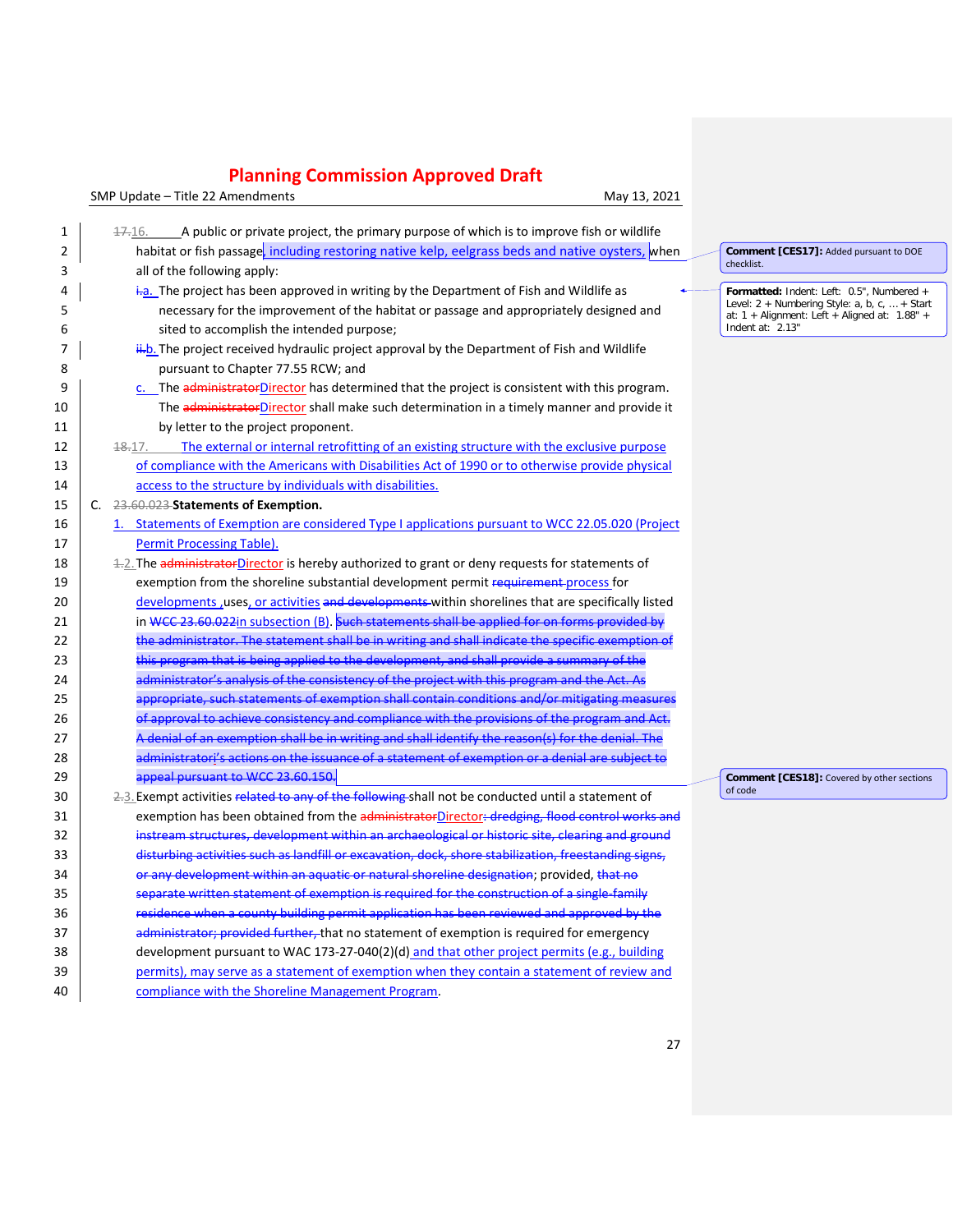|    | SMP Update - Title 22 Amendments<br>May 13, 2021                                                        |                                                                                              |
|----|---------------------------------------------------------------------------------------------------------|----------------------------------------------------------------------------------------------|
| 1  | 3.4. No statement of exemption shall be required for other uses or developments exempt pursuant         |                                                                                              |
| 2  | to WCC 23.60.022 unless the administratori has cause to believe a substantial question exists as        |                                                                                              |
| 3  | to qualifications of the specific use or development for the exemption or the administratori            |                                                                                              |
| 4  | determines there is a likelihood of adverse impacts to shoreline ecological functions. Whether or       | Comment [CES19]: Covered by the new                                                          |
| 5  | not a written statement of exemption is issued, all permits issued within the area of shorelines        | language in (2)                                                                              |
| 6  | shall include a record of review actions prepared by the administratorDirector, including               |                                                                                              |
| 7  | compliance with bulk and dimensional standards and policies and regulations of this program.            |                                                                                              |
| 8  | The administrator may attach conditions to the approval of exempted developments and/or                 |                                                                                              |
| 9  | uses as necessary to assure consistency of the project with the Act and this program.                   | Comment [CES20]: Covered by 22.05.100(5)                                                     |
| 10 | 4.5. A notice of decision for shoreline statements of exemption shall be provided to the                |                                                                                              |
| 11 | applicant/proponent and any party of record. Such notices shall also be filed with the                  |                                                                                              |
| 12 | Department of Ecology, pursuant to the requirements of WAC 173-27-050 when the project is               |                                                                                              |
| 13 | subject to one or more of the following federal permitting requirements:                                |                                                                                              |
| 14 | a. A U.S. Army Corps of Engineers Section 10 permit under the Rivers and Harbors Act of 1899.           |                                                                                              |
| 15 | (The provisions of Section 10 of the Rivers and Harbors Act generally apply to any project              |                                                                                              |
| 16 | occurring on or over navigable waters. Specific applicability information should be obtained            |                                                                                              |
| 17 | from the Corps of Engineers.); or                                                                       |                                                                                              |
| 18 | b. A Section 404 permit under the Federal Water Pollution Control Act of 1972. (The provisions          |                                                                                              |
| 19 | of Section 404 of the Federal Water Pollution Control Act generally apply to any project that           |                                                                                              |
| 20 | may involve discharge of dredge or fill material to any water or wetland area. Specific                 |                                                                                              |
| 21 | applicability information should be obtained from the Corps of Engineers.)                              |                                                                                              |
| 22 | Whenever the exempt activity also requires a U.S. Army Corps of Engineers Section 10 permit             |                                                                                              |
| 23 | under the Rivers and Harbors Act of 1899 or a Section 404 permit under the Federal Water                |                                                                                              |
| 24 | Pollution Control Act of 1972, a copy of the written statement of exemption shall be sent to the        |                                                                                              |
| 25 | applicant/proponent and Ecology pursuant to WAC 173-27-050.                                             | Comment [CES21]: Covered by (5)                                                              |
| 26 | 22.07.030 23.60.010 Shoreline Substantial Development Permits-criteria.                                 |                                                                                              |
| 27 | A shoreline substantial development permit shall be required for all proposed uses, development,        |                                                                                              |
| 28 | and activities within the shoreline jurisdiction unless the proposal is specifically exempt pursuant to |                                                                                              |
| 29 | <b>WCC 22.07.020 (Exemptions).</b>                                                                      | Comment [CES22]: Moved from below.                                                           |
| 30 | All shoreline substantial development permits are considered Type II permits (see WCC<br>В.             |                                                                                              |
| 31 | 22.05.020, Project Permit Processing Table), except those the Director has determined meets the         |                                                                                              |
| 32 | following criteria, in which case it shall be considered a Type III permit:                             |                                                                                              |
| 33 | The administrator shall determine whether an application requires a public hearing pursuant to the      |                                                                                              |
| 34 | criteria below no later than 15 days after the minimum public comment period provided by WCC            |                                                                                              |
| 35 | 23.60.080. An open record public hearing shall be required for all of the following:                    | Comment [CES23]: Increased due to inflation.<br>This amount has not been changed since 1986. |
| 36 | 1. The proposal has a cost or market value in excess of \$4500,000, except for single-family            | <b>Comment [CES24]: Proposed for deletion since</b>                                          |
| 37 | residences, agriculture, and commercial forestry <sub>z</sub> and ecological restoration projects; or   | developments of 5 acres or more would<br>undoubtedly be valued at more than \$500,000.       |
| 38 | The proposal would result in development of an area larger than five acres; or                          | <b>Comment [CES25]:</b> Covered by the shoreline                                             |
| 39 | The proposal is a new or expanded marina, pier, aquaculture structure, any building over 35 feet        | use table in conjunction with subsection (c).                                                |
| 40 | high, mine, dam, stream diversion, landfill; or                                                         | Comment [CES26]: Not necessary; already<br>covered by the modified use table in T-23.        |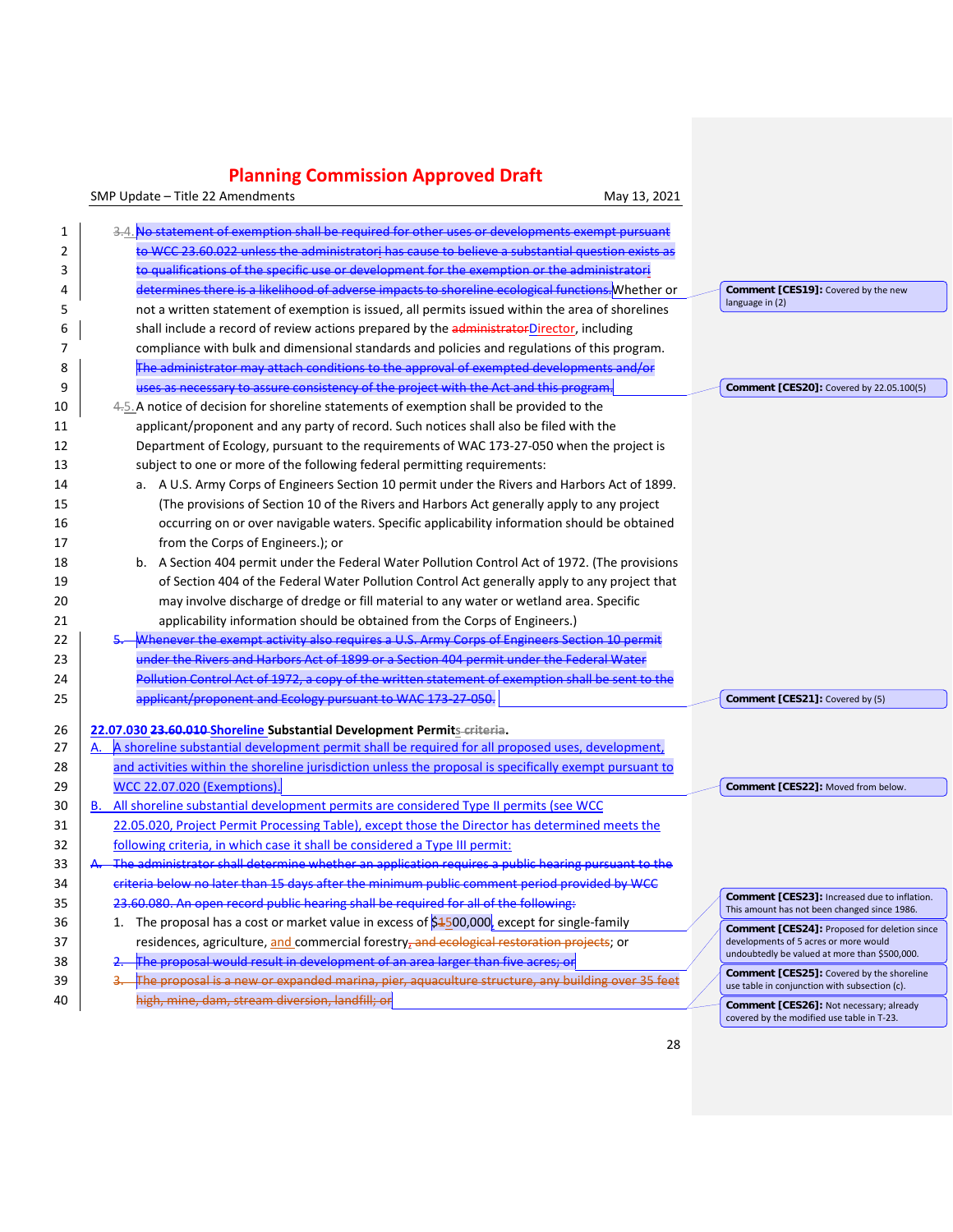|          |    | SMP Update - Title 22 Amendments<br>May 13, 2021                                                                      |                                                                                                      |
|----------|----|-----------------------------------------------------------------------------------------------------------------------|------------------------------------------------------------------------------------------------------|
|          |    | The administrator has reason to believe the proposal would be controversial based on public                           |                                                                                                      |
| 1        |    | response to the notice of receipt of application and other information; or                                            |                                                                                                      |
| 2        |    | 5-2. The proposal is determined to have a significant adverse impact on the environment and an                        | Comment [CES27]: Proposed for deletion as<br>there is no criteria for staff to objectively determine |
| 3        |    |                                                                                                                       | when a project might be controversial.                                                               |
| 4        |    | environmental impact statement is required in accordance with the State Environmental Policy                          |                                                                                                      |
| 5        |    | Act <del>; or</del> .                                                                                                 |                                                                                                      |
| 6        |    | 6.3. The proposal requires a major variance and/or conditional use approval pursuant to this                          |                                                                                                      |
| 7        |    | program; or                                                                                                           |                                                                                                      |
| 8        |    | The use or development requires an open record public hearing for other Whatcom County                                |                                                                                                      |
| 9        |    | approvals or permits.                                                                                                 | Comment [CES28]: Covered by 22.05.030                                                                |
| 10       |    | <mark>A substantial development permit shall be required for all proposed uses, and development, and</mark>           |                                                                                                      |
| 11       |    | activities within the of shorelines jurisdiction unless the proposal is specifically exempt pursuant to               |                                                                                                      |
| 12       |    | WCC 23,60,0220.                                                                                                       | Comment [CES29]: Moved to (A)                                                                        |
| 13       |    | In order to be approved, the decision maker must find that the proposal is consistent with the                        |                                                                                                      |
| 14       |    | Shoreline Management Act and the Shoreline Management Program following criteria:                                     |                                                                                                      |
| 15       |    | All regulations of this program appropriate to the shoreline designation and the type of use or                       |                                                                                                      |
| 16       |    | development proposed shall be met, except those bulk and dimensional standards that have                              |                                                                                                      |
| 17       |    | been modified by approval of a shoreline variance under WCC 23.60.030.                                                |                                                                                                      |
| 18       |    | All policies of this program appropriate to the shoreline area designation and the type of use or                     |                                                                                                      |
| 19       |    | development activity proposed shall be considered and substantial compliance demonstrated.                            |                                                                                                      |
| 20       |    | For pProjects located on shorelines of statewide significance, the policies of Chapter 23.40 WCC                      |                                                                                                      |
| 21       |    | shall also be adhered to.                                                                                             |                                                                                                      |
| 22       | D. | In the granting of all shoreline substantial development permits, consideration shall be given to the                 |                                                                                                      |
| 23       |    | cumulative environmental impact of additional requests for like actions in the area. For example, if                  |                                                                                                      |
| 24       |    | shoreline substantial development permits were granted for other developments in the area where                       |                                                                                                      |
| 25       |    | similar circumstances exist, the sum of the permitted actions should also-remain consistent with the                  |                                                                                                      |
| 26       |    | policy of RCW 90.58.020 and should not produce significant adverse effects to the shoreline                           |                                                                                                      |
| 27       |    | ecological functions and processes or other users.                                                                    | Comment [CES30]: P/C motion to amend as                                                              |
|          |    |                                                                                                                       | shown. Carries 7-2                                                                                   |
| 28       |    | 22.07.040 23.60.040 Shoreline Conditional Use Permits-eriteria.                                                       |                                                                                                      |
| 29       | А. | The purpose of a shoreline conditional use permit is to allow greater flexibility in administering the                |                                                                                                      |
| 30       |    | use regulations of this program in a manner consistent with the policy of RCW 90.58.020. In                           |                                                                                                      |
| 31       |    | authorizing a shoreline conditional use, special conditions may be attached to the permit by the                      |                                                                                                      |
| 32       |    | county or the Department of Ecology to control any undesirable effects of the proposed use.                           |                                                                                                      |
| 33       | В. | Uses specifically classified or set forth in this program as shoreline conditional uses and unlisted uses             |                                                                                                      |
| 34       |    | may be authorized, provided the applicant/proponent can demonstrate all of the following:                             |                                                                                                      |
| 35       |    | 1. That the proposed use will be consistent with the policy of RCW 90.58.020 and this program.                        |                                                                                                      |
| 36       |    | That the proposed use will not interfere with normal public use of public shorelines.<br>2.                           |                                                                                                      |
| 37       |    | That the proposed use of the site and design of the project will be compatible with other<br>3.                       |                                                                                                      |
| 38       |    | permitted uses within the area.                                                                                       |                                                                                                      |
| 39<br>40 |    | 4. That the proposed use will not cause adverse effects to the shoreline environment in which it is<br>to be located. |                                                                                                      |
|          |    |                                                                                                                       |                                                                                                      |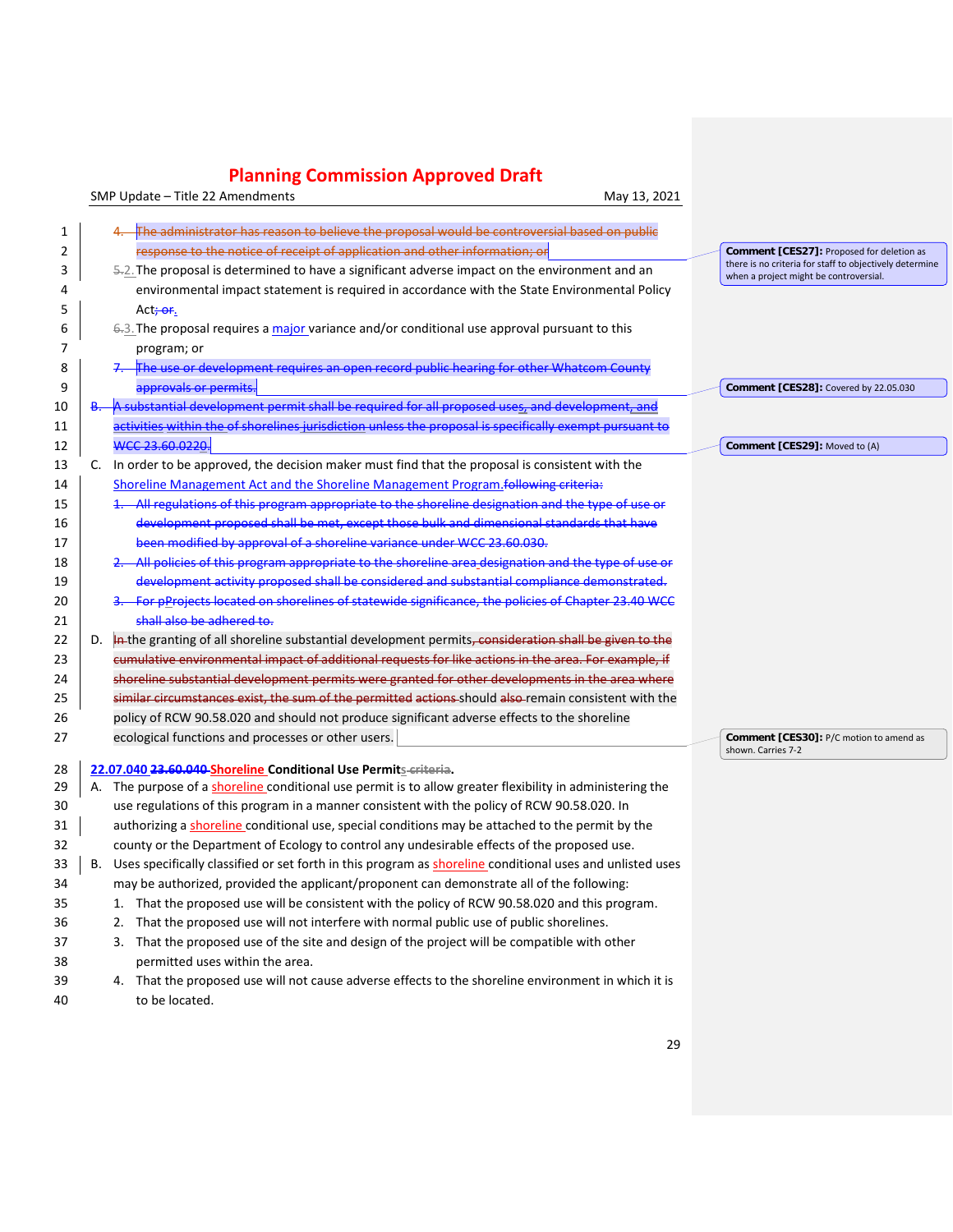SMP Update – Title 22 Amendments May 13, 2021

| 1  | 5. That the public interest suffers no substantial detrimental effect.                                              |  |
|----|---------------------------------------------------------------------------------------------------------------------|--|
| 2  | C. All shoreline conditional use permits are considered Type III permits (see WCC 22.05.020, Project                |  |
| 3  | Permit Processing Table), except those for single-family residential development, uses, or activities,              |  |
| 4  | which shall be processed as a Type II permit.                                                                       |  |
| 5  | Other uses not specifically classified or set forth in this program, including the expansion or<br><del>C.</del> D. |  |
| 6  | resumption of a nonconforming use pursuant to WCC 23.50.0170 (Nonconforming Uses), may be                           |  |
| 7  | authorized as shoreline conditional uses, provided the applicant/proponent can demonstrate that                     |  |
| 8  | the proposal will satisfy the criteria set forth in subsection $(B)$ of this section, and that the use clearly      |  |
| 9  | requires a specific site location on the shoreline not provided for under the program, and                          |  |
| 10 | extraordinary circumstances preclude reasonable use of the property in a manner consistent with                     |  |
| 11 | the use regulations of this program. Uses that are prohibited cannot be authorized by a shoreline                   |  |
| 12 | conditional use permit.                                                                                             |  |
| 13 | D.E. In the granting of all shoreline conditional use permits, consideration shall be given to the                  |  |
| 14 | cumulative environmental impact of additional requests for like actions in the area. For example, if                |  |
| 15 | shoreline conditional use permits were granted for other developments in the area where similar                     |  |
| 16 | circumstances exist, the sum of the shoreline conditional uses and their impacts should also remain                 |  |
| 17 | consistent with the policy of RCW 90.58.020 and should not produce a significant adverse effect to                  |  |
| 18 | the shoreline ecological functions and processes or other users.                                                    |  |
| 19 | Permits and/or variances applied for or approved under county zoning or subdivision code                            |  |
| 20 | requirements shall not be construed as shoreline variances under this program.                                      |  |
| 21 | 23.60.03022.07.050 Shoreline Variances-permit criteria.                                                             |  |
| 22 | The purpose of a shoreline variance is to grant relief to specific bulk or dimensional requirements<br>А.           |  |
| 23 | set forth in this the Shoreline Management Program and any associated standards appended to this                    |  |
| 24 | program such as critical areas buffer requirements where there are extraordinary or unique                          |  |
| 25 | circumstances relating to the property such that the strict implementation of this program would                    |  |
| 26 | impose unnecessary hardships on the applicant/proponent or thwart the policy set forth in RCW                       |  |
| 27 | 90.58.020. Use restrictions may not be varied.                                                                      |  |
| 28 | B. Shoreline variances are considered Type III applications pursuant to WCC 22.05.020 (Project Permit               |  |
| 29 | <b>Processing Table).</b>                                                                                           |  |
| 30 | B.C. Shoreline Yvariances will be granted in any circumstance where denial would result in a thwarting of           |  |
| 31 | the policy enumerated in RCW 90.58.020. In all instances extraordinary circumstances shall be                       |  |
| 32 | shown and the public interest shall suffer no substantial detrimental effect.                                       |  |
| 33 | C. Proposals that would otherwise qualify as a reasonable use pursuant to WCC 16.16.270(A) shall                    |  |
| 34 | require a shoreline variance and shall meet the variance criteria in this section.                                  |  |
|    |                                                                                                                     |  |
| 35 | Shoreline variances for development and/or uses that will be located landward of the ordinary high<br>D.            |  |
| 36 | water mark (OHWM) and/or landward of any wetland may be authorized provided the applicant can                       |  |
| 37 | demonstrate all of the followingVariances may be authorized, provided the applicant/proponent can                   |  |
| 38 | demonstrate all of the following:                                                                                   |  |

**Comment [CES31]:** Moved to General Requirements section.

**Comment [CES32]:** This section's text amended to mimic WAC 173-27-170(3)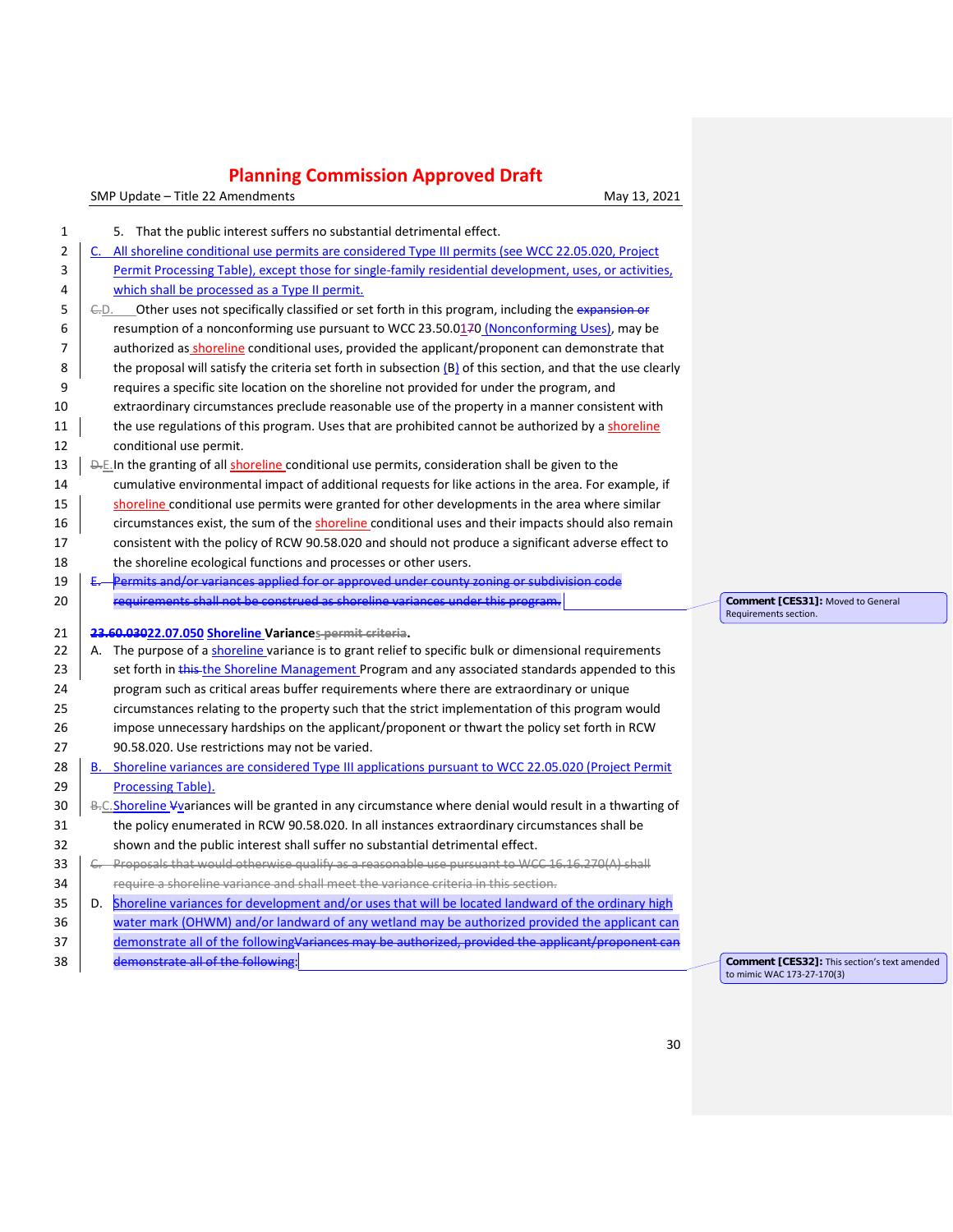SMP Update – Title 22 Amendments May 13, 2021

| 1  |    | 1. | That the strict application of the bulk or dimensional criteria set forth in this programthe            |  |  |
|----|----|----|---------------------------------------------------------------------------------------------------------|--|--|
| 2  |    |    | Shoreline Management Program precludes or significantly interferes with reasonable permitted            |  |  |
| 3  |    |    | use of the property;                                                                                    |  |  |
| 4  |    |    | 2. That the hardship described in subsection $[A_1]$ of this section is specifically related to the     |  |  |
| 5  |    |    | property, and is the result of <i>unique</i> conditions such as irregular lot shape, size, or natural   |  |  |
| 6  |    |    | features and the application of this program, and not, for example, from deed restrictions or the       |  |  |
| 7  |    |    | applicant's/proponent's own actions;                                                                    |  |  |
| 8  |    |    | 3. That the design of the project will beis compatible with other permitted authorized uses             |  |  |
| 9  |    |    | activities within the area and with uses planned for the area under the comprehensive plan and          |  |  |
| 10 |    |    | shoreline master program and will not cause adverse effects on adjacent properties or impacts           |  |  |
| 11 |    |    | to the shoreline environment;                                                                           |  |  |
| 12 |    |    | 4. That the variance authorized does not constitute a grant of special privilege not enjoyed by the     |  |  |
| 13 |    |    | other properties in the area, and will be the minimum necessary to afford relief;                       |  |  |
| 14 |    | 5. | That the public interest will suffer no substantial detrimental effect;                                 |  |  |
| 15 |    | 6. | That the public rights of navigation and use of the shorelines will not be materially interfered        |  |  |
| 16 |    |    | with by the granting of the variance; and                                                               |  |  |
| 17 |    | 7. | Mitigation is provided to offset unavoidable adverse impacts caused by the proposed                     |  |  |
| 18 |    |    | development or use.                                                                                     |  |  |
| 19 | Ε. |    | Shoreline Vyariances permits for development and/or uses that will be located waterward of the          |  |  |
| 20 |    |    | ordinary high water mark (OHWM), as defined herein, or within any wetland as defined herein, may        |  |  |
| 21 |    |    | be authorized, provided the applicant can demonstrate all of the following:                             |  |  |
| 22 |    |    | 1. That the strict application of the bulk, dimensional or performance standards set forth in this      |  |  |
| 23 |    |    | program precludes all reasonable use of the property; and                                               |  |  |
| 24 |    |    | 2.1 That the proposal is consistent with the criteria established under subsections (D) (1) through     |  |  |
| 25 |    |    | $\left\langle \frac{1}{2} \right\rangle$ of this section; and                                           |  |  |
| 26 |    |    | 3-2. That the public rights of navigation and use of the shorelines will not be adversely affected.     |  |  |
| 27 |    |    | Other factors that may be considered in the review of variance requests include the conservation of     |  |  |
| 28 |    |    | valuable natural resources and the protection of views from nearby roads, surrounding properties        |  |  |
| 29 |    |    | and public areas; provided, the criteria of subsection D of this section are first met. In addition,    |  |  |
| 30 |    |    | variance requests based on the applicant's/proponent's desire to enhance the view from the subject      |  |  |
| 31 |    |    | development may be granted;                                                                             |  |  |
| 32 |    |    | where there are no likely detrimental effects to existing or future users, other features, or shoreline |  |  |
| 33 |    |    | ecological functions and/or processes, and                                                              |  |  |
| 34 |    |    | where reasonable alternatives of equal or greater consistency with this program are not available.      |  |  |
| 35 |    |    | 4. In platted residential areas, variances shall not be granted that allow a greater height or lesser   |  |  |
| 36 |    |    | shore setback than what is typical for the immediate block or area.                                     |  |  |
| 37 | F. |    | In the granting of all-shoreline variances, consideration shall be given to the cumulative              |  |  |
| 38 |    |    | environmental impact of additional requests for like actions in the area. For example, if shoreline     |  |  |
| 39 |    |    | variances were granted to other developments in the area where similar circumstances exist, the         |  |  |
| 40 |    |    | total of the variances should also remain consistent with the policy of RCW 90.58.020 and should        |  |  |

**Comment [CES33]:** Already addressed in subsection (D).

**Comment [AP34]:** Revised per Scoping Document, Item #3a and staff comment #28 **Comment [CES35]:** This is covered by the

Variance Criteria for protection of public interest.

**Comment [CES36]:** Moved to General Requirements section.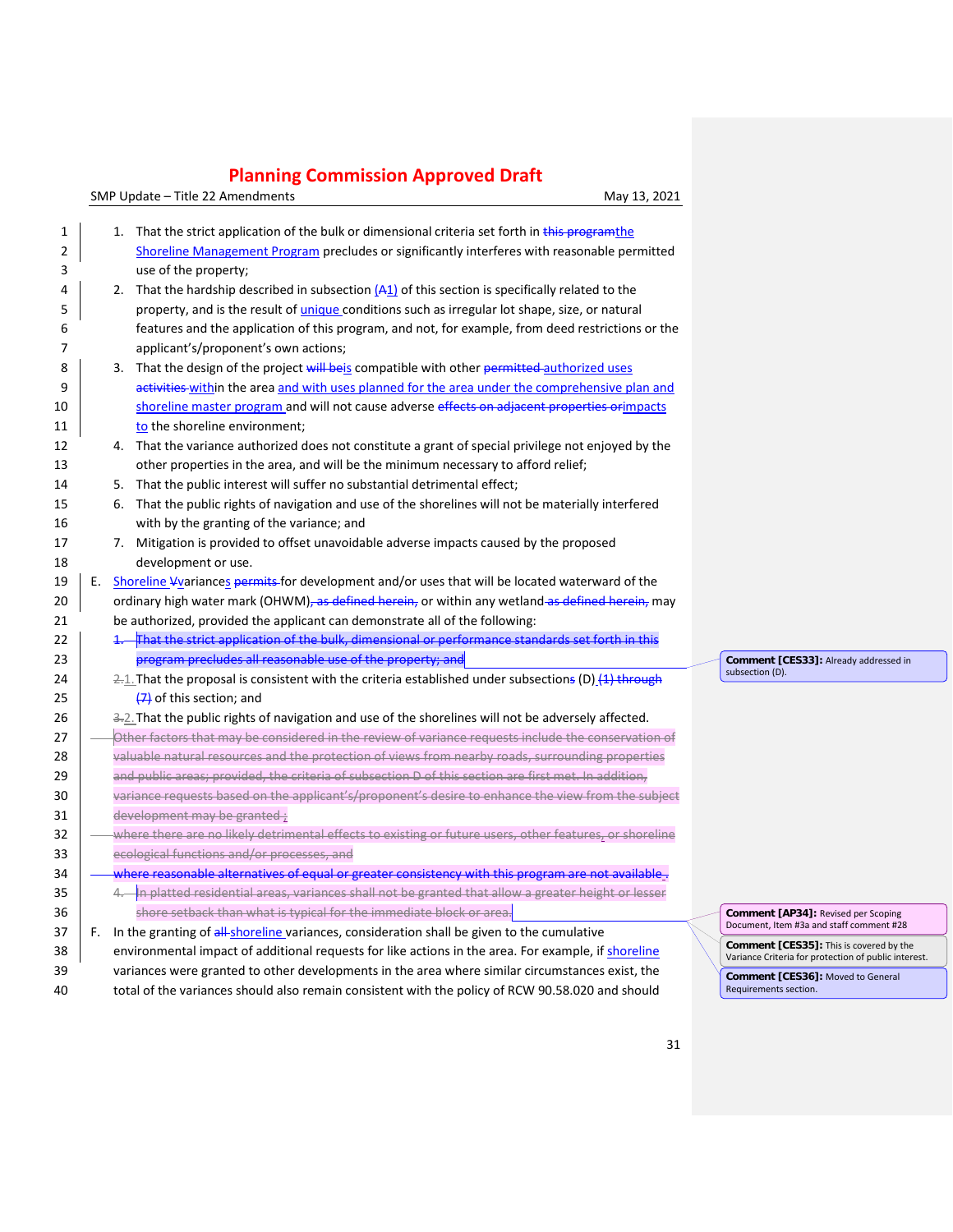|        | <b>Planning Commission Approved Draft</b>                                                                      |                                                                            |
|--------|----------------------------------------------------------------------------------------------------------------|----------------------------------------------------------------------------|
|        | SMP Update - Title 22 Amendments<br>May 13, 2021                                                               |                                                                            |
| 1<br>2 | not produce significant adverse effects to the shoreline ecological functions and processes or other<br>users. |                                                                            |
| 3      | Permits and/or variances applied for or approved under other county codes such as WCC Title 20 or              |                                                                            |
| 4      | 21 shall not be construed as shoreline permits under this program.                                             | Comment [CES37]: General provision moved to<br>appropriate section.        |
| 5      | 23.60.050 Minimum application requirements.                                                                    |                                                                            |
| 6      | Where other approvals or permits are required for a use or development that does not require an open           |                                                                            |
| 7      | record hearing, such approvals or permits shall not be granted until a shoreline approval or permit is         |                                                                            |
| 8      | granted. All shoreline approvals and permits shall include written findings prepared by the administrator      |                                                                            |
| 9      | documenting compliance with bulk and dimensional standards and other policies and regulations of this          |                                                                            |
| 10     | program.                                                                                                       | Comment [RCE38]: Don't need, as permit<br>review consolidation is required |
| 11     | A complete application for a substantial development, conditional use, or variance permit shall contain        |                                                                            |
| 12     | all materials required in the Department's administrative manual; provided, that the administrator may         |                                                                            |
| 13     | vary or waive these requirements as provided in the manual and may vary or waive these requirements            |                                                                            |
| 14     | on a case-by-case basis. The administrator may require additional specific information depending on the        |                                                                            |
| 15     | nature of the proposal and the presence of sensitive ecological features or issues related to compliance       |                                                                            |
| 16     | with other county requirements.                                                                                | Comment [CES39]: Moved to 22.05.050                                        |
| 17     | 23.60.060 Pre application conference.                                                                          | Comment [CES40]: Covered by 22.05.040                                      |
| 18     | Prior to filing a permit application for a shoreline substantial development permit, variance or               |                                                                            |
| 19     | conditional use permit decision.                                                                               |                                                                            |
| 20     | The applicant shall contact the County to schedule a pre-application conference, which shall be held           |                                                                            |
| 21     | prior to filing the application; provided, that such meetings shall not be required for development            |                                                                            |
| 22     | activities associated with shoreline restoration projects, agriculture, commercial forestry, or the            |                                                                            |
| 23     | construction of a single-family residence.                                                                     |                                                                            |
| 24     | 23.60.070 Fees                                                                                                 | <b>Comment [CES41]:</b> Covered by 22.05.050(1)                            |
| 25     | Required fees for all shoreline substantial development permits, shoreline conditional use permits,<br>А.      |                                                                            |
| 26     | shoreline variances, statements of exemption, appeals, pre-application conferences and other                   |                                                                            |
| 27     | required reviews and/or approvals shall be paid to the county at the time of application in                    |                                                                            |
| 28     | accordance with the Whatcom County Unified Fee Schedule in effect at that time and Chapter 22.05               |                                                                            |
| 29     | WCC.                                                                                                           |                                                                            |
| 30     | When any given project requires more than one of the following permits or applications, the total              |                                                                            |
| 31     | amount of fees shall be reduced pursuant to WCC 22.25.030:                                                     |                                                                            |
| 32     | Preliminary plat application.                                                                                  |                                                                            |
| 33     | Rezone application.                                                                                            |                                                                            |
| 34     | Major development permit.                                                                                      |                                                                            |
| 35     | Planned unit development.                                                                                      |                                                                            |
| 36     | 5. Binding site plan.                                                                                          |                                                                            |
| 37     | C. When any project requires a shoreline conditional use permit or shoreline variance in addition to a         |                                                                            |
| 38     | shoreline substantial development permit, the fees for the conditional use or variance shall be                |                                                                            |
| 39     | reduced by half.                                                                                               |                                                                            |
|        |                                                                                                                |                                                                            |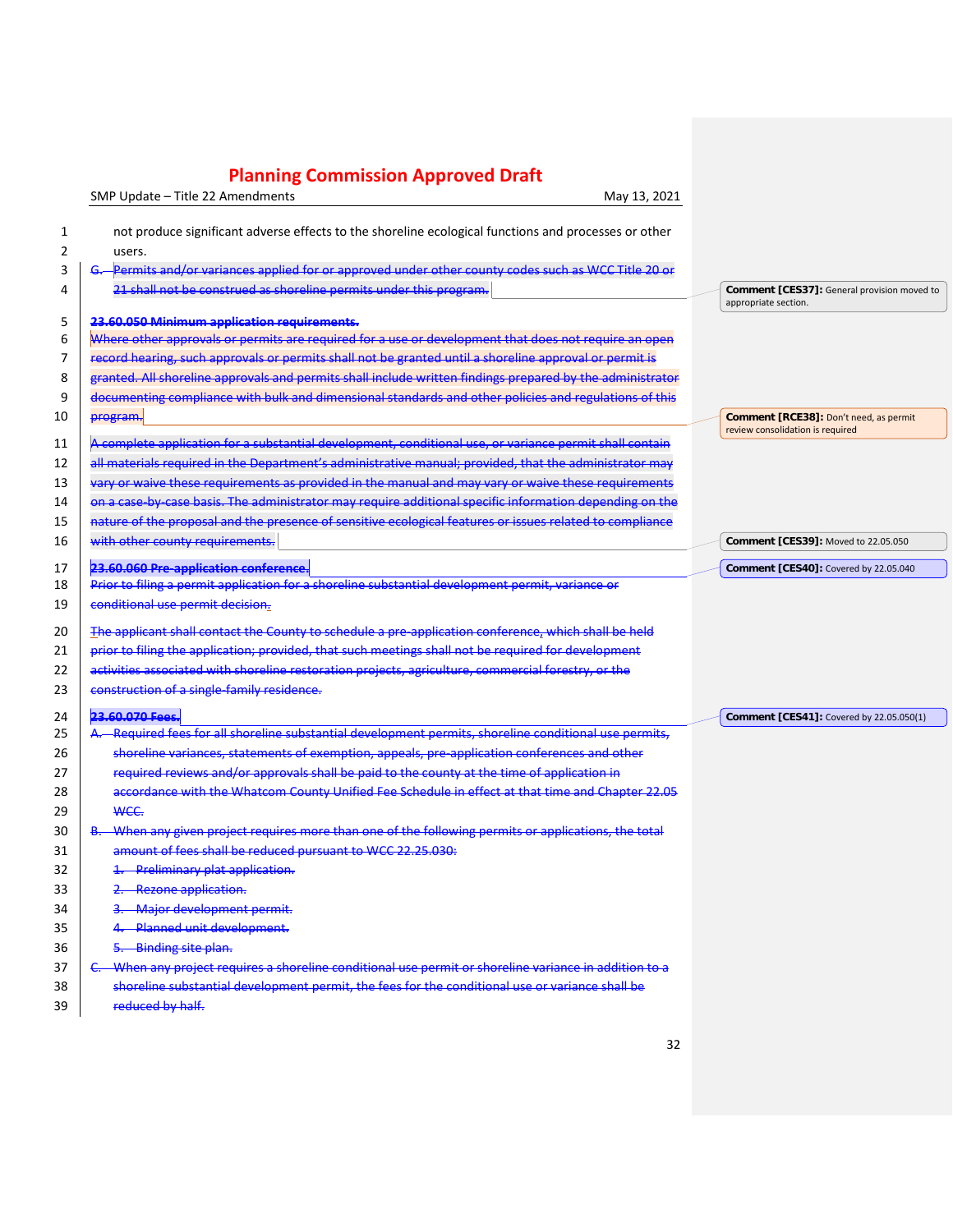|                | May 13, 2021<br>SMP Update - Title 22 Amendments                                                              |                                                               |
|----------------|---------------------------------------------------------------------------------------------------------------|---------------------------------------------------------------|
| 1              | In the event that actions of an applicant result in the repetition of the review, inspections and other<br>Ð. |                                                               |
| $\overline{2}$ | steps in the approval process, those items or steps repeated shall be charged to and paid by the              |                                                               |
| 3              | applicant prior to any further processing of the application by the county. The cost shall be in              |                                                               |
| 4              | accordance with the adopted fee schedule.                                                                     |                                                               |
| 5              | If an application is withdrawn within 30 days of submittal, and no work has commenced at the site             |                                                               |
| 6              | of the proposal for which the application was made, a refund of not more than 50 percent of the               |                                                               |
| 7              | shoreline fees paid may be granted by the administrator. This amount may be reduced where staff               |                                                               |
| 8              | time, public notice and other costs exceed 50 percent of the fees paid.                                       |                                                               |
| 9              | 23.60.080 Notice of application.                                                                              |                                                               |
| 10             | Upon receipt of a completed shoreline substantial development permit, shoreline variance, or                  |                                                               |
| 11             | shoreline conditional use permit application the County shall issue a notice of application for a             |                                                               |
| 12             | proposed land use action in the manner set forth in WCC 22.05.070.                                            | Comment [MD42]: Covered by 22.05.070                          |
| 13             | (9) The rights of treaty tribes to resources within their usual and accustomed areas shall be                 | revision per Scoping Document, Item #4a (sta<br>comment #31). |
| 14             | accommodated through the notification and comment provisions of the permit review process.                    |                                                               |
| 15             | Tribal treaty rights may be addressed through specific permit conditions. Direct coordination                 |                                                               |
| 16             | between tribes and the applicant/proponent is encouraged.                                                     | Comment [RCE43]: Moved to 23.05.040                           |
| 17             | 23.60.090 Permit application review.                                                                          |                                                               |
| 18             | All shoreline permit applications, exemptions, or other approvals shall be subject to the provisions          |                                                               |
| 19             | of this program that are in effect at the time of application.                                                | Comment [CES44]: Covered by 22.05.06                          |
| 20             | To facilitate review of an application the decision maker shall consider any or all of the following:<br>₽.   | (Vesting)                                                     |
| 21             | The application and attached information;                                                                     |                                                               |
| 22             | The SEPA checklist, threshold determination, environmental impact statement, or other                         |                                                               |
| 23             | environmental studies and/or documentation:                                                                   |                                                               |
| 24             | Written comments from interested persons;                                                                     |                                                               |
| 25             | Information and recommendations from any public agency and from the administratorirector in                   |                                                               |
| 26             | cases where the administratorirector is not the decision maker;                                               |                                                               |
| 27             | Information or comment presented at a public hearing, if held, on the application; and                        |                                                               |
| 28             | The policy and provisions of the Act and this program including the criteria enumerated in WCC                |                                                               |
| 29             | 23.60.010, 23.60.030 and 23.60.040, as applicable.                                                            | Comment [CES45]: Moved to 22.05.100                           |
| 30             | The decision maker shall process project permit applications for shoreline substantial development            | Consistency Review and Recommendations                        |
| 31             | permits, shoreline variance, and shoreline conditional use permits in compliance with the provisions          |                                                               |
| 32             | of Chapter 22.05 WCC.                                                                                         |                                                               |
| 33             | The decision maker shall process project permit applications for shoreline statements of exemption            |                                                               |
| 34             | in accordance with the provisions of Chapter 22.05 WCC and WCC 23.60.023(A).                                  | Comment [CES46]: No longer needed as                          |
| 35             | Any application for a shoreline permit or approval that remains inactive for a period of 180 days             | procedures have been combined.                                |
| 36             | shall expire and a new application and repayment of fees shall be required to reactivate the                  |                                                               |
| 37             | proposal; provided, that the administrator may grant a single 90-day extension for good cause.                |                                                               |
| 38             | Delays such as those caused by public notice requirements, State Environmental Policy Act review,             |                                                               |
| 39             | litigation directly related to the proposal, or changes in government regulations shall not be                |                                                               |
| 40             |                                                                                                               |                                                               |
|                | considered as part of the inactive period.                                                                    |                                                               |

**ment [MD42]:** Covered by 22.05.070. Draft revision per Scoping Document, Item #4a (staff comment #31).

**ment [RCE43]:** Moved to 23.05.040(F)(3)

**ment [CES44]:** Covered by 22.05.060  $ng)$ 

**ment [CES46]:** No longer needed as permit dures have been combined.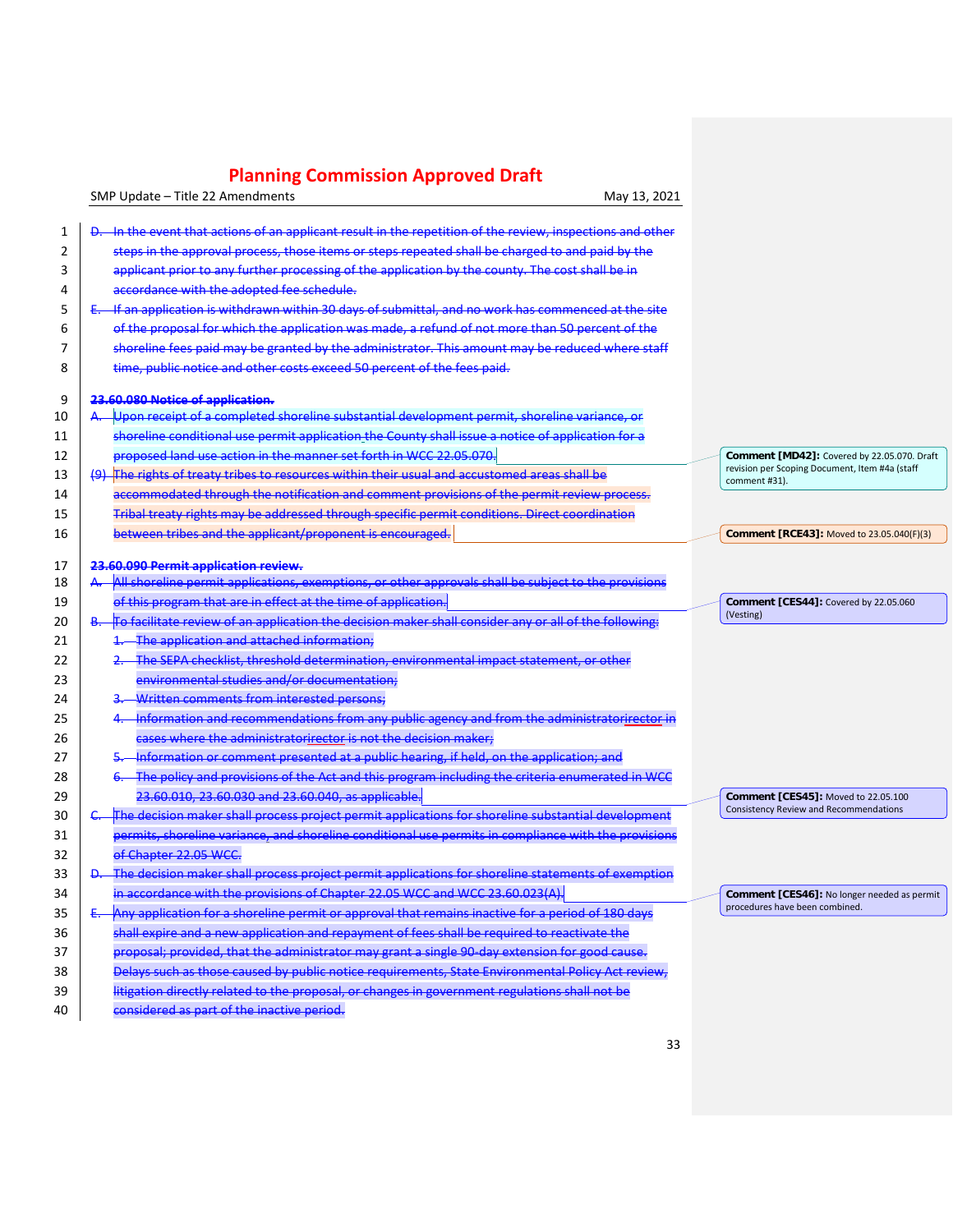|                | SMP Update - Title 22 Amendments                                                                                | May 13, 2021 |
|----------------|-----------------------------------------------------------------------------------------------------------------|--------------|
| 1              | If a shoreline permit is denied, no reapplication for the same or essentially similar development may           |              |
| $\mathfrak{p}$ | be made until one year from the date of denial.                                                                 |              |
| 3              | 23.60.100 Consolidated Permit Review.                                                                           |              |
| 4              | A. Whenever an application for a project permit under the program requires a project permit or                  |              |
| 5              | approval under another County permit authority, such as zoning or subdivision, the shoreline                    |              |
| 6              | project permit application, time requirements, and notice provisions for processing the shoreline               |              |
| 7              | permit shall apply, in addition to those of other regulatory programs.                                          |              |
| 8              | provisions of Chapter 22.05 WCC shall apply to the consolidated application, review, and approval of            |              |
| 9              | applications that require an open record hearing.                                                               |              |
| 10             | B. Any shoreline use or development that is subject to other approvals or permits that                          |              |
| 11             | open record hearing under another permit authority, such as zoning or subdivision, shall be subject             |              |
| 12             | to consolidated review and the decision maker designated for the open record hearing shall be the               |              |
| 13             | decision maker for the consolidated review.                                                                     |              |
|                |                                                                                                                 |              |
| 14             | 23.60.110 State Environmental Policy Act (SEPA) compliance.                                                     |              |
| 15             | A. Whenever an application for shoreline substantial development permit, shoreline variance,                    |              |
| 16             | shoreline conditional use permit, or statement of exemption is subject to the rules and regulations             |              |
| 17             | of SEPA (Chapter 43.21C RCW), the review requirements of SEPA, including time limitations, shall                |              |
| 18             | apply, where applicable.                                                                                        |              |
| 19             | B. Applications for shoreline permit(s) or approval(s) that are not categorically exempt under SEPA             |              |
| 20             | shall be subject to environmental review by the responsible official of Whatcom County pursuant to              |              |
| 21             | the State Environmental Policy Act (Chapter 197-11 WAC).                                                        |              |
| 22             | As part of SEPA review, the Responsible Official may require additional information regarding the<br>$\epsilon$ |              |
| 23             | proposed development in accordance with Chapter 197-11 WAC.                                                     |              |
| 24             | D. Failure of the applicant/proponent to submit sufficient information for a threshold determination to         |              |
| 25             | be made shall be grounds for the Responsible Official to determine the application incomplete.                  |              |
| 26             | 23.60.120 Burden of proof.                                                                                      |              |
| 27             | Permit applicants/proponents have the burden of proving that the proposed development is consistent             |              |
| 28             | with the criteria set forth in the Act and this program.                                                        |              |
| 29             | 23.60.130 Public Hearings.                                                                                      |              |
| 30             | An open record public hearing on shoreline permit applications shall be held in accordance with the<br>А.       |              |
| 31             | provisions of Chapter 22.05 WCC., unless a continuance is granted pursuant to the rules and                     |              |
| 32             | procedures of the Hearing Examiner or other hearing body and subject to time requirements for                   |              |
| 33             | compliance with the State Environmental Policy Act.                                                             |              |
| 34             | B. Repealed by Ord. 2018 032.                                                                                   |              |
| 35             | C. Repealed by Ord. 2018-032.                                                                                   |              |
| 36             | D. Public hearing requirements for permit appeals shall be processed according to WCC 23.60.150.                |              |

**Comment [CES47]:** Moved to 22.05.050 Application and Determination of Completeness **Comment [CES48]:** Don't need this; covered by 22.05.030

**Comment [RCE49]:** Deleted, as this is covered In permit application and permit types.

**Comment [CES50]:** Moved to 22.05.100 Permit Consistency Review and Recommendations

**Comment [CES51]:** Pertinent sections moved to 22.05.090 Open Record Public Hearings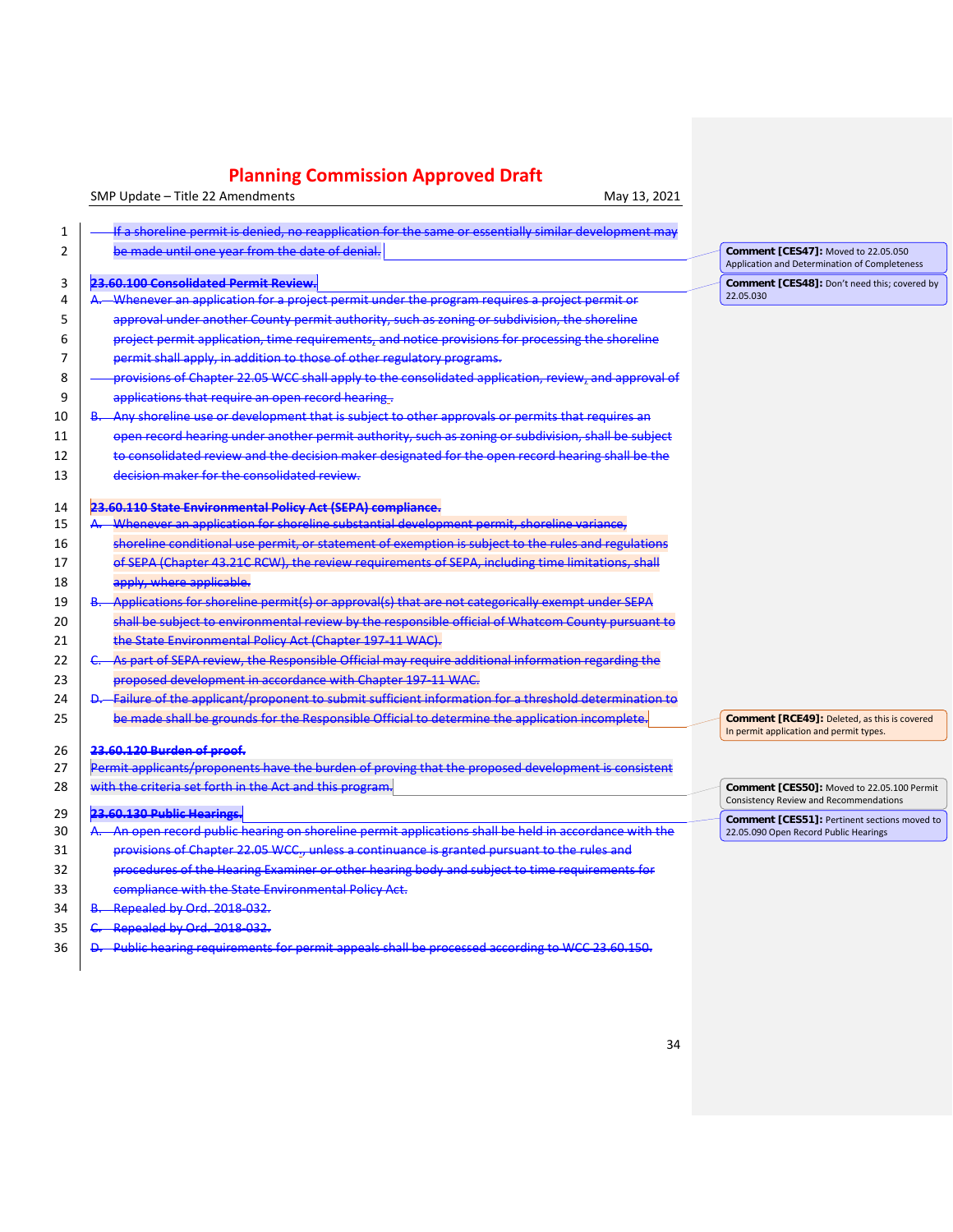| 1              | 23.60.140 Permit conditions.                                                                                  | Comment [CES52]: Moved to 22.05.100 Permit<br><b>Consistency Review and Recommendations</b> |
|----------------|---------------------------------------------------------------------------------------------------------------|---------------------------------------------------------------------------------------------|
| $\overline{2}$ | In granting, revising, or extending a shoreline permit, the decision maker may attach such conditions,        |                                                                                             |
| 3              | modifications, or restrictions thereto regarding the location, character, and other elements of the           |                                                                                             |
| 4              | proposed development deemed necessary to assure that the development will be consistent with the              |                                                                                             |
| 5              | policy and provisions of the Act and this program as well as the supplemental authority provided in           |                                                                                             |
| 6              | Chapter 43.21C RCW as applicable. In cases involving unusual circumstances or uncertain effects, a            |                                                                                             |
| 7              | condition may be imposed to require monitoring with future review or reevaluation to assure                   |                                                                                             |
| 8              | conformance with the Act and this program. If the monitoring plan is not implemented, the permittee           |                                                                                             |
| 9              | may be found to be noncompliant and the permit may be rescinded in accordance with WCC 23.60.180.             |                                                                                             |
| 10             | 22.07.060 Filing Shoreline Permits with the Department of Ecology                                             |                                                                                             |
| 11             | After all local permit administrative appeals or reconsideration periods are complete, the County<br>А.       |                                                                                             |
| 12             | will deliver the final permit using return receipt requested mail or email to the Department of               |                                                                                             |
| 13             | Ecology regional office and the attorney general.                                                             |                                                                                             |
| 14             | Proposals that require both shoreline conditional use permits and/or shoreline variances shall be<br>В.       |                                                                                             |
| 15             | delivered simultaneously with any shoreline permit for the project.                                           |                                                                                             |
| 16             | C. The permit and documentation of final local decision will be delivered together the following              |                                                                                             |
| 17             | information:                                                                                                  | Comment [AP53]: Updated per Periodic Review                                                 |
| 18             | 1. A copy of the complete application;                                                                        | Checklist, Item 2017.d, and Scoping Document Items                                          |
| 19             | Findings and conclusions that establish the basis for the decision, including but not limited to              | #2a and 5c.                                                                                 |
| 20             | identification of shoreline environment designation(s), applicable program policies and                       |                                                                                             |
| 21             | regulations, and the consistency of the project with appropriate review criteria for the type of              |                                                                                             |
| 22             | permits);                                                                                                     |                                                                                             |
| 23             | 3. The final decision of the local government;                                                                |                                                                                             |
| 24             | A completed permit data sheet (WAC 173-27-990, Appendix A); and<br>4.                                         |                                                                                             |
| 25             | 5. Where applicable, local government shall also file the applicable documents required by SEPA,              |                                                                                             |
| 26             | or in lieu thereof, a statement summarizing the actions and dates of such actions taken under                 |                                                                                             |
| 27             | Chapter 43.21C RCW.                                                                                           |                                                                                             |
| 28             | 6. When the project has been modified in the course of the local review process, plans or text shall          |                                                                                             |
| 29             | be provided that clearly indicate the final approved plan.                                                    |                                                                                             |
| 30             | Development pursuant to a shoreline substantial development permit, shoreline variance, or<br>F.              |                                                                                             |
| 31             | shoreline conditional use permit shall not begin and shall not be authorized until 21 days after the          |                                                                                             |
| 32             | "date of filing," as defined in this program Title 23 (Shoreline Management Program) and RCW                  |                                                                                             |
| 33             | 90.58.140(6), or until all review proceedings before the Shorelines Hearings Board have terminated.           | Comment [AP54]: Updated per Periodic Review                                                 |
| 34             | Upon approval of a permit revision, the decision maker shall file a copy of the revised site plan and a<br>G. | Checklist, Item 2017.d, and Scoping Document Item                                           |
| 35             | detailed description of the authorized changes to the original permit with the Department of                  | #2a.                                                                                        |
| 36             | Ecology together with a final ruling and findings supporting the decision based on the requirements           | Comment [CES55]: Moved from 23.60.160<br>Initiation of development                          |
| 37             | of this section. In addition, the decision maker shall notify parties of record of the action.                |                                                                                             |
|                |                                                                                                               |                                                                                             |
| 38             | 23.60.150 Notice of Decision, Reconsideration and Appeal.                                                     |                                                                                             |
| 39             | A notice of decision for action on a shoreline substantial development permit, shoreline variance, or         |                                                                                             |
| 40             | shoreline conditional use permit shall be provided to the applicant/proponent and any party of                |                                                                                             |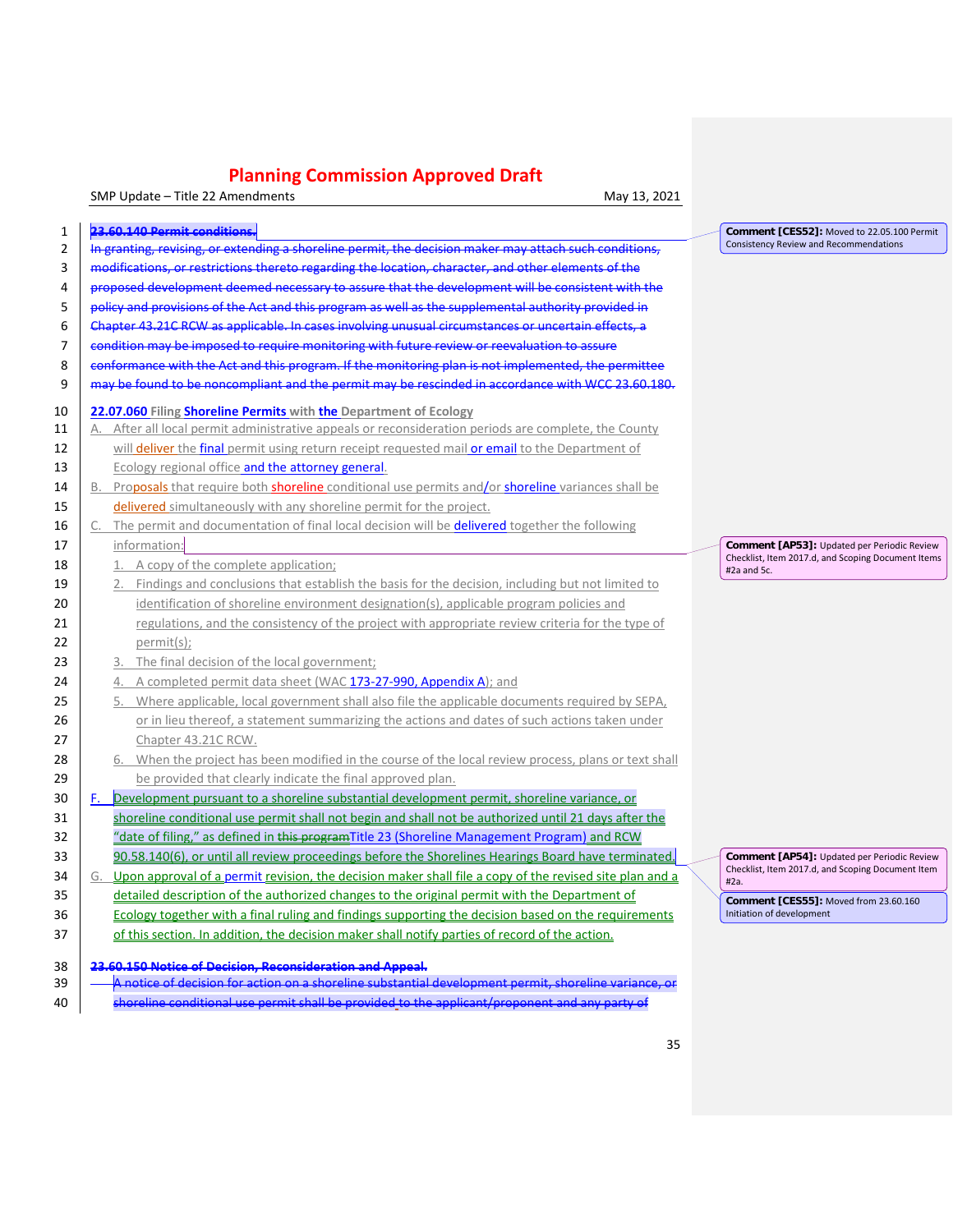|                | SMP Update - Title 22 Amendments<br>May 13, 2021                                                                                                                                                                                                                                                                |                                                                                                                                                                                           |
|----------------|-----------------------------------------------------------------------------------------------------------------------------------------------------------------------------------------------------------------------------------------------------------------------------------------------------------------|-------------------------------------------------------------------------------------------------------------------------------------------------------------------------------------------|
| 1<br>2<br>3    | recordin accordance with the review procedures of Chapter 22.05 WCC. and at least 10 days prior to<br>filing such decisions with the Department of Ecology pursuant to WAC 173-27-130. Decisions filed<br>with the Department of Ecology shall contain the following information:                               | Comment [CES56]: Covered by 22.05.110                                                                                                                                                     |
| 4<br>5<br>6    | After all local permit administrative appeals or reconsideration periods are complete and the permit<br>documents are amended to incorporate any resulting changes, the County will mail or hand deliver<br>the permit using return receipt requested mail to the Department of Ecology regional office and the |                                                                                                                                                                                           |
| 7              | Office of the Attorney General.                                                                                                                                                                                                                                                                                 | Comment [CES57]: Moved to 22.07.070                                                                                                                                                       |
| 8              | Projects that require both Conditional Use Permits and or Variances shall be mailed simultaneously                                                                                                                                                                                                              |                                                                                                                                                                                           |
| 9              | with any Substantial Development Permitsshoreline permit for the project.                                                                                                                                                                                                                                       |                                                                                                                                                                                           |
| 10             | The permit and documentation of final local decision will be mailed together the following                                                                                                                                                                                                                      |                                                                                                                                                                                           |
| 11             | information:                                                                                                                                                                                                                                                                                                    |                                                                                                                                                                                           |
| 12<br>13<br>14 | A copy of the complete application;<br>Findings and conclusions that establish the basis for the decision including but not limited to<br>identification of shoreline environment designation(s), applicable program policies and                                                                               | Formatted: Indent: Left: 0.25", Space After:<br>10 pt, Numbered + Level: 2 + Numbering Style:<br>1, 2, 3,  + Start at: $1 +$ Alignment: Left +<br>Aligned at: $1.25"$ + Indent at: $1.5"$ |
| 15<br>16<br>17 | regulations and the consistency of the project with appropriate review criteria for the type of<br>permit(s);<br>The final decision of the local government;                                                                                                                                                    |                                                                                                                                                                                           |
| 18             | completed permit data sheet (see Appendix A of this title); and                                                                                                                                                                                                                                                 |                                                                                                                                                                                           |
| 19             | Where applicable, local government shall also file the applicable documents required by SEPA.                                                                                                                                                                                                                   |                                                                                                                                                                                           |
| 20             | or in lieu thereof, a statement summarizing the actions and dates of such actions taken under                                                                                                                                                                                                                   |                                                                                                                                                                                           |
| 21             | Chapter 43.21C RCW-<br>When the project has been modified in the course of the local review process, plans or text shall                                                                                                                                                                                        |                                                                                                                                                                                           |
| 22<br>23       | be provided that clearly indicate the final approved plan.                                                                                                                                                                                                                                                      |                                                                                                                                                                                           |
| 24             | Notice of decision for shoreline statements of exemption shall comply with WCC 22.05.110(1) and                                                                                                                                                                                                                 |                                                                                                                                                                                           |
| 25             | 23.60.023(E).                                                                                                                                                                                                                                                                                                   | Comment [CES58]: Covered by 22.05.110(1)                                                                                                                                                  |
| 26             | Any person with standing may appeal any order, final permit decision, or final administrative                                                                                                                                                                                                                   |                                                                                                                                                                                           |
| 27             | determination made by the irector or designee in the administration of this program.                                                                                                                                                                                                                            |                                                                                                                                                                                           |
| 28             | Administrative Appeal Procedures.                                                                                                                                                                                                                                                                               |                                                                                                                                                                                           |
| 29             | Administrative appeals are processed in accordance with WCC 22.05.160.                                                                                                                                                                                                                                          |                                                                                                                                                                                           |
| 30             | After the issuance of the appeal determination, a party with standing may appeals to the                                                                                                                                                                                                                        |                                                                                                                                                                                           |
| 31             | Shorelines Hearings Board of a decision on a shoreline substantial development permit,                                                                                                                                                                                                                          |                                                                                                                                                                                           |
| 32             | shoreline variance, or shoreline conditional use pursuant to RCW 90.58.180 within 21 days of                                                                                                                                                                                                                    |                                                                                                                                                                                           |
| 33             | the "date of filing," as defined in this program and RCW 90.58.140(6). The appeal to the                                                                                                                                                                                                                        |                                                                                                                                                                                           |
| 34             | Shorelines Hearing Board shall be filed in accordance with the provisions of Chapter 461 08C                                                                                                                                                                                                                    |                                                                                                                                                                                           |
| 35             | WAC.                                                                                                                                                                                                                                                                                                            | Comment [CES59]: Moved to 22.05.160                                                                                                                                                       |
| 36             | This program shall only establish standing for parties of record for shoreline substantial<br>₽−                                                                                                                                                                                                                | (Appeals)                                                                                                                                                                                 |
| 37             | development permits, shoreline variances, or shoreline conditional use permits. Standing as a party                                                                                                                                                                                                             |                                                                                                                                                                                           |
| 38             | of record is not established by this program for exempt actions pursuant to WCC 23.60.022;                                                                                                                                                                                                                      |                                                                                                                                                                                           |
| 39             | provided, that in such cases standing may be established through an associated permit process that                                                                                                                                                                                                              |                                                                                                                                                                                           |
| 40             | provides for public notice and provisions for parties of record.                                                                                                                                                                                                                                                |                                                                                                                                                                                           |
| 41             |                                                                                                                                                                                                                                                                                                                 | Formatted: Indent: Left: 0.5", No bullets or<br>numbering                                                                                                                                 |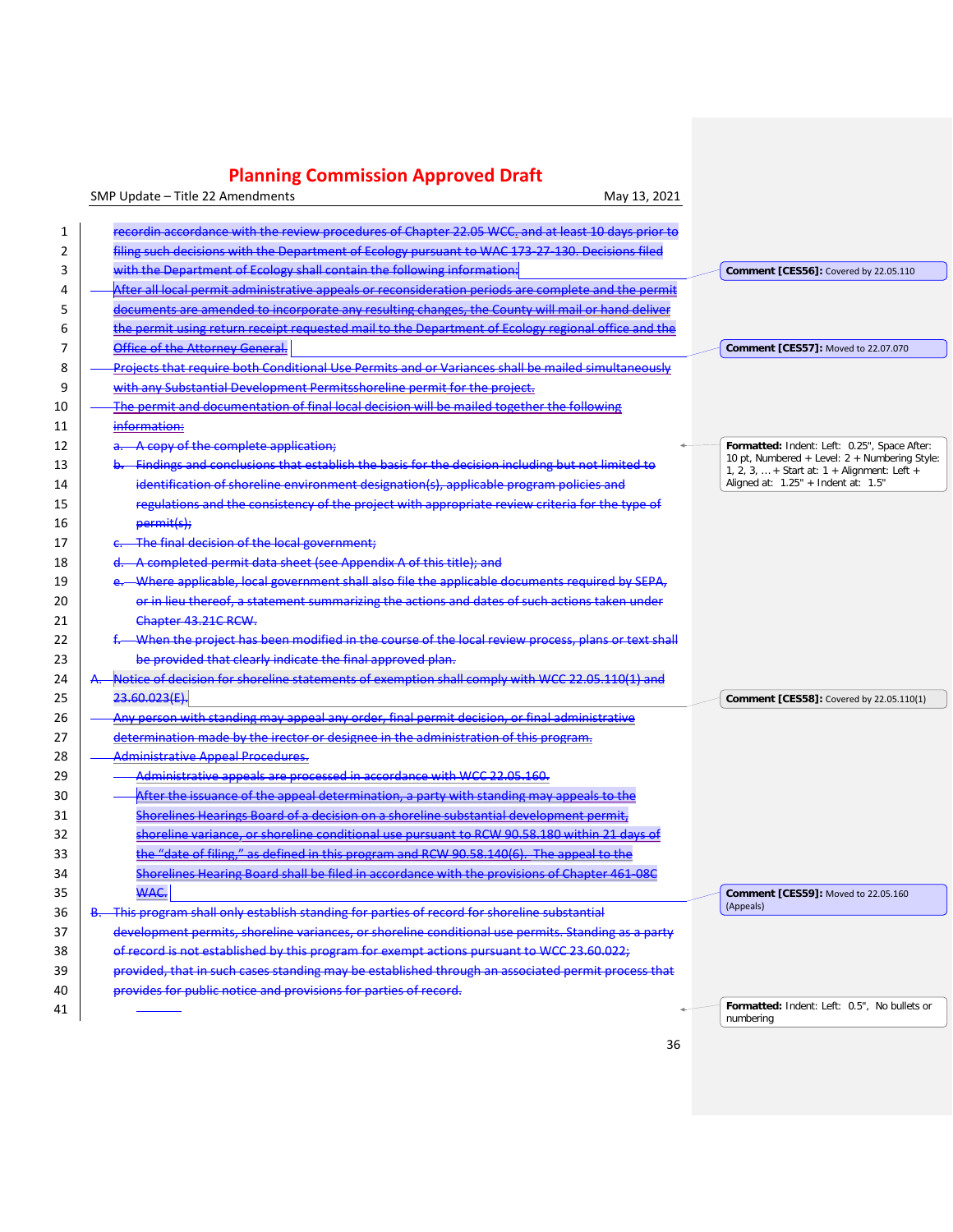SMP Update – Title 22 Amendments May 13, 2021

| 1              | The applicant/proponent or any party of record may request reconsideration of any final                 |
|----------------|---------------------------------------------------------------------------------------------------------|
| $\overline{2}$ | action by the decision maker within 10 days of notice of the decision. Such requests shall be           |
| 3              | filed on forms supplied by the county. Grounds for reconsideration must be based upon the               |
| 4              | content of the written decision. The decision maker is not required to provide a written                |
| 5              | response or modify his/her original decision. He/she may initiate such action as he/she deems           |
| 6              | appropriate. The procedure of reconsideration shall not preempt or extend the appeal period             |
| 7              | for a permit or affect the date of filing with the Department of Ecology, unless the                    |
| 8              | applicant/proponent requests the abeyance of said permit appeal period in writing within 10             |
| 9              | days of a final action.                                                                                 |
| 10             | Appeals to the Shorelines Hearings Board of a decision on a shoreline substantial                       |
| 11             | development permit, shoreline variance or shoreline conditional use permit may be filed by the          |
| 12             | applicant/proponent or any aggrieved party pursuant to RCW 90.58.180 within 21 days of filing           |
| 13             | the final decision by Whatcom County with the Department of Ecology.                                    |
| 14             | C. Whatcom County shall consider an appeal of a decision on a shoreline substantial development         |
| 15             | permit, shoreline variance or shoreline conditional use only when the applicant/proponent waives        |
| 16             | his/her right to a single appeal to the Shorelines Hearings Board. Such waivers shall be filed with the |
| 17             | county in writing concurrent with a notice of appeal within 10 days of a final action. When an          |
| 18             | applicant/proponent has waived his/her right to a single appeal, such appeals shall be processed in     |
| 19             | accordance with the appeal procedures of subsection H of this section and shall be an open record       |
| 20             | hearing before the hearing examiner.                                                                    |
| 21             | H. With the exception of a shoreline substantial development permit, a Any order, requirement or        |
| 22             | administrative permit decision, or determination by the administrator based on a provision of this      |
| 23             | program, including the issuance of a statement of exemption or denial, except a shoreline               |
| 24             | substantial development permit, may be the subject of an appeal to the office of the hearing            |
| 25             | examiner by any aggrieved person. Such appeals shall be processed in accordance with the appeal         |
| 26             | procedures of subsection H of this section and shall be an open record hearing before the hearing       |
| 27             | examiner.                                                                                               |
| 28             | I. Appeal Procedures.                                                                                   |
| 29             | 1. Appeals shall be filed on forms supplied by the county within 10 calendar days of the issuance of    |
| 30             | a substantial development permit, shoreline variance or shoreline conditional use permit and            |
| 31             | within 20 calendar days of any other action of the administrator being appealed.                        |
| 32             | 2. A public hearing on the appeal shall be held within 45 working days following receipt of the         |
| 33             | application for appeal.                                                                                 |
| 34             | 3. Legal notice of the public hearing shall be made by mailing notice of time, date, and location of    |
| 35             | the hearing to the appellant, any parties of record, the Washington Department of Ecology, and          |
| 36             | the administrator at least 15 days prior to the hearing.                                                |
| 37             | 4. A decision by the hearing examiner shall be mailed within 10 working days of the public hearing      |
| 38             | to all parties of record unless otherwise mutually agreed to by all parties to the appeal.              |
| 39             | 5. Any party of record may request a closed record review of the hearing examiner's decision            |
| 40             | issued under subsection (H)(4) of this section by the county council. Such an appeal shall be filed     |
| 41             | with the county council on forms supplied by the county within 10 calendar days of the written          |

### **Comment [AP60]:** Removed per Scoping Document, Item #5c.

**Formatted:** Indent: Left: 0", Space After: 10<br>pt, Numbered + Level: 1 + Numbering Style: A,<br>B, C, … + Start at: 1 + Alignment: Left +<br>Aligned at: 0.75" + Indent at: 1"

**Comment [MD61]:** Draft revision per Scoping Document, Items #4a and 5c (staff comment #34).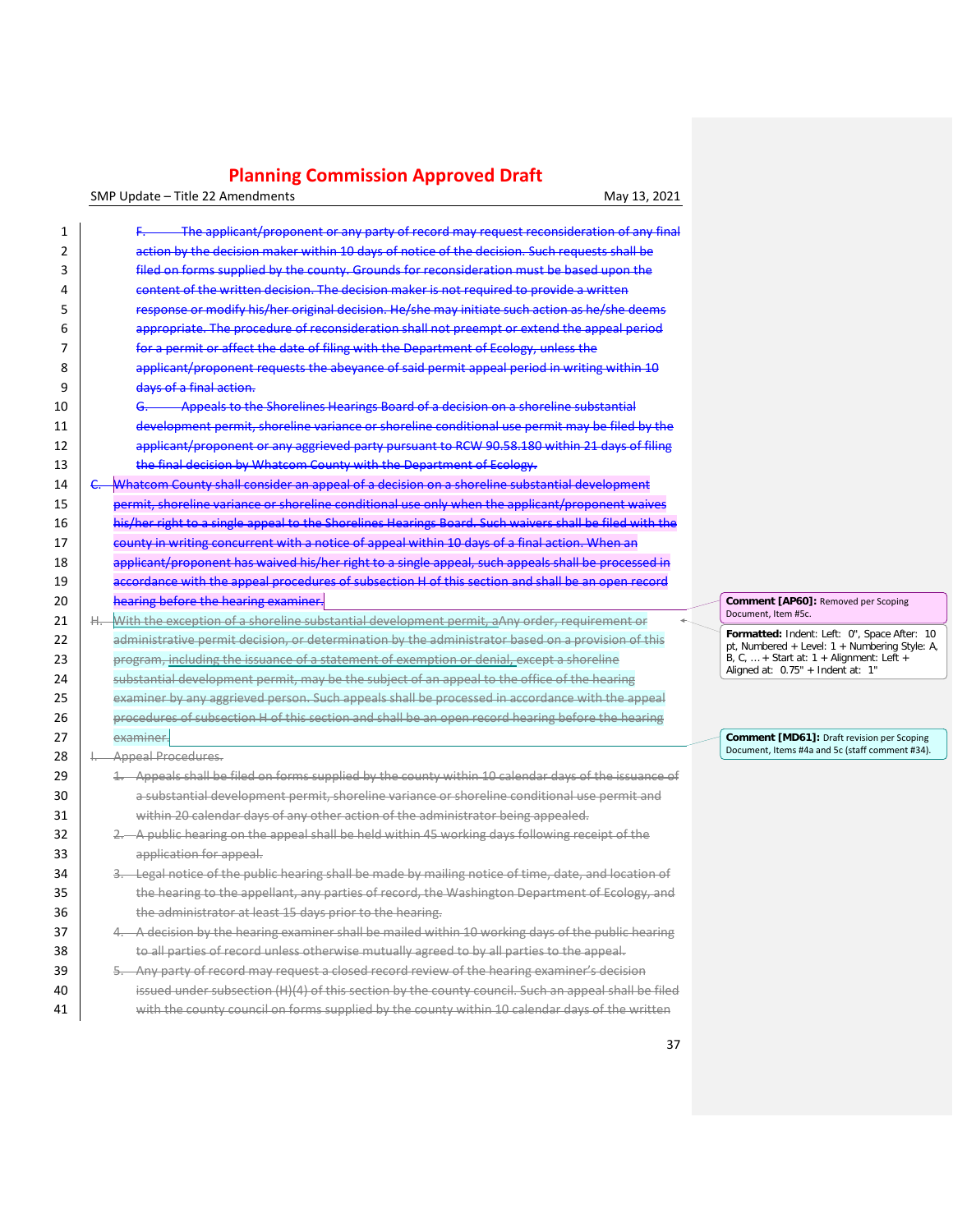| 1              | decision. If appeal is made to the county council, notice of appeal shall be provided to all parties    |                                                           |
|----------------|---------------------------------------------------------------------------------------------------------|-----------------------------------------------------------|
| 2              | of record at least 15 days prior to consideration by the county council. The council shall meet to      |                                                           |
| 3              | review the hearing examiner's decision within 21 days of transmittal thereof, at which time it          |                                                           |
| 4              | may approve or disapprove the application, or remand the matter to the hearing examiner.                |                                                           |
| 5              | The time period for appeal to the Shorelines Hearings Board shall begin after the decision maker        |                                                           |
| 6              | has filed the final county decision with the Department of Ecology.                                     |                                                           |
| $\overline{7}$ | 23.60.160 Initiation of development.                                                                    | Comment [CES62]: Moved to 22.07.060 (Filing               |
| 8              | Development pursuant to a shoreline substantial development permit, shoreline variance, or              | Shoreline Permits with the Department of Ecology)         |
| 9              | conditional use permit shall not begin and shall not be authorized until 21 days after the "date of     |                                                           |
| 10             | filing" or until all review proceedings before the Shorelines Hearings Board have terminated.           | Comment [AP63]: Updated per Periodic Review               |
| 11             | Date of Filing.                                                                                         | Checklist, Item 2017.d, and Scoping Document Item<br>#2a. |
| 12             | 1. "Date of filing" of a substantial development permit is the date of actual receipt of the decision   | Comment [CES64]: Moved to permit                          |
| 13             | by the Department of Ecology.                                                                           | application review section.                               |
| 14             | 2. The "date of filing" for a shoreline variance or shoreline conditional use permit shall mean the     |                                                           |
| 15             | date the permit decision rendered by the Department of Ecology is transmitted by the                    |                                                           |
| 16             | department to the county and the applicant/proponent.                                                   | Comment [AP65]: Definition for "date of filing"           |
|                |                                                                                                         | added to definitions section.                             |
| 17             | 22.07.07023.60.170 Revisions to Shoreline Permits.                                                      |                                                           |
| 18             | A. A revision is required whenever the applicant/proponent proposes substantive changes to the          |                                                           |
| 19             | design, terms, or conditions of a project from that which is approved in the permit and/or statement    |                                                           |
| 20             | of exemption. Changes are substantive if they materially alter the project in a manner that relates to  |                                                           |
| 21             | its conformance to the terms and conditions of the permit, this program, or the Act. Changes that       |                                                           |
| 22             | are not substantive in effect do not require a revision.                                                |                                                           |
| 23             | B. An application for a revision to a shoreline permit shall be submitted to the administratorDirector. |                                                           |
| 24             | The application shall include detailed plans and text describing the proposed changes. The County       |                                                           |
| 25             | decision maker that approved the original permit may approve the request upon a-finding that the        |                                                           |
| 26             | proposed changes are within the scope and intent of the original approval, and are consistent with      |                                                           |
| 27             | this program and the Act.                                                                               |                                                           |
| 28             | "Within the scope and intent of the original approval" means all of the <b>following</b> :<br>C.        | Comment [RCE66]: Changes made to match<br>WAC 173-27-100  |
| 29             | 1. No additional over-water construction is involved except that a pier, dock, or floating structure    |                                                           |
| 30             | may be increased by 500 square feet or 10 percent from the provisions of the original permit,           |                                                           |
| 31             | whichever is lessover that approved under the original approval;                                        |                                                           |
| 32             | 2. Ground area coverage and/or height may be increased a maximum of 10 percent over that                |                                                           |
| 33             | approved under the original approval; provided, that the revised approval does not authorize            |                                                           |
| 34             | development to exceed the height, impervious surface, setbacks, or any other requirements of            |                                                           |
| 35             | this program except as authorized under a variance granted for the original development;                |                                                           |
| 36             | 3. The revised permit does not authorize development to exceed height, lot coverage, setback, or        |                                                           |
| 37             | any other requirements of the applicable master program except as authorized under a variance           |                                                           |
| 38             | granted as the original permit or a part thereof;                                                       |                                                           |
| 39             | 3.4. Additional or revised mitigation and/or landscaping is consistent with any conditions attached to  |                                                           |
| 40             | the original approval and with this program;                                                            |                                                           |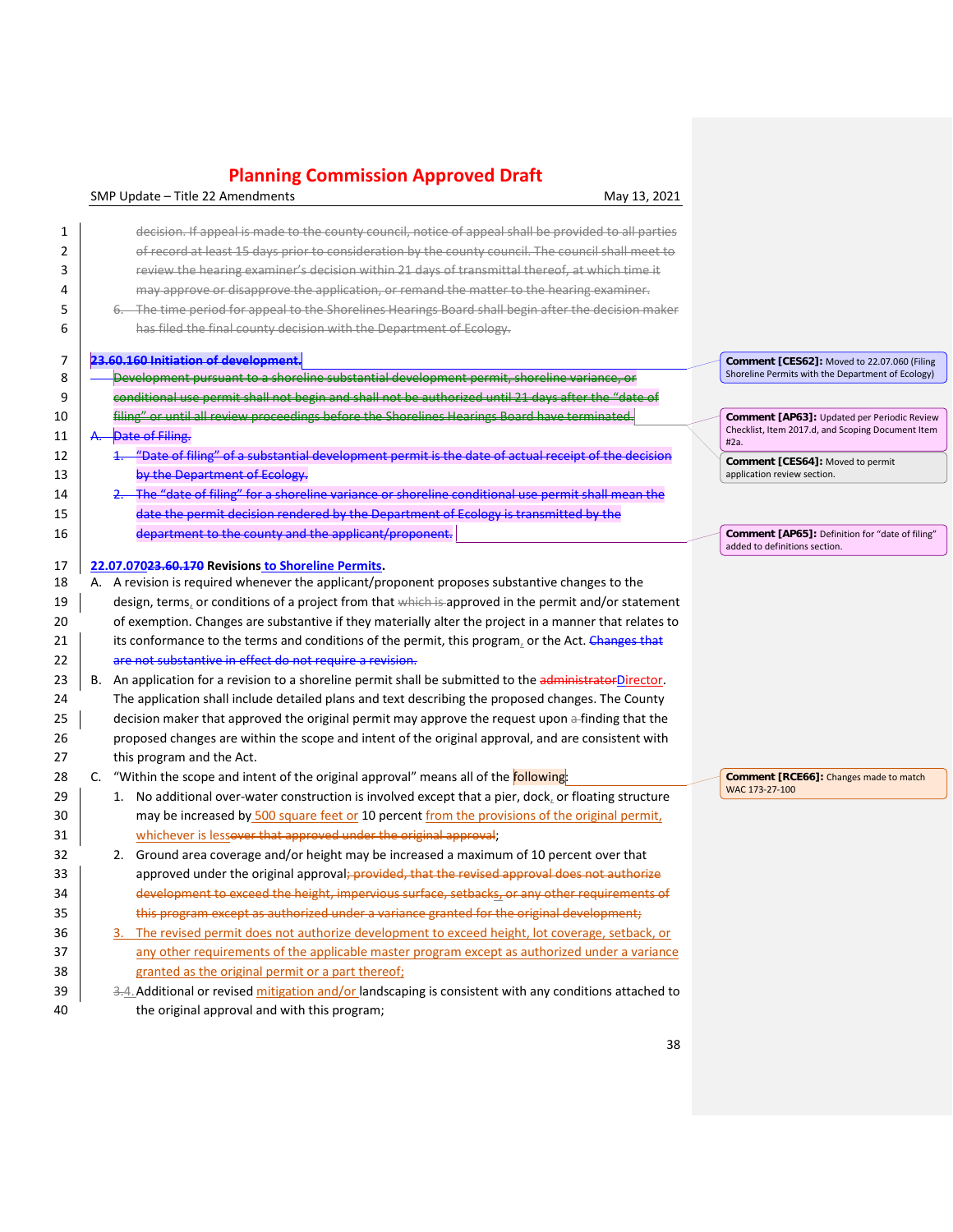SMP Update – Title 22 Amendments May 13, 2021

| 1  | 4.5. The use authorized pursuant to the original approval is not changed; and                            |
|----|----------------------------------------------------------------------------------------------------------|
| 2  | 5.6. The revision will not cause adverse environmental impacts beyond those originally authorized in     |
| 3  | the approval.                                                                                            |
| 4  | D. Revisions to shoreline permits and statements of exemption may be authorized after the original       |
| 5  | authorization has expired pursuant to WCC 22.07.080 (Expiration of Shoreline Permits). Revisions         |
| 6  | made after the expiration of the original approval shall be limited to changes that are-meet the         |
| 7  | definition of a shoreline exemption and are consistent with this program. and that would not             |
| 8  | require a permit under this program. If the proposed change is a substantial development as defined      |
| 9  | by this program, then a new permit is required.                                                          |
| 10 | D.E. The provisions of this subsection shall not be used to extend the time requirements or to authorize |
| 11 | substantial development beyond the time limits or scope of the original approval-; provided the          |
| 12 | revision approval shall expire within 1 year from the date of approval, tolling of expiration does not   |
| 13 | apply to revision approvals.                                                                             |
| 14 | $E-F$ . A new permit shall be required if the proposed revision and any previously approved revisions in |
| 15 | combination would constitute development beyond the scope and intent of the original approval as         |
| 16 | set forth in subsection (C) of this section.                                                             |
| 17 | G. The revision approval, including the revised site plans and text consistent with the provisions of    |
| 18 | WAC 173-27-180 as necessary to clearly indicate the authorized changes, and the final ruling on          |
| 19 | consistency with this section shall be filed with the Department of Ecology pursuant to WCC              |
| 20 | 22.07.060 (Filing Shoreline Permits with the Department of Ecology). In addition, the County shall       |
| 21 | notify parties of record of their action.                                                                |
| 22 | Upon approval of a revision, the decision maker shall file a copy of the revised site plan and a         |
| 23 | detailed description of the authorized changes to the original permit with the Department of             |
| 24 | Ecology together with a final ruling and findings supporting the decision based on the requirements      |
| 25 | of this section. In addition, the decision maker shall notify parties of record of the action.           |
| 26 | $H$ . If the proposed revision is to a development for which a shoreline conditional use or shoreline    |
| 27 | variance was issued, the decision maker shall submit the revision to the Department of Ecology for       |
| 28 | approval with conditions or denial, and shall indicate that the revision is being submitted under the    |
| 29 | requirements of this subsection.                                                                         |
| 30 | Under the requirements of WAC 173-27-110(6), the Department shall render and transmit to the             |
| 31 | decision maker and the applicant/proponent its final decision within 15 days of the date of the          |
| 32 | Department's receipt of the submittal from the decision maker. The decision maker shall notify           |
| 33 | parties on record of the Department's final decision.                                                    |
| 34 | 6.A. Appeals of a decision of the Department shall be filed in accordance with the provisi               |
| 35 | Chapter 461-08C WAC.                                                                                     |
|    | 23.60.180 Rescission and modificatio                                                                     |
| 36 |                                                                                                          |
| 37 | Any shoreline permit granted pursuant to this program may be rescinded or modified upon a find           |
| 38 | by the Hearing Examiner that the permittee or his/her successors in interest have not complied with      |

39 conditions attached thereto. If the results of a monitoring plan show a development to be out of

**Comment [CES67]:** Covered under 22.05.150 Permit Revocation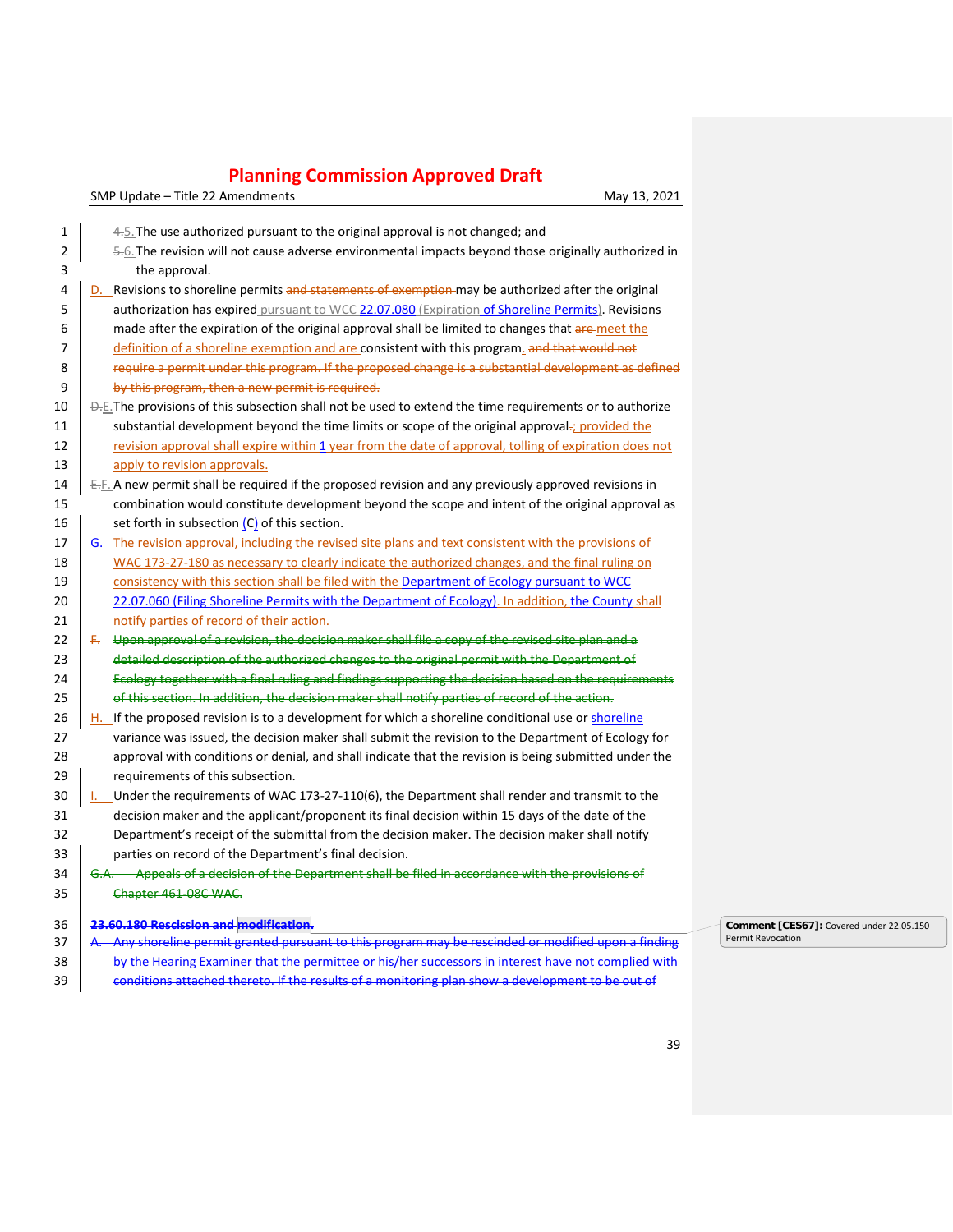| 1              | compliance with specific performance standards, such results may be the basis for findings of           |
|----------------|---------------------------------------------------------------------------------------------------------|
| $\overline{2}$ | noncompliance.                                                                                          |
| 3              | B. The Administrator shall initiate rescission or modification proceedings by issuing written notice of |
| 4              | noncompliance to the permittee or his/her successors and notifying parties of record at the original    |
| 5              | address provided in application review files.                                                           |
| 6              | C. The Hearing Examiner shall hold a public hearing no sooner than 15 days following such issuance of   |
| 7              | notice, unless the applicant/proponent files notice of intent to comply and the Administrator grants    |
| 8              | a specific schedule for compliance. If compliance is not achieved, the Administrator shall schedule a   |
| 9              | public hearing before the Hearing Examiner. Upon considering written and oral testimony taken at        |
| 10             | the hearing, the Hearing Examiner shall make a decision in accordance with the above procedure for      |
| 11             | shoreline permits.                                                                                      |
| 12             | D. These provisions do not limit the Administrator, the Prosecuting Attorney, the Department of         |
| 13             | Ecology or the Attorney General from administrative, civil, injunctive, declaratory or other remedies   |
| 14             | provided by law, or from abatement or other remedies.                                                   |
| 15             | 22.07.08023.60.190 Expiration of Shoreline Permits.                                                     |
| 16             | Expiration of shoreline statements of exemptions shall be in accordance with WCC 22.05.140              |
| 17             | (Expiration of Project Permits).                                                                        |
| 18             | A-B. The following time requirements shall apply to all substantial development permits and to any      |
| 19             | development authorized pursuant to a shoreline variance, or shoreline conditional use permit, or        |
| 20             | statement of exemption:                                                                                 |
| 21             | 1. Construction shall be commenced or, where no construction is involved, the use or activity shall     |
| 22             | be commenced, within two years of the effective date of a shoreline permit or exemption or the          |
| 23             | permit shall expire; provided, that the Hearing Examiner or AdministratorDirector, as                   |
| 24             | appropriate, may authorize a single extension for a period of not more than one year based on a         |
| 25             | showing of good cause if a request for extension has been filed with Planning and Development           |
| 26             | Services with the hearing examiner or administrator as appropriate before the expiration date of        |
| 27             | the shoreline permit-or exemption., and The Director shall provide notice of the proposed               |
| 28             | extension is given to parties of record and the Department of Ecology.                                  |
| 29             | 2. Authorization to conduct development activities shall terminate five years after the effective       |
| 30             | date of a shoreline permit-or exemption; provided, that the Hearing Examiner or                         |
| 31             | AdministratorDirector, as appropriate, may authorize a single extension for a period of not more        |
| 32             | than one year based on a showing of good cause, if a request for extension has been filed with          |
| 33             | Planning and Development Services with the hearing examiner or administrator, as appropriate,           |
| 34             | before the expiration date of the shoreline permit_or exemption and The Director shall provide          |
| 35             | notice of the proposed extension is given to parties of record and the Department of Ecology.           |
| 36             | 3. The effective date of a shoreline permit or exemption-shall be the date of filling as provided in    |
| 37             | RCW 90.58.140(6).                                                                                       |
| 38             | -Tolling. The effective date does not include the time during which a development, use, or              |
| 39             | activity was not actually pursued due to the need to obtain other government permits and                |
| 40             | approvals for which the issued shoreline permit authorizes, including the pendency of all               |